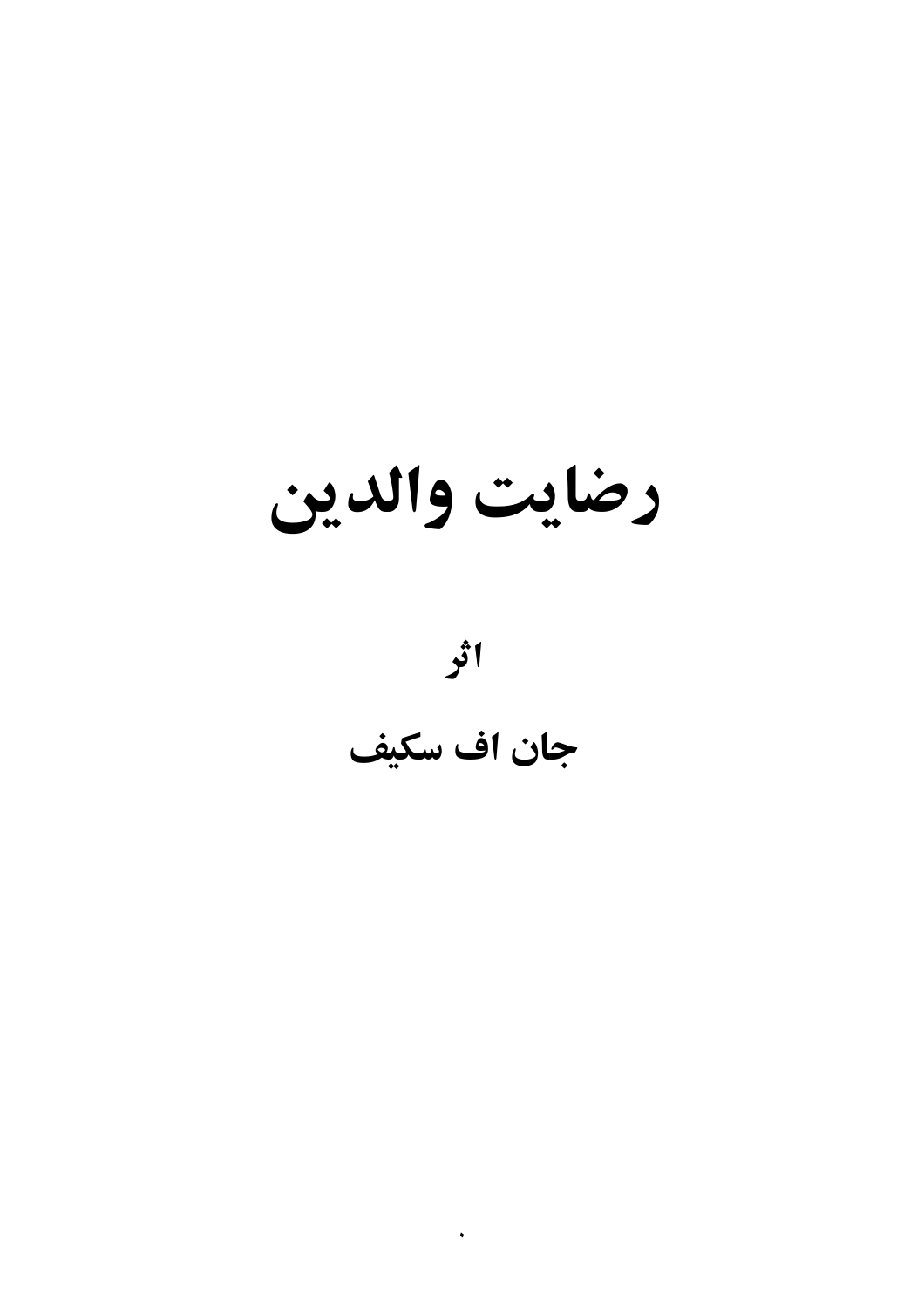# آنچه در این مجموعه میخوانید:

| ديباچه       | ٣            |
|--------------|--------------|
| مقدّمه       | ٧            |
| ازدواج       | ٧            |
| احكام الهي   | $\mathsf{L}$ |
| رضايت والدين | ۱۳           |
| حصول آمادگی  | ٢٢           |
| تصميم گيري   | 27           |
| ختم كلام     | ۴.           |
| ضميمه يك     | ۴۲           |
| ضميمه دو     | ۴۳           |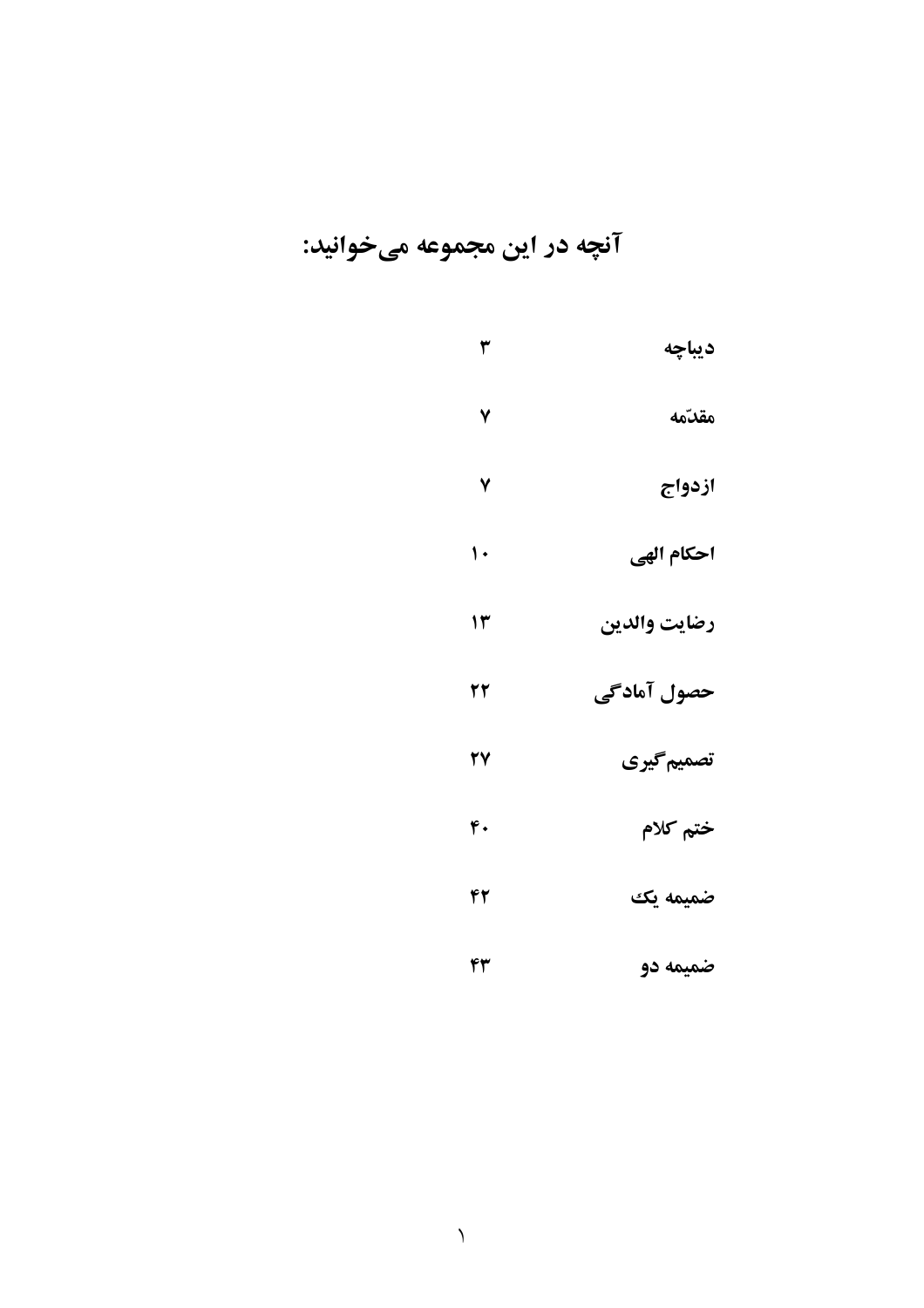### ديباجه

این کتاب دربارهٔ حکم دیانت بهائی است که بهائیان مایل به ازدواج را ملزم میسازد رضایت والدین خود را برای مبادرت به ازدواج کسب کنند.

تعداد نفوسی که امروزه با گسستگی در امر ازدواج روبرو نشده باشند، بسیار اندک است. آنها یا دوستان مورد محبّت و تحسینی را داشتهاند که زندگی زناشویی آنها به جدایی و طلاق منجر شده، یا زندگی عضوی از خانوادهٔ آنها پایان اسفناک جدایی را تجربه کرده است. شاید آنها والدین فرزندانی باشند که طلاق یا جدایی را بر زندگی با شریک زندگی ترجیح دادهاند. والدینی که در چنین وضعیتی قرار میگیرند، در آن احساس غم|نگیز سهیمند و اگر ازدواج فرزندانشان با تلخی و ناخوشایندی به پایان رسیده باشد، درد و رنج زیادی را تحمّل می کنند.

این احساس، بخصوص برای والدین بهائی که با ازدواجی موافقت کردهاند که چندان دوام نیاورده، به مراتب دشوارتر است. آنها از خویش میپرسند که آیا برای جلوگیری از این پایان غمناک ککاری میتوانستند انجام دهند که ندادند. آیا آنها میتوانستند پیش بینی کنند که این زندگی مشترک زیاد به درازا نخواهد کشید؟ اگر آنها در مورد مسئولیتهایشان در قبال دادن رضایت، از آگاهی بیشتری یا از آمادگی بهتری برخوردار می شدند، آیا تصمیم متفاوتی مے گرفتند؟

این اثر یک تحقیق شخصی برای یافتن جواب به این سؤالات و پرسشهای فراوان دیگری است که والدین، زمانی که فرزندان بهائی آنها برای ازدواج از آنها تقاضای اجازه می کنند، با آن مواجه میشوند. مقصود این نیست که مجموعهٔ جامعی شود، بلکه تلاشی برای بیان مسائل اصلي مربوط به موضوع است.

براي مساعدت به درك اين وظيفه والدين، نه تنها آشنا شدن با حكم رضايت، كه في نفسه کاملاً ساده است، بلکه داشتن برداشتی از مواضیع و مسائلی که مستقیماً با آن مرتبط است، نیز می تواند مفید باشد. فیالمثل، بدون در کی از مفهوم بهائی ازدواج، و مبنایی که احکام بهائی بر آن استوار است، این خطر وجود دارد که رضایت به عنوان یک تشریفات تلقّی گردد. به این دلیل، بخشهای کوتاهی در مورد "ازدواج" و "احکام الهی" نیز بدان اضافه شده است. این بخشها مقدّم بر بخش ″رضایت″ است که به خود حکم و وجوه گوناگون کاربرد آن میپردازد. بخشی در مورد "حصول آمادگی" برای والدین و نیز فرزندان، به این علّت افزوده شده که، به نظر مؤلّف، ازدواج موضوعی نیست که تا روزی که باید به آن پرداخت، کنار گذاشته شود. بالاخره، بخشی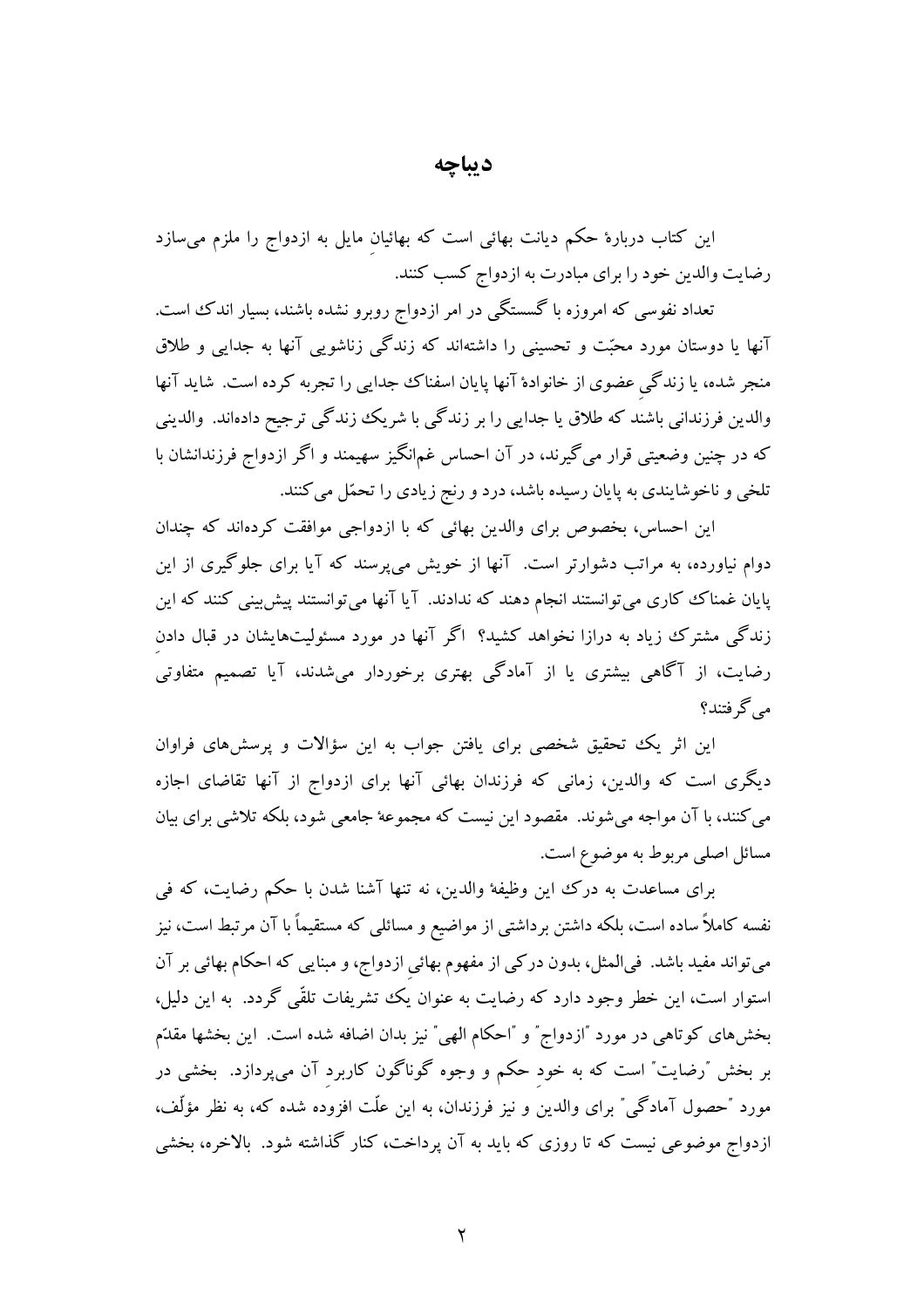در مورد ″تصمیمگیری″ وجود دارد که مسائلی را که مؤلّف مهمّ تلقّی میکند، و والدین ممکن است مفید بدانند، در بر می گیرد.

گزیدههایی از آثار حضرت بهاءالله و حضرت عبدالبهاء، و مکتوبهای حضرت ولی امرالله و بیتالعدل اعظم در پرداختن به مواضیع گوناگون در کتاب مورد استفاده قرار گرفته که بخش عمدهٔ آن را می توان در مطالب منتشر شده یافت. بسیاری از مکاتیبی که توسّط حضرت ولی امرالله و بیتالعدل اعظم، یا از قبَل آنها نوشته شده، در کتاب مرجعی که هلن هورنبی تهیّه کرده، یعنی انوار هدایت، انتشار یافته است. این موارد در یادداشتهای انتهای کتاب ٰ با شماره مرجع و نه شماره صفحه مشخّص شده است. مکاتیب صادره از بیتالعدل اعظم، که از این مآخذ گرفته نشده، از مجموعههایی است که دارالتّحقیق بینالمللی برای مؤلّف ارسال داشتهاند.

کتابی اثر مایکل کاواناو با عنوان *قبل از ازدواج: بیگدار به آب نزن <sup>۲</sup>* در رابطه با مسائل<sub>ی</sub> که باید قبل از ازدواج به آنها توجّه داشت، بسیار مفید بود. کتاب دانیل گُلمَن با عنوان *هوش عاطفی" بر*ای درک رفتاری که ناشی از انواع گوناگون خصیصههای رفتاری است سودمند بود. هر قدر که اینها و سایر منابع غیرامری مفید باشند، هرگز نباید آنها را با همان نگاهی نگریست که ۔<br>آثار مبارکه و تبیینات آنها توسّط حضرت ولم<sub>ی</sub> امرالله و توضیحاتشان توسّط بیتالعدل اعظم ملاحظه مي گر دند.

مایلم از محفل روحانی ملّی بهائیان نیوزیلند تشکّر کنم که با صرف وقت و تلاش به بررسی این اثر پرداختند و اجازه انتشار آن را صادر کردند.

از دارالتَّحقیق بیتالعدل اعظم کمال امتنان را دارم که در تهیّه مطالبی که برای درک تعدادی از مسائل مربوط به حکم رضایت بسیار ارزشمند بود، مساعدت کردند. همچنین، مراتب سياس قلبي و صميمانهٔ خود را تقديم جناب علي نخجواني مي كنم كه توصيه و تشويق اوَّليه ايشان به تدوین این کتاب کمک کرد و نیز ایشان همراه با دکتر ریچارد بومن و خانم رُزماری اسمیت ٔ صرف وقت کرده نسخه دستنو سر اوّلیه را خواندند و نظرات ارزشمند و پیشنهادهای گرانقدر خود را عنايت نمودند.

بالاخره، بدون مساعدت ویرایشی خانم آلیسون مارشال این کار به مراتب کمتر از آن چیزی که در حال حاضر است، قابل خواندن بود. ً مراتب سپاس عمیق خودم را به ایشان تقدیم می کنم.

<sup>1</sup> مترجم: این قبیل موارد، در ترجمه فارسی، برای سهولت مراجعه در پایین هر صفحه به صورت پاورقی آورده شده است.

Emotional Intelligence by Daniel Goleman<sup>3</sup>

Michael E. Cavanaugh: Before the Wedding: Look Before You Leap<sup>2</sup>

Dr. Richard Bauman & Rosemarie Smith<sup>4</sup>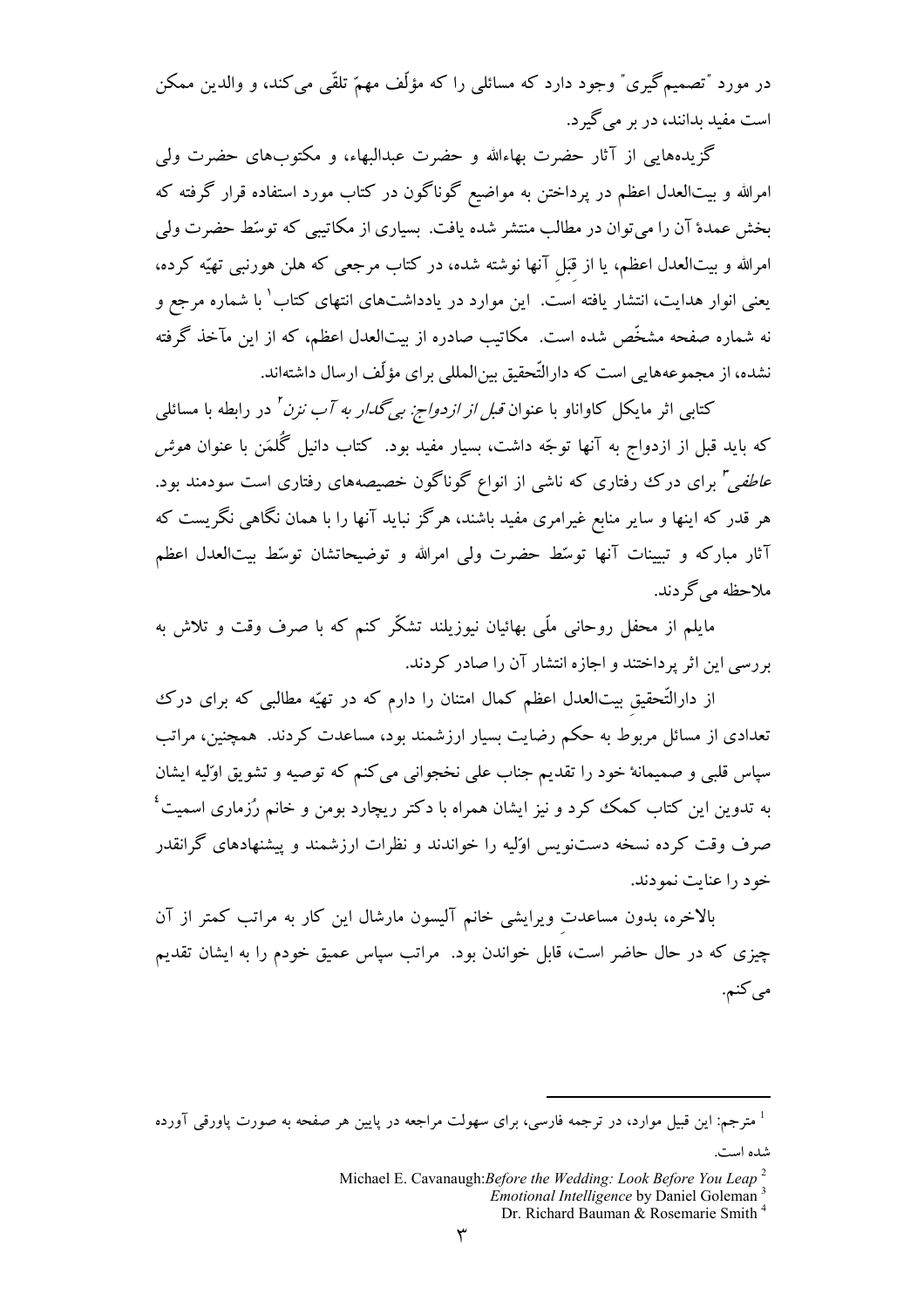این کتاب در وهلهٔ اولی برای والدین بهائی نوشته شد، امّا امیدوارم این کتاب به بهائیانی که به ازدواج علاقه دارند نیز در درک حکم ازدواج کمک کند. مؤلّف متوجّه شد که بسیاری از بهائیان نیاز دارند از والدینی که بهائی نیستند اجازه بگیرند، امّا سعی نکرده در اینجا آنها را مخاطب قرار دهد زیرا آگاهی آنها از امر مبارک وو نگرش آنها نسبت به آن بسیار متفاوت است، و هر کوششی برای پرداختن به این موضوع برای گروهی چنین متنوّع مستلزم اقدامی به کلّی متفاوت است. مؤلَّف با ابراز این نظر، احساس میکند آثار مبارکه فوقالعاده عالمی هستند، و این که از ملایم کردن آنها، یا ظاهر فریبنده به مسائل دشوار دادن برای آن که برای غیربهائیان مطبوع و خوشایند شود، هیچ چیز عاید نمیگردد. والدین غیربهائی حقّ دارند مفاهیم ضمنی کامل حکم مزبور را از دیدگاه بهائی بدانند، و این که آیا آنها حقیقت آثار مبارکه را که حکم مزبور بر آنها مبتنی است، و مصونیت از خطای هدایت مربوط به آن را بیذیرند یا خیر، موضوعی است که به وجدان خود آنها مربوط است.

دقّت کردهام در استفاده از ضمایر شخصی از هر گونه تعصّب و جانبداری اجتناب کنم. امّا ترجمههای آثار حضرت بهاءالله و حضرت عبدالبهاء، و نیز بسیاری از مکاتیب حضرت ولی امرالله و بعضی از پیامهای بیتالعدل اعظم، فقط از ضمیر مذکّر استفاده می کنند، و نمی توان آنها را تغییر داد. در مقدّمهٔ کتاب اقدس، بیتالعدل اعظم توضیح میدهند که احکام در مورد هر جنس را در مورد جنس دیگر نیز میتوان به کار برد مگر آن که متن حکم چنین کاربردی را امکانناپذیر سازد. این را به آسانی می توان در مورد ترجمههای آثار طلعات مقدّسهٔ امر مبارک نیز اعمال نمود. در مکاتیبی که در این کتاب از آنها نقل قول شده، ضمیر به طور یکسان در مورد زنان و مردان به کار میرود مگر آن که وضعیت متفاوتی مشهود و بدیهی باشد.

من در مورد ازدواج تخصّص ندارم، چه رسد به این که دانشمند یا محقّق علوم اجتماعی باشم. آنچه که مرا برانگیخته درد و رنجی بوده که مشاهده کردهام زنان، مردان، و بخصوص فرزندان خانوادههایی تحمّل کردهاند که در اثر شکست مصیبتبار ازدواج از هم گسیختهاند. امیدوارم آنچه که نوشتهام نفوسی مجرّبتر و آگاهتر را برانگیزد به این موضوع بپردازند و وضوح بیشتری به موضوع بیردازند، آن را معنا ببخشند و شکلی تحقیقی به آن بدهند، ابعادش را توسعه دهند، و به طریقی در تقویت مؤسّسهٔ ازدواج بهائی مؤثّر باشند.

جان اسكىف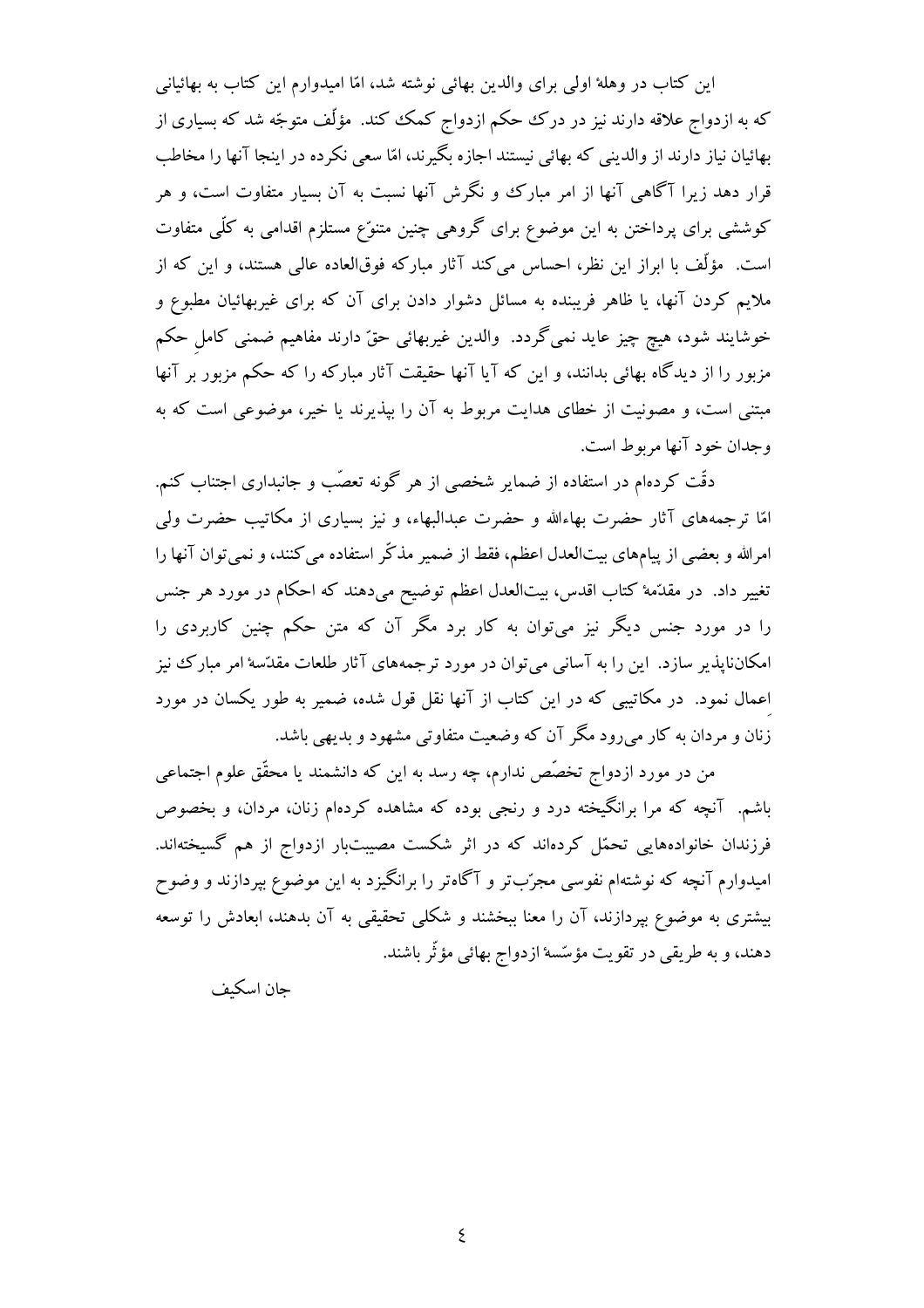#### مقدّمه

حضرت ولي امرالله در ابتداى توقيع منيع "قد ظهر يوم الميعاد" مىفرمايند: در این زمان سراسر جهان را طوفان خروشانی فرا گرفته که شدّتش بیسابقه است و مسیرش نامعلوم؛ تأثیرات آنیاش دهشتزاست و نتائج نهائیاش بینهایت پر شکوه و جلال.

ایشان در ادامه می فرمایند:

عالم انسانی در قبضهٔ قوّهٔ مخرّبهاش اسیر است ... به این صرصر قهر الهی نگران است که چگونه به دورترین و آبادترین نقاط کرهٔ زمین تاخته، بنیانش را متزلزل ساخته، تعادلش را بر هم زده، مللش را منقسم نموده، خانمان مردمش را بر باد داده، بلادش را مضمحل کرده، شاهانش را به جلای وطن افکنده، قلعههای محکمش را در هم کوبیده، مؤسّساتش را زیر و زبر نموده و نورش را خاموش و روح ساكنانش را رنجور ساخته است. (نقل ترجمه از صفحه ۲-۱ قرن انوار)

از تأثیرات آنچه که مشاهده می کنیم حواس ما کرخت شده و خود فلج شدهایم و این واقعیت که **تیروی محرّکهاش بیرحمانه بر وسعت و سرعتش میافزاید**"، هر روز در جمیع وجوه امور بشری، از جمله نهاد ازدواج کاملاً مشهود و واضح است. در کشورهای غربی، شکست ازدواج به رقم ۵۰ درصد نزدیک می شود، و در سایر مناطق، از هم پاشیدن زندگی مشترک به نحو فزایندهای عادّی میگردد. از ازدواجها چنان چشم پوشیده میشود که گویی محصولی هستند که دیگر نیازهای ما را تأمین نمی کنند و در این میان ابداً نسبت به پیامدها یا نتایج درازمدّت آن احساس نگرانی نمی شود. اثرات چنین وضعیتی با افزایش تعداد اطفالی که باید توسّط یکی از والدین پرورش پابند، غالباً، اگر پیامدهای مصیبتبار نداشته باشد، عواقب غمانگیز دارد، در سراسر جامعه منعکس میگردد. زنان به حال خود رها میشوند و اطفال با جراحات معنوی ناشی از پأس، سرخوردگي، اندوه و خشم به حال خويش وا گذاشته مي شوند. نگرش ها نسبت به ازدواج و زندگی خانوادگی آنچنان آشفته می شود که تعداد زیادی از مردم را از ورود به زندگی زناشویی مأبوس می کند و باز مے دارد.

با نگاهی به مصیبت عالم انسانی، به نحوی منطقی میتوان استدلال کرد که این شکست و گسستگی در نهاد ازدواج یکی از عواملی است که "... خانمان مردمش را بر باد داده ... نورش را خاموش و روح ساکنانش را رنجور ساخته است." دانشمندان علوم اجتماعی و سایرین نگران آینده و در جستجوی جواب برای این مسأله هستند. تعداد نظریههای متناقض در خصوص علل این مسأله و راهحلهای آن واقعاً حیرتانگیز است. بعضی از سیاستمداران غربی شکست "ارزشهای سنّتی" را مورد انتقاد قرار میدهند امّا هیچ راه حلّی عرضه نمیکنند. در بسیاری از نقاط عالم، عکسالعمل به صورت ظهور مجدّد بنیادگرایی مذهبی ظاهر شده، امّا در شرق و غرب، حامیان و مبلَّغان آن این را به عنوان بهترین قوّهٔ دفاعیه علیه از بین رفتن ارزش های سنّتی، هر چه که باشد، مشاهده می کنند.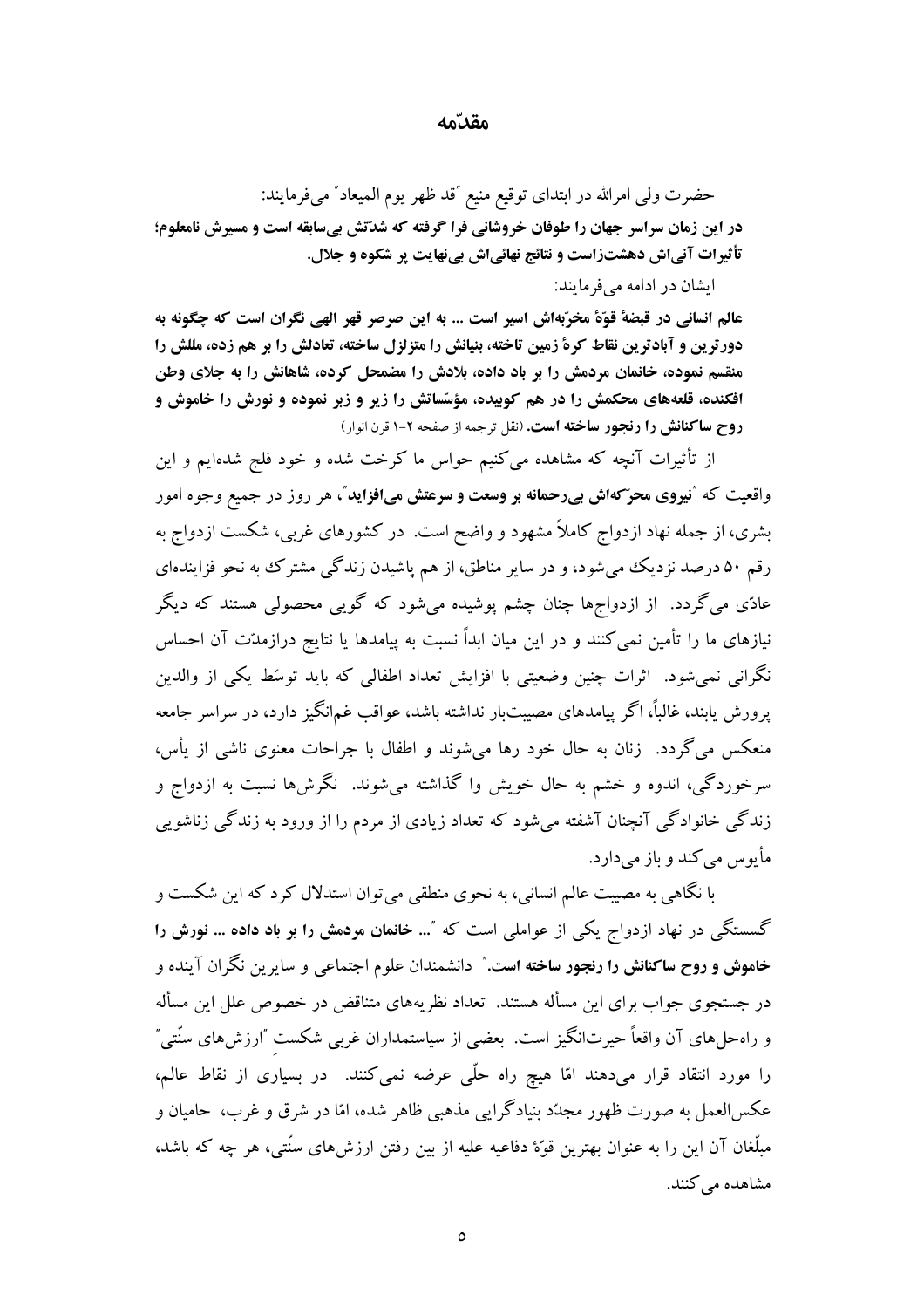متأسَّفانه بهائيان عالم از اثرات مصيبتبار شكست در ازدواج مصون نيستند. به راستي، شواهد نشان میٖدهد که ازدواجهای بهائی بیش از جمعیت غیربهائی احتمال تداوم و پایداری را ندارند. آحاد احبّاء به سرطان مادّهگرایی مبتلا می شوند، به طور نامطلوبی تحت نفوذ معیارهای متداول اخلاقی جوامع مربوطه قرار میگیرند، و بیانیههای به اصطلاح افراد مجرّب و دنیادیده بر آنها اثر می گذارد. نتیجه این است که نگرش های ما نسبت به ازدواج، و مسلّماً نسبت به بسیاری از وجوه زندگی ما، هنوز عمدةً متأثّر از محیط فرهنگی ما است. معهذا، حضرت ولی امرالله وعده فرمودند که این طوفان "... **نتائجش بینهایت پرشکوه و جلال**" خواهد بود و مدنیتی را که حضرت بهاءالله ييش بيني فرمودهاند "به آن درجه از بلوغ خواهد رسيد كه جهان قبلاً تخطّر آن را ننموده است" (نقل ترجمهٔ بیان مذکور در قد ظهر یوم المیعاد از پیام رضوان ۱۲۴ بدیع)

حضرت بهاءالله، در تلاش برای حصول این بلوغ مدنیت، از ما میخواهند به بررسی مواردی بیر دازیم که هیکل اطهر در مورد مسائلی که جامعهٔ امروز را مبتلا ساخته، ذکر می کنند:

رگ جهان در دست پزشک دانا است؛ درد را می بیند و به دانایی درمان می کند. هر روز را رازی است و هر سر را آوازی؛ درد امروز را درمانی و فردا را درمان دیگر. آمروز را نگران باشید و سخن از امروز رانيد. (مجموعه الواح طبع مصر، ص ٢۶١)

و در بيان ديگر (كتاب اقدس، بند٢)مي فر مايند:

انّ الّذين اوتوا بصائر من الله، يرون حدودَالله السّبب الأعظم لنظم العالم و حفظ الامم.

آثار مبارکهٔ حضرت بهاءالله کلّیّه وجوه زندگی بشری را در بر گرفته و در این سبیل نه تنها به ارتباط افراد با خالق خود می پردازد، بلکه به طرح احکام و حدود و تأسیس نهادهایی برای رفع مشکلات و حلِّ مسائلی مبادرت می کند که ما افراد و نیز جوامع را مبتلا ساخته است. علاوه بر آثار حضرت بهاءالله، ما از تبیینات حضرت عبدالبهاء و حضرت ولی امرالله و نیز حکمت و هدایت مصون از خطای بیتالعدل اعظم برخورداریم. حضرت بهاءالله، در بخشی از این آثار به طور جامع به موضوع ازدواج و بسیاری از وجوه مربوط به آن پرداخته و حکمی را نازل فرمودهاند كه بهائيان مايل به ازدواج را ملزم به اخذ اجازه از والدين خود مي كند.

بیتالعدل اعظم، در یکی از مکاتیب خود، اهمیّت این حکم را روشن کردهاند: در بسیاری از موارد نقض احکام ازدواج، احبّاء آشکارا حکم مربوط به لزوم کسب رضای والدین قبل از ازدواج را صرفاً مقرّرات اداری تلقّی می کنند و به نظر نمیرسد متوجّه باشند که این حکم از اهمَّيَّتي عظيم برخوردار است و نفس اساس و بنيان جامعهٔ بشري را تحت تأثير قرار ميدهد. بعلاوه، به نظر میرسد آنها متوّجه این موضوع نیستند که در امر بهائی، وجوه روحانی و اداری مکمّل يكديگرند و احكام اجتماعي امر مبارك دقيقاً همانند احكام روحاني لازمالاجرا هستند. (ترجمه ـ انوار هدایت، شماره ۱۲۳۶)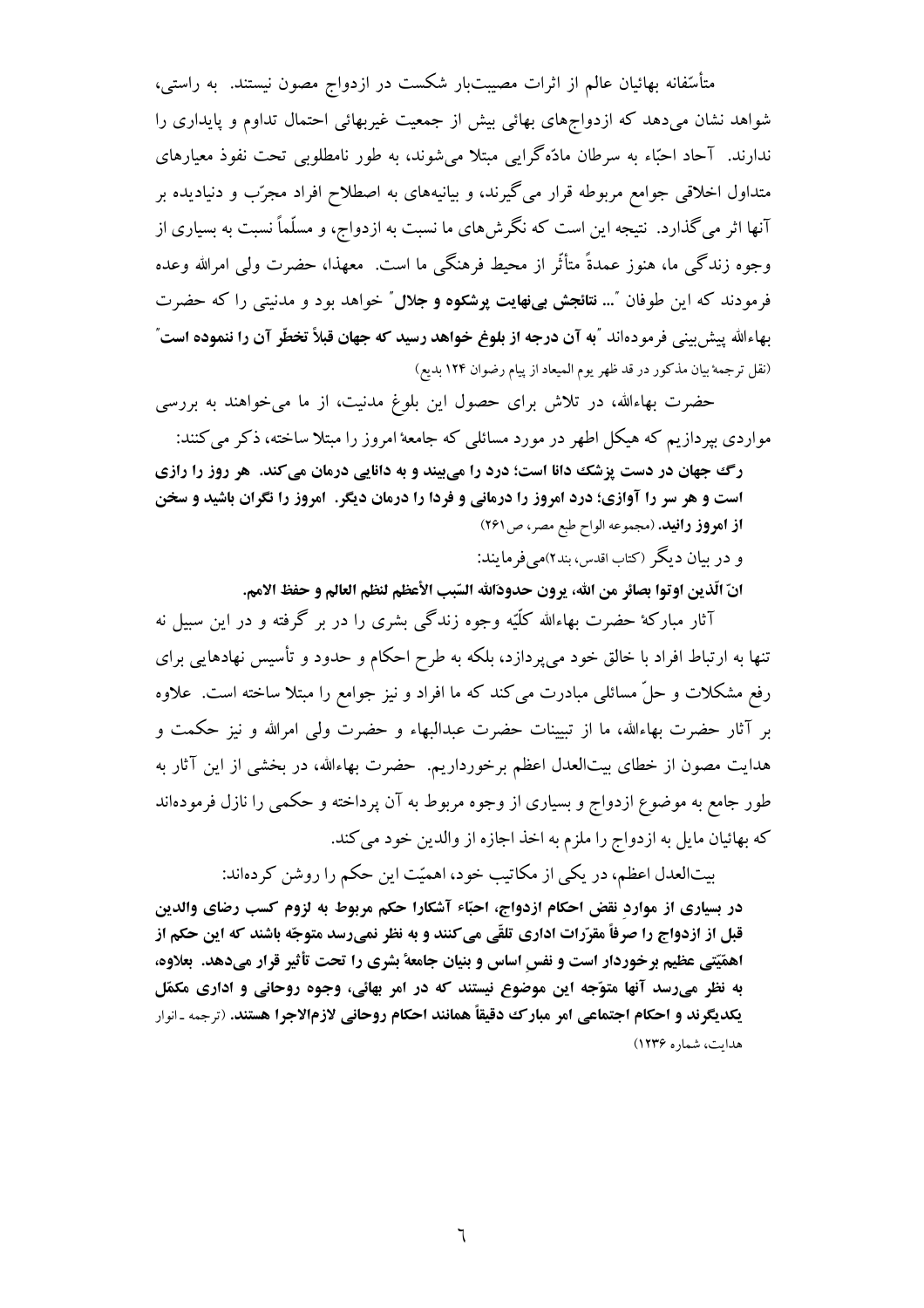#### ازدواج

ازدواج و خانواده از جمله مهم ترین عناصر هر جامعه هستند. اگر قرار باشد ما نقش خود را در بنای جامعهٔ جدید و منظّمی که حضرت بهاءالله وعده دادهاند ایفا کنیم، سزاوار چنان است آنچه را که حضرت بهاءالله در مورد ازدواج و زندگی خانوادگی بیان فرمودهاند، مورد مطالعه قرار داده در ک نماییم.

تعدادی مجموعهها، مقالات و کتب فوقالعاده عالی در مورد ازدواج بهائی و حیات عائله وجود دارد و مقصد از کتاب فعلی تکرار مطالب مزبور نیست. امّا، بعضی از آثار مربوط به ازدواج وجود دارد که به نظر میرسد با موضوع رضایت در امر ازدواج مرتبط باشد. آنچه که از اهمّیّت ویژه برخوردار است مواردی است که به تقدّس و مقصود از این نهاد الهی مربوط میشود. برداشتی از آنچه که مقصود از ازدواج بهائی است، انشاءالله به درک بهتر ماهیت مقدّس مسئولیت والدين در اعطاء رضايت براى ازدواج فرزندانشان منجر خواهد شد.

حضرت بهاءالله در كتاب مستطاب اقدس مىفرمايند:

قد كتب الله عليكم النَّكاح … تزوَّجوا يا قوم ليظهر منكم مَن يذكرني بين عبادي. هذا مِن امرى عليكم اتّخذوه لأنفسكم معيناً (بند 63)

در یکی از ادعیهٔ طلعت ابهی در مورد ازدواج، ما آیات ذیل را ملاحظه می کنیم: فلمّا أرادَ نظمَ العالَم و اظهار الجود و الكرم على الامم شرع الشّرائع و اظهر المناهج و فيها سنّ سنّة النَّكاح و جعله حصناً للنَّجاح و الفلاح و أمرنا به فيما نزَّل من ملكوت المقدَّس في كتابه الأقدس قوله عزّ كبريائه ،"تزوّجوا يا قوم ليظهر منكم مَن يذكرني بين عبادى. هذا مِن امرى عليكم اتّخذوه **لأنفسكم معينا.**" (خطبه ازدواج)

حضرت ولي امرالله (انوار هدايت، شماره ۹۵۰ و ۱۲۶۲) مي فرمايند:

تعالیم بهائی ازدواج را برای هر فرد عاقل، سالم و دارای آگاهی اجتماعی و برخوردار از حسّ مسئولیت، راه طبیعی و عادّی زندگی تلقّی می کند و آن را نه تنها ترغیب و تشویق مینماید، بلکه تا موقف نهادی الهی ارتقاء میبخشد؛ نهادی که هدف اصلی و مقدّس آن استمرار نسل انسان، اعلی ثمرهٔ کلّ خلقت، و اعتلای آن به مقام و منزلتی است که خداوند برایش مقدّر فرموده است. (ترجمه)

حضرت بهاءالله در رسالهٔ سؤال و جواب توضیح میفرمایند که ازدواج اجباری نیست: سؤال: از آيهٔ مباركهٔ "كتب عليكم النّكاح"؛ اين حكم واجب است يا نه. جواب: واجب نه. (شماره ۴۶، ص٧۵)

حضرت عبدالبهاء در یکی مکاتیب خود خطاب به فردی از احبّاء توضیح دادهاند که: امّا مسألهٌتزوّج به موجب شریعتالله؛ اوّل باید که شما یکی را بپسندید، بعد به رضایت پدر و مادر هرهون؛ قبل از انتخاب شما آنان حقّ مداخله ندارند. (منتخباتی از مکاتیب، ج١، ص١١٥ / شماره ٨٥)

این گزیدههای بیانات مبارکه گویای آن است که اگرچه ازدواج تجویز و توصیه شده، امّا اجباری نیست، امّا رضایت والدین ضروری است. ازدواج برای صلاح و مصلحت خود ما مورد تأكيد قرار گرفته و توصيه شده است، امّا ما مختاريم تصميم بگيريم كه آيا ازدواج كنيم يا نكنيم،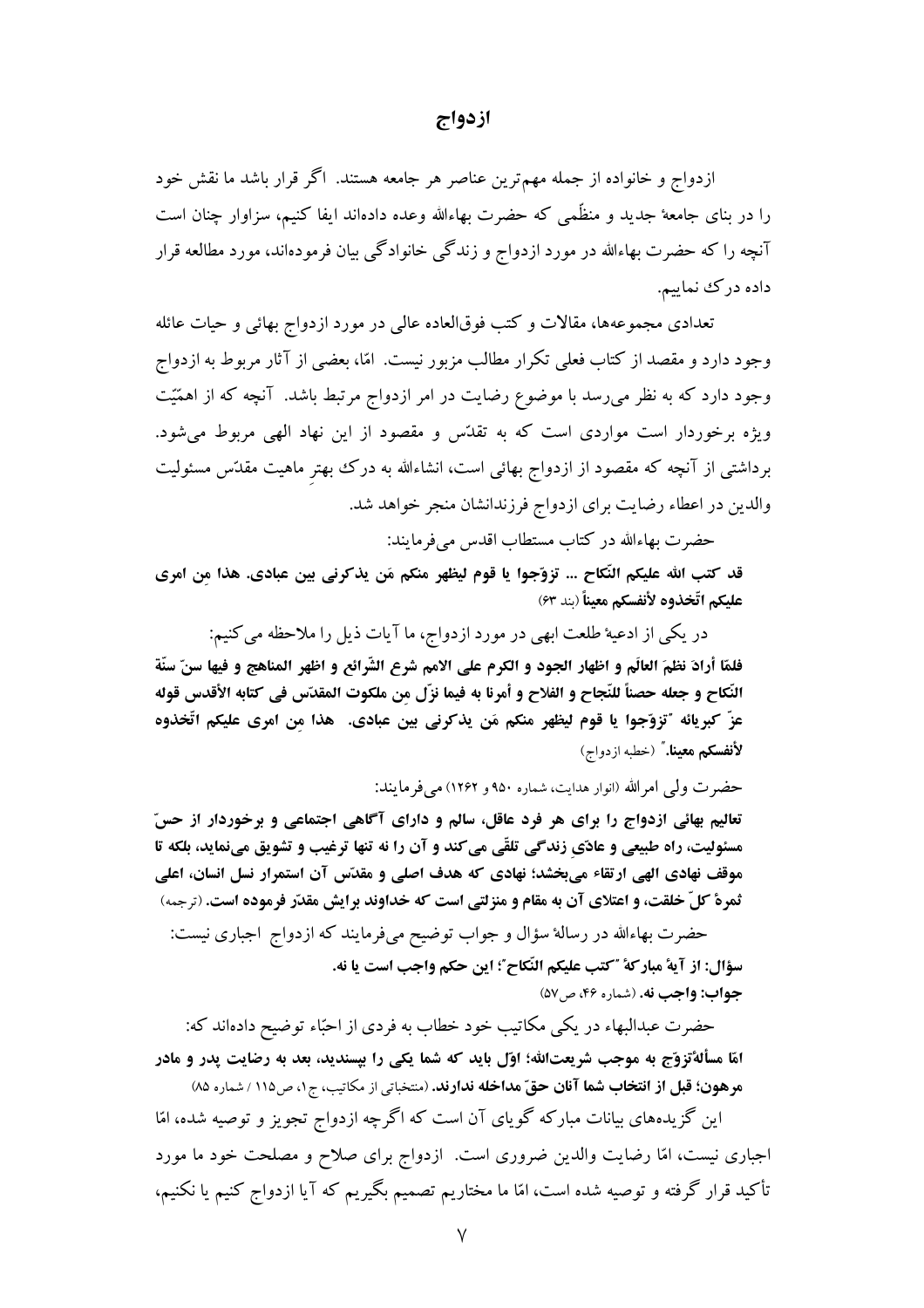و این کار را بدون اکراه یا دخالت دیگران انجام دهیم. اگر تصمیم به ازدواج بگیریم، باید بدانیم که به اختیار خود رعایت احکام مربوط به عفّت و عصمت را که حضرت بهاءالله وضع کردهاند برگزیدهایم.' هر تصمیمی بگیریم عندالله تفاوتی ندارد، زیرا از این تصمیم، او را نه نفعی میرسد و نه ضرري متوجّه او مي گردد.

حقّ جلّ جلاله از برای خود چیزی اخذ ننموده؛ نه از اطاعت عالم به او نفعی راجع و نه از ترک آن نقصی وارد. در هر آن طیر ملکوت بیان به این کلمه ناطق: جمیع را از برای تو خواستم و تو را **از برای خود.** (لوح مقصود، ص۳)

با توجّه به این نظریه در جامعهٔ معاصر غربی، که روز به روز بیشتر متداول و مورد توجّه قرار می گیرد، که ازدواج به گونهای منسوخ یا نامربوط و بی مناسبت است، حضرت عبدالبهاء این نکته را توضیح فرمودهاند که این نهاد الهی ابدی است:

دربارهٔ مسألهٔ ازدواج، بدان که حکم آن ابدی است؛ هرگز تغییر نمینماید و تبدّل نمی بذیرد. این خلقت الهی است و ادنی احتمالی وجود ندارد که در این خلقت الهیّه تغییری یا تبدیلی حاصل **شود.** (ترجمه)<sup>۲</sup>

بعد، در توصیف ماهیت ازدواج، حضرت عبدالبهاء میفرمایند:

در میان خلق ازدواج عبارت از ارتباط جسمانی است و این اتّحاد و اتّفاق موقّت است؛ زیرا فرقت جسمانی عاقبت مقرّر و محتوم است. ولکن ازدواج اهل بهاء باید ارتباط جسمانی و روحانی هر دو باشد؛ زیرا هر دو سرمست یک جامند و منجذب به یک طلعت پیمثال؛ زنده به یک روحند و روشن از یک انوار. این روابط روحانیّه است و اتّحاد ابدی است و همچنین در عالم جسمانی نیز ارتباط محکم متین دارند؛ ارتباط و اتّحاد و اتّفاق چون از حیثیّت روح و جسم هر دو باشد، آن وحدت حقيقي است، لهذا ابدي است. امّا اگر اتّحاد مجرّد از حيثيّت جسم باشد، البتّه موقّت است و عاقبت مفارقت محقّق. ۖ پس باید اهل بهاء چون رابطهٔ ازدواج در میان آید،اتّحاد حقیقی و ارتباط معنوی و اجتماع روحانی وجسمانی باشد تا در جمیع مراتب وجود و در جمیع عوالم الهی این وحدت ابدی گردد؛ زیرا این وحدت حقیقی جلوهای از نور محبّتالله است. (منتخباتی از مکاتیب، ص١١٤ / شماره ٨٤

و حضرت ولي امرالله مي فرمايند:

ابتدا باید صریحاً تأکید شود که مؤسّسهٔ ازدواج، آنطور که حضرت بهاءالله آن را تصویر و تأسیس فرمودهاند، بینهایت ساده و در عین حال برخوردار از اهمّیّت اجتماعی حیاتی و تشکیل دهندهٔ رکن رکین و اساس متین حیات اجتماعی است. (ترجمه ـ انوار هدایت، شماره ۱۲۶۳)

حضرت عبدالبهاء به ازدواج به عنوان "خلقت الهي" اشاره فرموده و حضرت ولي امرالله آن را "مؤسَّسهٔ الهی" خواندهاند. این تعاریف در تضادّ تامّ با بسیاری از نگرش های متداول امروز نسبت به ازدواج است؛ این بیانات از ما می خواهند که نظریههای خودمان نسبت به آن را دقیقاً مورد

فصل هفتم درگه دوست مشاهده می شود.

<sup>&</sup>lt;sup>1</sup> در مکتوب ۳ مه ۱۹۳۶ که از طرف حضرت ولی امرالله به یکی از احبّاء نوشته شده، آمده است (انوار هدایت، شماره ۱۲۶۷): البتّه، تحت شرایط عادّی، هر نفسی باید ازدواج را وظیفهٔ اخلاقی خود بداند. و این امری است که حضرت بهاءالله احبّاء را به آن تشويق فرمودهاند. امّا، ازدواج به هيچ وجه واجب نيست. در نهايت، به عهدهٔ خود فرد است که تصمیم بگیرد آیا مایل است زندگی خانوادگی تشکیل دهد یا به حالت تجرّد به سر ببرد. (ترجمه)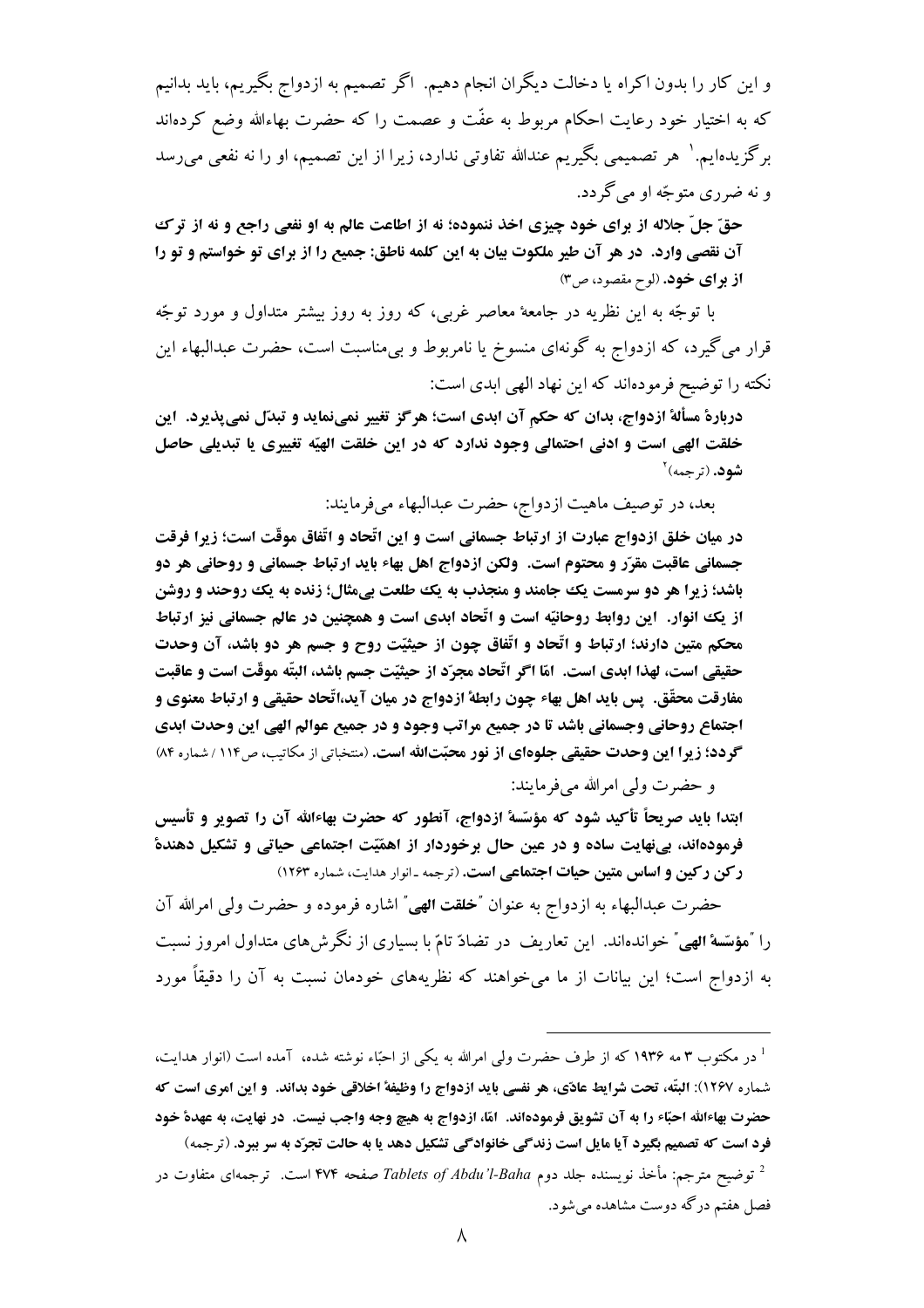بررسی قرار دهیم. آنچه که واضح به نظر میرسد این است که، نه تنها زوجی که در مورد ازدواج تعمُّق و تفكُّر مىنمايند، بلكه والدين نيز، كه ممكن است روزى از آنها تقاضاى اعطاى رضايت شود، باید آن را جدّی بگیرند.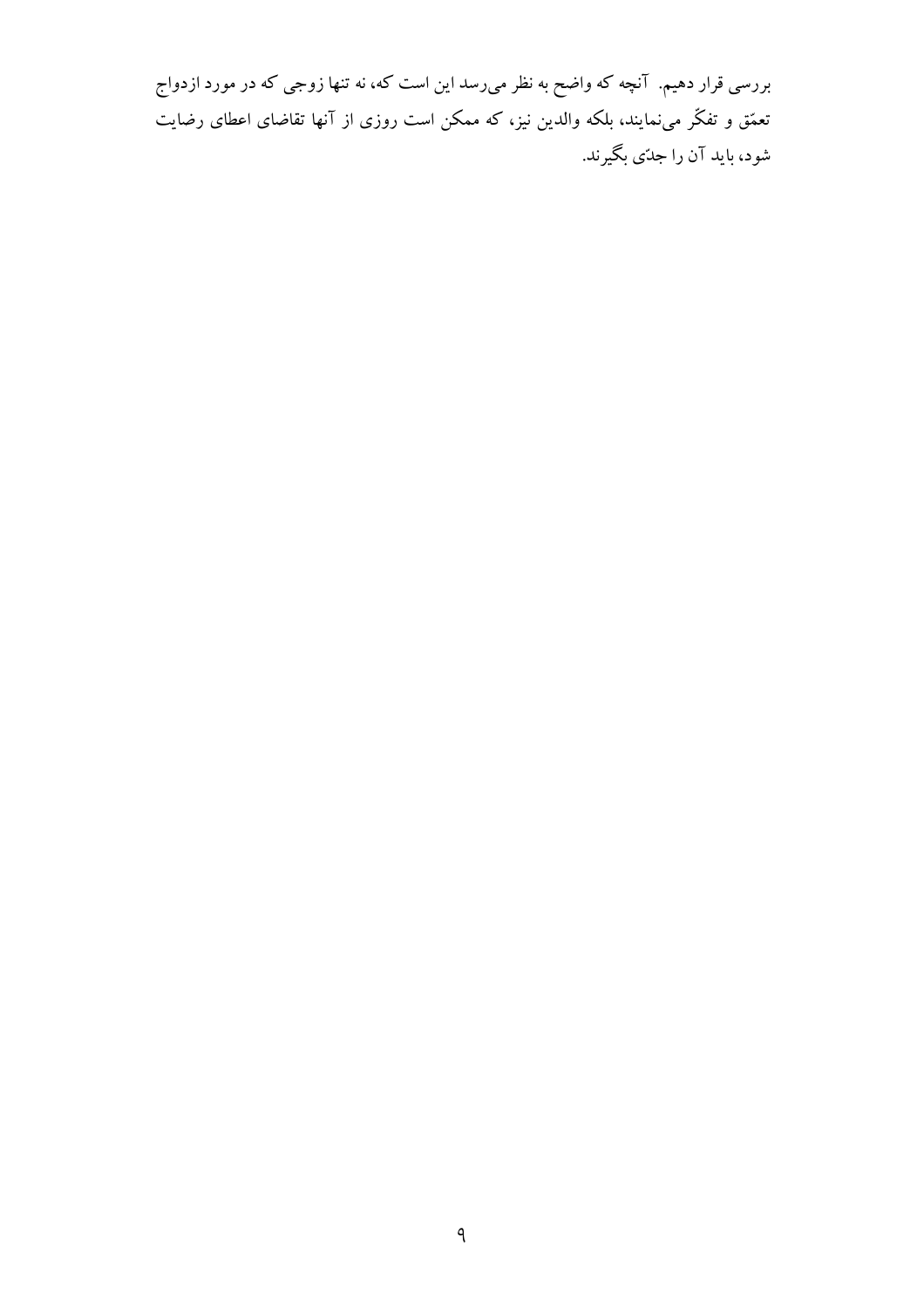احكام الهي

یکمی از اعظم فیوضاتی که خداوند در این دور مقدّس به نوع بشر عنایت فرموده، سادگی و وضوح در نزول احکام و حدودش است. در کتاب مستطاب اقدس، حضرت بهاءالله نه تنها مؤسّساتی را تأسیس فرمودهاند که اساس و مبنای نظم بدیع جهانآرای آن حضرت را تشکیل خواهند داد، بلکه مجموعهای از احکام و توصیههای اداری و روحانی را عنایت کردهاند که به رفتار شخصی مربوط میشود. غیر از خود کتاب اقدس، توضیحات و تبیینات موثّق، متین و مصون از خطا داریم که از مواهبی است که حضرت عبدالبهاء، حضرت ولی امرالله و بیتالعدل اعظم ارزانی داشتهاند.

برای درک حکم رضایت، پی بردن به ماهیت کتاب اقدس و احکام آن مفید است. حضرت بهاءالله كتاب اقدس را اينگونه توصيف مي فرمايند:

لاتحسبنّ انّا نزّلنا لكمُ الأحكام بل فتحنا ختمَ الرّحيق المختوم بأصابع القدرت و الاقتدار. ۚ يشهدُ بذلك ما نُزّل من قلم الوحي تفكّروا يا اولى الأفكار. (بند ۵)

حضرت ولي امرالله مي فرمايند:

جمال اقدس ابهى احكام و حدود الهيّه را كه مشتمل بر قسمت اعظم اين كتاب مبين است به ّ روح الحيوان لمن في الإمكان ّ و "حصن حصين ّ و "اثمار الشّجرة" و "السّبب الأعظم لنظم العالم و حفظ الأمم" و "مصباح الحكمة و الفلاح" و "عرف قميص" و "مفاتيح رحمت" الهي براي عباد تعبير و توصيف فرموده است. (قرن بديع، ص ۴۳۱)

بیتالعدل اعظم دیدگاه جدیدی در مورد احکام الهی به ما عنایت میفرمایند:

در آیین بهائی مفاهیم قدیم با عرفان جدید ظاهر گشته و احکام اجتماعی طبق مقتضیات این زمان تغییر یافته است تا بشر را به سوی مدنیّتی جهانی هدایت نماید که در عصر حاضر حتّی اندکی از جلوه و جلالش را تصوّر نتوان نمود. ... شریعتالله در این دور مبارک به حوایج عموم بشر ناظر است ... حضرت بهاءالله از طريق احكام مباركهاش متدرّجاً مراتب جديدى از علم و عمل را مكشوف ساخته اهل عالم را به اطاعت از آن دعوت میفر مایند. این احکام به کیفیّتی در قالب کلمات و بیانات الهیّه گنجانده شده تا ذهن خواننده را به این اصل مسلّم متوجّه سازد که مقصد غائی از احکام، در هر موضوعی که باشد، آن است که به جامعهٔ انسانی آرامش خاطر بخشد و سطح رفتار و سلوک بشر را ارتقاء دهد و بر عرفان نفوس بیفزاید و هیأت اجتماعیه را، مجتمعاً و منفرداً، به حیات روحانی دلالت نماید. در سراسر این سفر جلیل موضوع اصلی همانا ارتباط روح انسان با خدای متعال و تحقَّق سرنوشت روحانی هر یک از افراد نوع بشر است و این همواره هدف غائی شرایع الهيّه بوده است. (مقدّمه كتاب اقدس، ص٩-٧)

فاضل جلیل|لقدر، جناب ابوالفضائل احکام را به سه مقوله تقسیم کرده است. اوّل احکام روحانی است که به عبادت الهی مربوط میشود و شامل نماز و روزه است. دوم احکامی است فقط مربوط به فوائد راجع به فرد است و عموماً به رفتار شخصی انسان و اعتلاء و ارتقاء روحانی او مربوط می شود. این موارد شامل نظافت، اخلاق مرضیه، صفات طیّبه است. مقوله سوم عبارت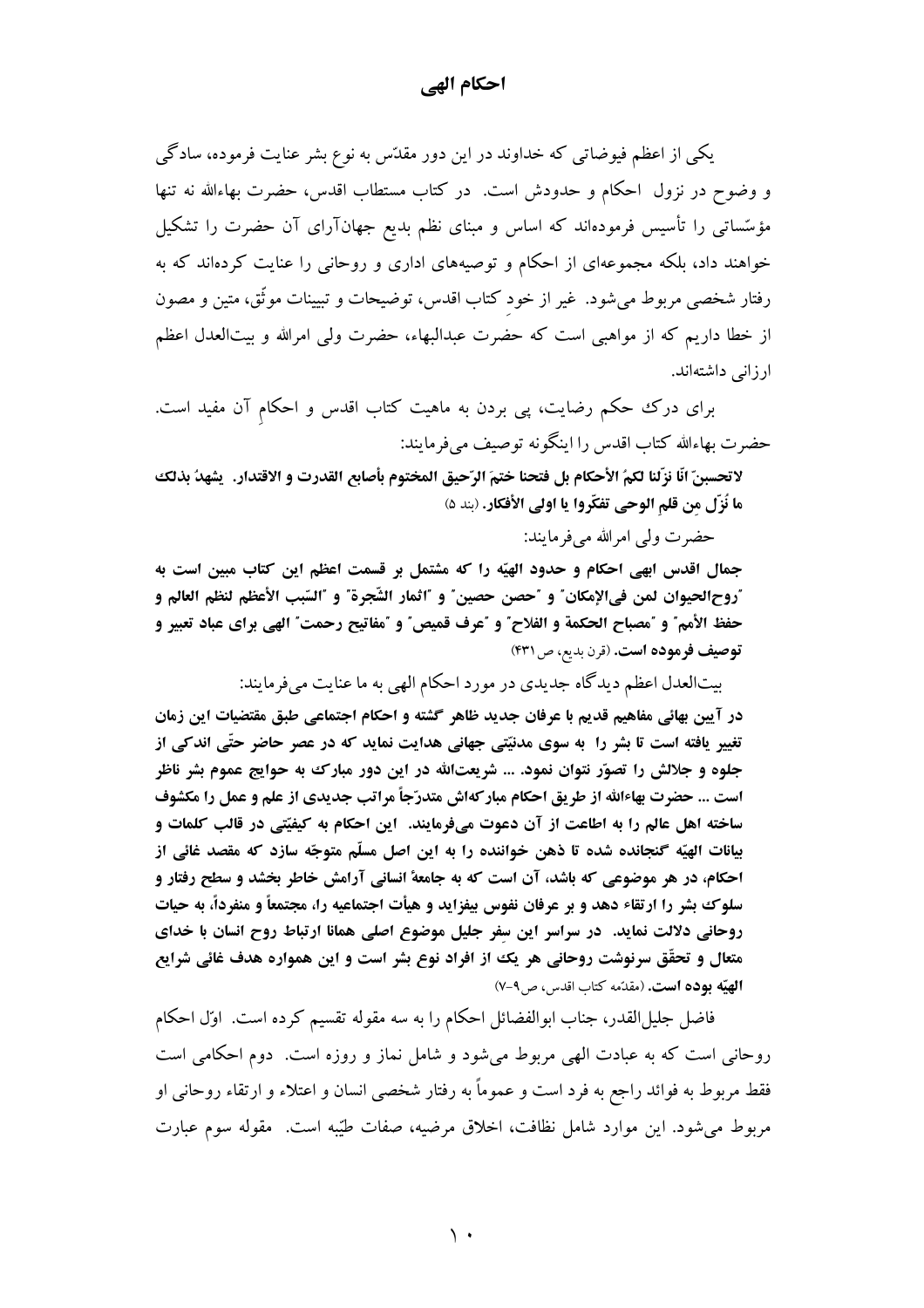ازاحکامی است که به اجتماع مربوط میشود. اینها بخش اعظم احکام نازله در کتاب اقدس را تشکیل میدهد و شامل حکم رضایت برای ازدواج نیز میشود. ٰ

حضرت بهاءالله، بعد از نزول كتاب اقدس، الواح بى شمارى را نازل فرمودند كه حاوى اصول و احکامی است که، همراه با احکام و حدود کتاب اقدس، "تار و پود" نظم جهانآرای آیندهٔ آن حضرت را تشکیل خواهد داد. (قرن بدیع، ص۶۵۸) حضرت ولی امرالله در خصوص این الواح ميفرمايند:

در بین اصول و مبادی قیّمه که در الواح متعالیهٔ مذکوره مسطور است، اعظم و اتمّ و اقدم و اقوم آنها اصل وحدت و یگانگی عالم انسانی است که میتوان آن را جوهر تعالیم الهیّه و محور احکام و اوامر سماويّه در اين دور اعظم اقدس محسوب داشت. (قرن بديع، ص432)

از این چند بیانی که نقل شده، ما به راحتی در می پابیم که کتاب احکام صرفاً فهرستی از قوانین و مقرّرات جدید نیست که هدایت روحانیه در جای جای آن پراکنده باشد، بلکه منشور یا قانون اساسی برای نظم جهانآرای آینده است. به عنوان منشور، تفصیلات بسیاری است که در آن ذکر نشده است، امّا چارچوبی برای شرایط و قیودی در آن وجود دارد، و اینها در صورت لزوم توسّط بيتالعدل اعظم تأمين خواهد شد. معهد اعلى در اين مورد توضيح دادهاند:

کتاب مستطاب اقدس فی نفسه جوهر و اصل بنای عظیم شریعت بهائی است که در سالها و قرون آتی به صورت وحدت عالم انسانی تأسیس خواهد شد و توسعه خواهد یافت. به این ترتیب، برای برخورداری از در کی صحیح نسبت به محتوای کتاب مستطاب مزبور، باید بسیاری از الواح دیگر را كه مربوط به آن است، و نيز تبيينات حضرت عبدالبهاء و حضرت ولي امرالله را مطالعه نمود، و دریافت که تعیین بسیاری از تفصیلات و جزئیات را حضرت بهاءالله به عهدهٔ بیتالعدل اعظم گذاشتهاند تا به وضع آنها بیردازد و طبق مقتضیات جامعهای در حال توسعه به تغییر و تبدیل آنها **اقدام کند.** (ترجمه ـ مکتوب ۷ مه ۱۹۸۰ خطاب به محفل روحانی ملّی آلمان)

از آنجا که امر مبارک هنوز در مراحل اوّلیه رشد خود است، و اکثریت عظیمی از مؤمنین به آن تازه ایمان آوردهاند، طبیعی است که بسیاری از احکامش در آیندهٔ ایّام تنفیذ گردد و به مورد اجرا گذاشته شود. حضرت ولی امرالله احکام کتاب اقدس را در متن ادوار و زمانهایی قرار دادهاند که ما در آن زندگی میکنیم.

بعضي از احكام مانند صوم، صلوة، رضايت والدين قبل از ازدواج، اجتناب از شرب مسكرات، تک@هسری را باید کلّیّه احبّاء در حال حاضر قابل اجرا در سراسر عالم بدانند و اجرای آن را مهمّ و حیاتی محسوب دارند. سایر احکام در پیش بینی وضعیتی از جامعه که مقدّر است از میان اوضاع آشفته و پر هرج و مرج امروز ظاهر شود، تدوین گردیده است. (ترجمه ـانوار هدایت، شماره ۱۱۴۵)

در نظر بهائیان، بخصوص کسانی که سابقه و ریشهٔ اسلامی دارند، مفهوم اطاعت از احکام دینی، واقعیتی پذیرفته شده است. امّا، برای دیگران انحطاط در نفوذ مؤسّسات دینی، چه در شرق

<sup>&</sup>lt;sup>1</sup> توضيح مترجم: مأخذ نويسنده جلد سوم كتاب "نفحات ظهور حضرت بهاءالله" اثر جناب اديب طاهرزاده، ص۲۹۴-۲۹۳ است. تفصیل موضوع را می توان در کتاب "رسائل و رقائم جناب میرزا ابوالفضائل گلیایگانی" صفحات ١٤٨ الى ١۵٧ ملاحظه نمود.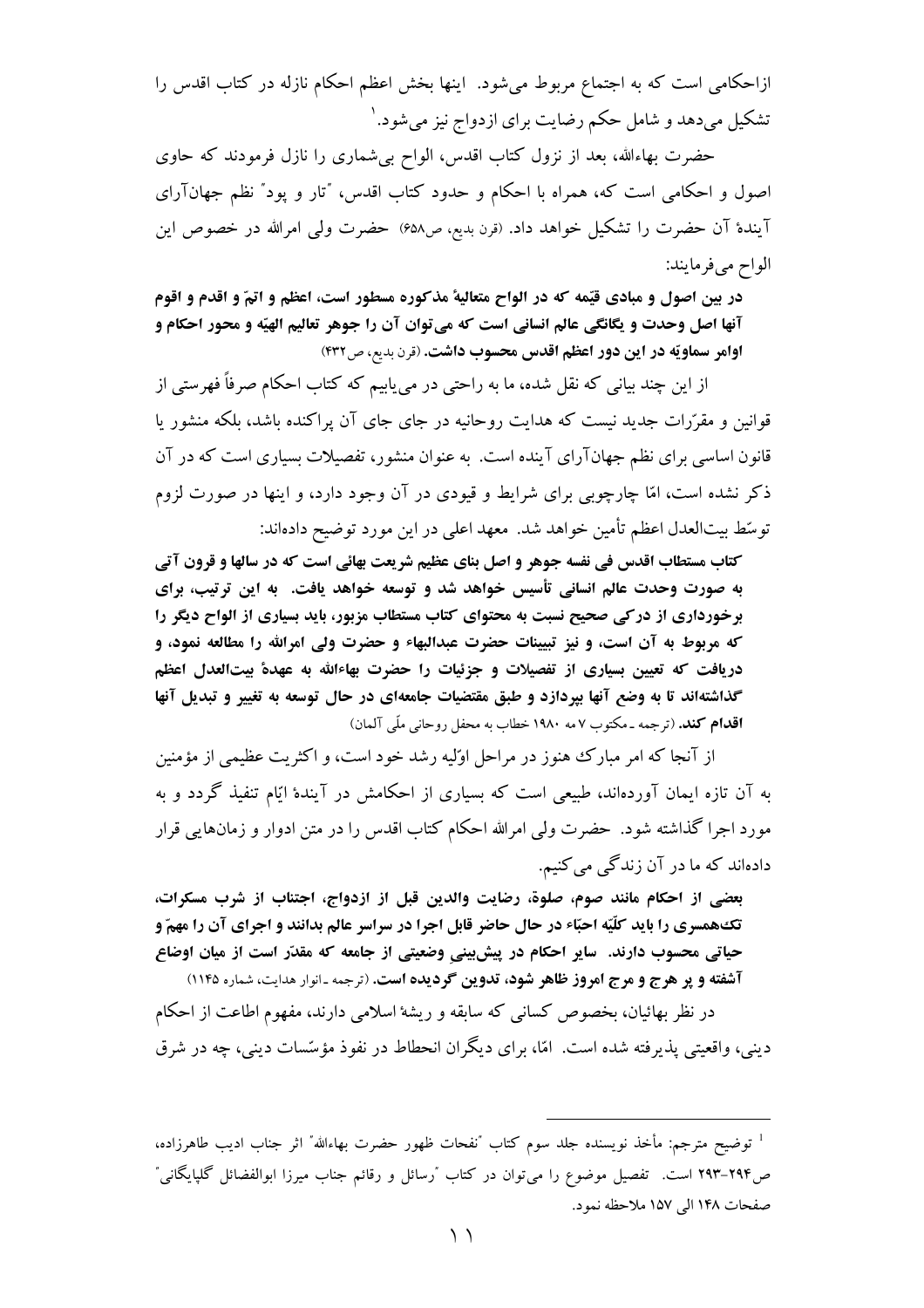و چه در غرب، و افزایش دین گریزی و دنیامداری در جامعه سبب شده که نظریهٔ اطاعت از احکام دینی به میزان عمدهای منسوخ و متروک گردد.` امّا، ما پیروان حضرت بهاءالله نه تنها موظّفیم از احکام و اصول اطِّلاع داشته باشیم، بلکه باید از آنها اطاعت کنیم.<sup>۲</sup> در ابتدای کتاب مستطاب اقدس، حضرت بهاءالله این موضوع را روشن فرمودهاند:

انّ اوّل ما كتبالله على العباد عرفان مشرق وحيه و مطلع امره الّذي كان مقام نفسه في عالم الامر و الخلق مَن فاز به قد فاز بكلّ الخير و الّذي مُنع انّه من اهل الصّلال ولو يأتي بكلّ الأعمال. اذا فُزتُم بهذا المقام الأسنى و الافق الأعلى ينبغي لكلِّ نفس أن يتَّبع ما اُمرٍ به من لدى المقصود ۖ لأنهما معاً لايُقبَلُ أحدَهما دون الآخَر. هذا ما حكم به مطلعُ الإلهام. (بند١)

برای آن که به حضرت بهاءالله وفادار و مؤمن باشیم، نمیتوانیم از طرفی مقام ایشان به عنوان مظهر ظهور الهی در این دور را تصدیق کرده به ایشان اقبال نماییم و از طرف دیگر بعضی از حدود و احکام را که مایلیم اطاعت کنیم انتخاب نموده گلچین نماییم. باید به خاطر بسپاریم که کتاب مستطاب اقدس حاوی عهد و میثاق آن حضرت است، که نه تنها به موضوع وصایت ایشان می,پردازد بلکه به ثبات و استقامت در امر ایشان نیز مربوط می,شود. حضرت بهاءالله در كتاب اقدس (بند ٢) در مو رد اطاعت هشدار مي دهند: "انّ الّذين نكثوا عهدالله في اوامره و نكصوا على اعقابهم اولئك من اهل الضّلال لدى الغني المتعال. ؒ

همچنین به ما گفته میشود که اطاعت از احکام و تعالیم، توانائی ایجاد تحوّل در جامعه را به ارمغان میآورد، و با اطاعت و تبعیت از آنها که با حبّ و ولای الهی صورت می گیرد قوا و استعدادهای مکنون در ما به ظهور و بروز می رسند. حضرت ولی امرالله با نقل قول از حضرت عبدالبهاء توضيح مي فرمايند:

چه بسا از لسان اطهر میثاق شنیده شد که اگر فردی از افراد احبّاء به اجرای یک تعلیم از تعالیم الهیّه در نهایت توجّه و تجرّد و همّت و استقامت قیام نماید و در تمام شئون حیات خویش این یک تعلیم را منظور نظر داشته بتمامها اجرا نماید، عالم عالمی دیگر شود و ساحت غبرا جنّت ابهی گردد. ملاحظه نمایید که اگر احبّای الهی کلاّ فرداً و مجتمعاً به اجرای وصایا و نصایح قلم اعلی قیام نمایند چه خواهد شد. (اخلاق بهائي، محمّدعلي فيضي، ص١٨)

در نظر مجسّم کنید اگر ما نسبت به کلّیّه تعالیم این ایمان، ایقان و اطاعت را مُجری مي داشتيم چه مي شد! امّا حضرت بهاءالله وعده ندادهاند كه طيّ كردن اين راه دشوار نخواهد بود: ليس هذا امرٌ تلعبون به باوهامكم و ليس هذا مقامٌ يدخُلُ فيه كلُّ جبان موهوم. تالله هذا مضمارُ المكاشفة و الانقطاع و ميدان المشاهدة و الارتفاع لايجول فيه الاّ فوارس الرّحمن الّذين نبذوا الإمكان اولئك انصارُالله في الأرض و مشارق الإقتدار بين العالمين. (كتاب اقدس، بند١٧٨)

<sup>1</sup> حضرت ولی امرالله در *نظم جهانی بهائی* در بخش موسوم به ″تولُّد مدنیت جهانی″ (صفحه ۹۷ به بعد) به این موضوع يرداختهاند. به ضمیمه یک مراجعه کنید.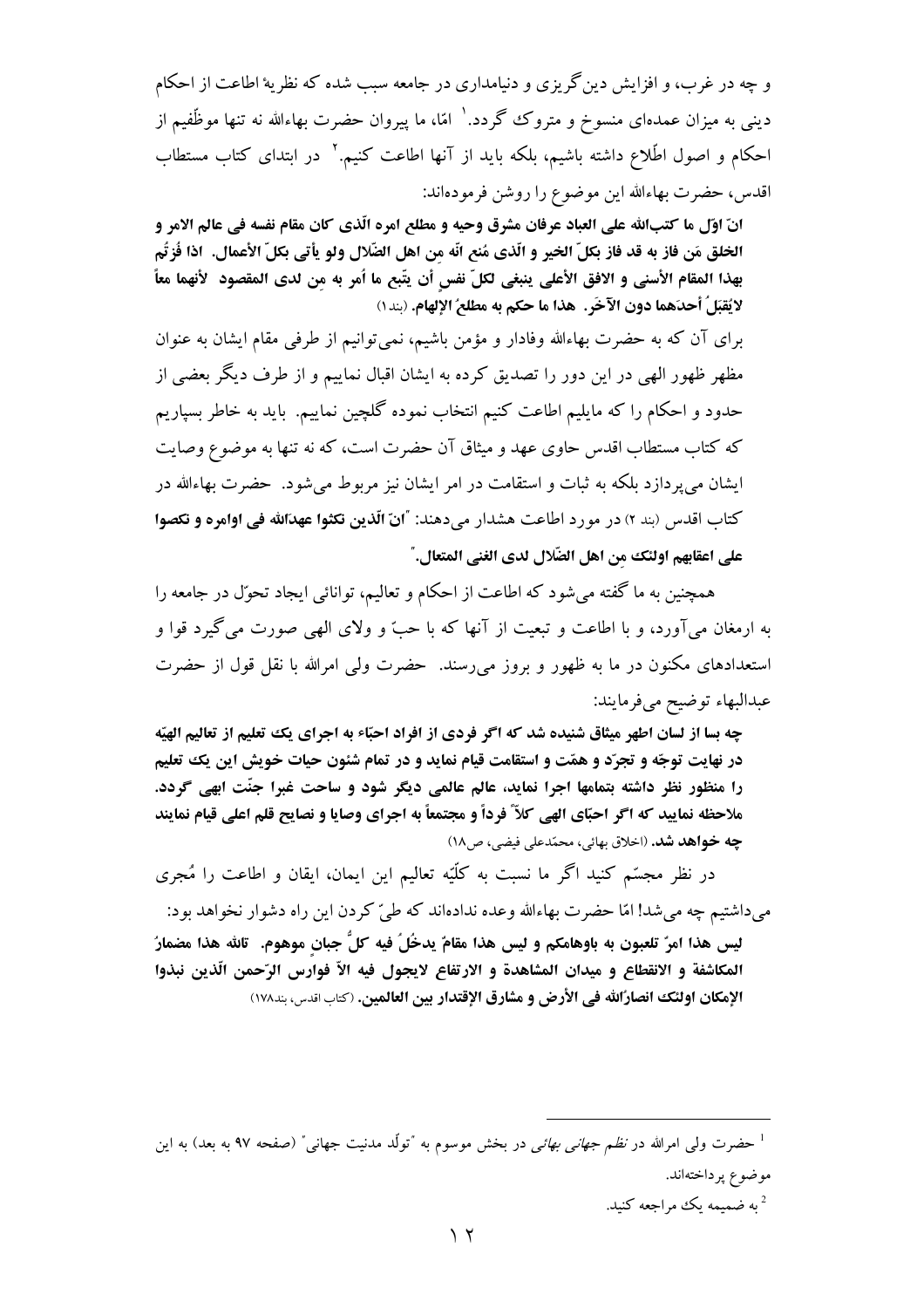با علم به این که احکام حضرت بهاءالله بنیاد و اساس جامعهٔ آینده است و قوّه متحوّل کنندهٔ زندگی های ما را با خود خواهد داشت، اکنون به جزئیات حکم رضایت می پردازیم.

انّه قد حُدّد في البيان برضاء الطّرفين انّا لمّا أردنا المحبّة و الوداد و اتّحاد العباد لذا علّقناه بإذن الأبوين بعدهما لئلاّ تقع بينهم الضِّغينة و البغضاء و لنا فيه مآرب اُخرى و كذلك كان الامر مقضيّاً (اقدس، بند  $(10$ 

حضرت ولی امرالله فرمودهاند که این حکم صریح است و ابداً ابهامی در آن وجود ندارد. مادام که والدین در قید حیاتند، رضایت آنها باید کسب شود و این کسب اجازه مشروط به روابط آنها با فرزندانشان نیست. هیکل مبارک همچنین توضیح میفرمایند که کسب رضایت لازم است اعم از این که والدین بهائی باشند یا خیر، از یکدیگر جدا شده باشند یا خیر، نسبت به امر محتّ باشند یا خیر. والدین فقط در مورد ازدواج رضایت میدهند، نه در مورد برگزاری مراسم امری. امّا، اگر والدین با ازدواج موافقت کنند ولی نسبت به برگزاری مراسم امری مخالفت نمایند، بیتالعدل اعظم فرمودهاند که ازدواج نمیتواند صورت گیرد. بهائیانی که بدون رضایت والدین خود یا بدون مراسم امری ازدواج کنند، باید متوجّه باشند که در معرض تنبیهات اداری قرار مے گے ند. ٰ

<sup>1</sup> از مكتوب ۲۶ ژوئن ۱۹۵۶ كه از طرف حضرت ولي امرالله خطاب به محفل روحاني ملّي بهائيان كانادا نوشته شده است (انوار هدایت، شماره ۱۲۴۳):

و امّا در مورد سؤال شما در خصوص اعمال تنبیه تعلیق حقوق اداری در مورد کسانی که بدون رضایت والدين ازدواج مي كنند، اين تنبيه از حالا به بعد بايد اعمال گردد.حكم كتاب اقدس صريح و خالي از هرگونه ابهامی است. مادام که والدین در قید حیاتند باید رضایت کسب شود؛ این امر مشروط به روابط آنها با فرزندانشان نیست. اگر محلّ سکونت والدین از لحاظ حقوقی مشخّص نباشد، به عبارت دیگر، اگر آنها از لحاظ حقوقی مرده محسوب شوند، در این صورت بدیهی است که لزومی ندارد فرزندان برای کسب رضایت اقدام كنند. ∫ين مسألة فرزندي نيست كه نميداند محلّ فعلى سكونت والدينش كجا است، بلكه مسألة مزبور امري حقوقی است ـ اگر والدین در قید حیات باشند، باید از آنها تقاضای اعطای رضایت نمود.

از مکتوبی به تاریخ ۱۱۰کتبر ۱۹۳۶ که از طرف حضرت ولی امرالله به یکی از احبّاء نوشته شده است (انوار هدایت، شماره ۱۲۳۴):

جمال اقدس ابهی صریحاً میفرمایند که شرط لازم برای ازدواج بهائی تحصیل رضایت والدینی است که در قید حیات باشند. آین شرط واجبالاجرا است، چه والدین بهائی باشند چه نباشند، چه بین آنان سالهای **متمادي طلاق واقع شده باشد چه نشده باشد.** (نقل ترجمه، از صفحه ۱۶۹ منضمّات كتاب اقدس)

از مکتوب مورّخ ۲۳ ژوئیه ۱۹۸۴، از طرف بیتالعدل اعظم به یکی از احبّاء (انوار هدایت، شماره ۱۲۴۶):

اصل حکم بهائی در مورد لزوم رضایت والدین برای ازدواج این است که رضایت والدین ۖ برای ازدواج مرد با زن مورد نظر است. لزومی ندارد که آنها برای اجرای مراسم خاصّ بهائی رضایت بدهند. بدیهی است، جایی که والدین بهائی باشند، مسلّم است که ازدواج زوج بهائی با اجرای مراسم امری صورت می گیرد. آمّا، در بعضی موارد، برای والدین غیربهائی دشوار است به شرکت پسر یا دخترشان در مراسم دینی بهائی رضایت دهند و در این موارد، تمایز اصل مزبور حائز اهمّیّت است. به عبارت دیگر، اگر والدین غیر بهائی به ازدواج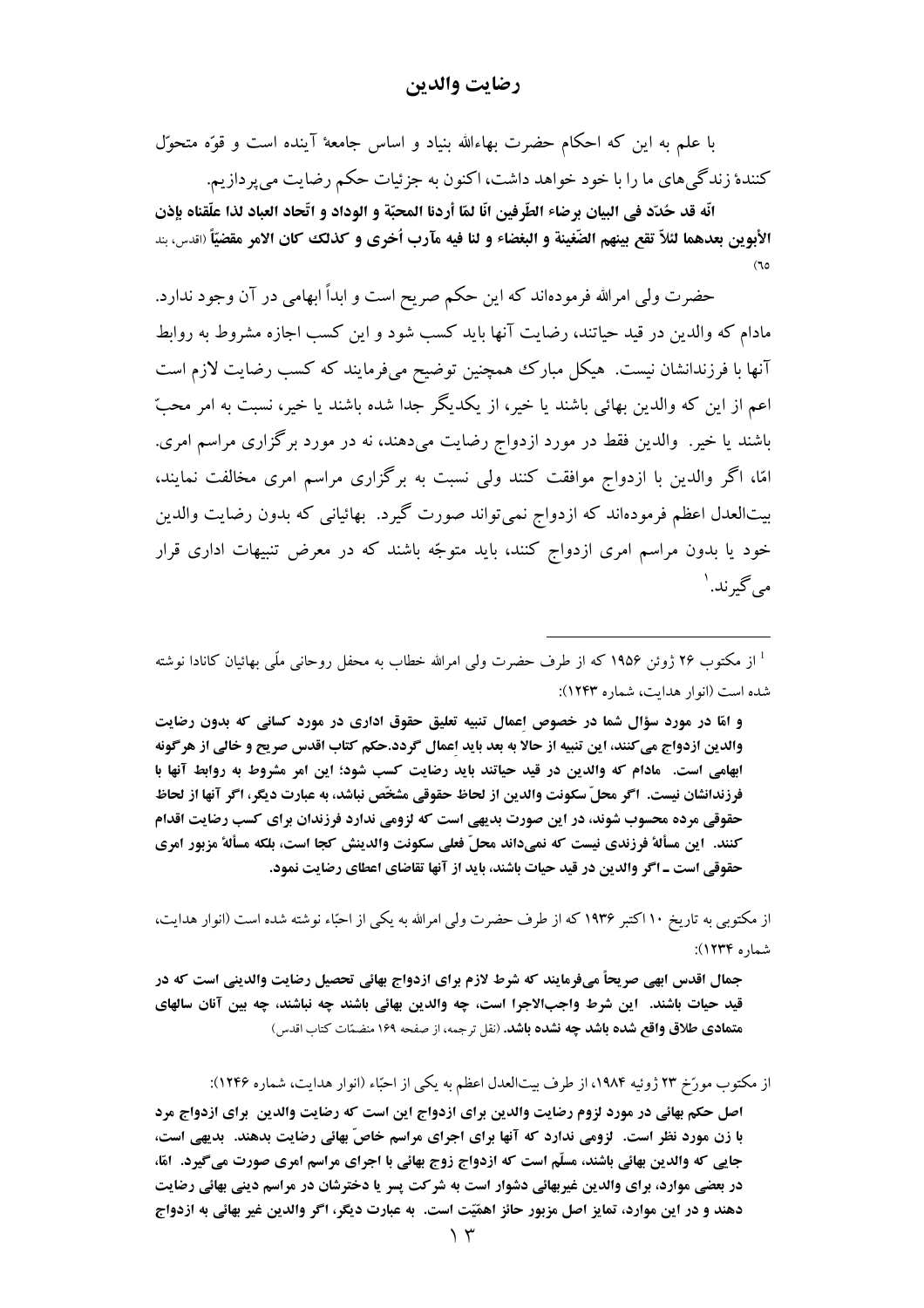حضرت ولي امرالله، در جواب به سؤالي در اين مورد كه آيا كسب رضايت از والدين غیربهائی برای ازدواج فرد بهائی ضرورت دارد، می فرمایند:

از آنجا که حضرت بهاءالله بیان فرمودهاند که رضایت والدین هر دو طرف برای حصول اتّحاد و اجتناب از اختلاف ضروری است، و چون در کتاب اقدس هیچگونه استثنایی بر این حکم تصریح نشده، حضرت ولي امرالله معتقدند تحت كلّيّه شرايط كسب رضايت والدين هر دو طرف لازم است. (ترجمه ـ انوار هدايت، شماره ١٢٤٠)

در مواردی که اطفالی به فرزندی پذیرفته می شوند، بیتالعدل اعظم فرمودهاند که، در صورتی که قانوناً امکانیذیر باشد، رضایت باید از والدین حقیقی کسب شود. در صورتی که تلاش برای یافتن والدین حقیقی با قیود و شرایط گواهی قبول فرزند یا قوانین مملکت مباینت داشته باشد، یا اگر والدین قانوناً فرزند را طرد کرده و از خود رانده باشند، نباید هیچگونه سعی و تلاشی برای ردیابی والدین حقیقی به عمل آید. در مورد قضیه دوم درک تفاوت بین ترک و طرد اهمّيّت دارد. بيتالعدل اعظم توضيح مىدهند كه "اقدام والد به ترك فرزندان و قطع تماس با او برای مدّتی مدید، فی نفسه، ضرورةً عبارت از طرد و از خود راندن نیست." اگر بتوان ثابت کرد که والدین قانوناً از کلّیّه حقوق و مسئولیتهای خود نسبت به فرزند صرف نظر کردهاند، کسب اجازهٔ آنها برای رضایت ضرورت ندارد. این موضوع را بیتالعدل اعظم در مکتوب دیگری که از طرف آن معهد اعلى نوشته شده، بيشتر توضيح دادهاند:

و امّا در خصوص طرد و راندن از خود، لازم است که محفل روحانی ملّی کاملاً قانع شود که چنین حالتي، از لحاظ قانوني، بين دوشيزه .... و والدين حقيقي او وجود دارد. ً در موارد بسياري، والدي ممکن است در حالت خشم یا سرخوردگی کلام عجولانهای بر زبان بیاورد که می توان آن را به عنوان اشارهای به قطع ارتباط با فرزند پسر یا دختر تعبیر نمود، امّا چنین اظهاراتی ممکن است کاملاً عبارت از برقراری حالت طرد و عاق نباشد؛ طرد و عاق منجر به این مفهوم صریح و روشن میشود که از سوی والد مورد نظر کلّیّه حقوق و روابط فیمابین کأن لم2کن محسوب میگردد. (ترجمه ـ مکتوب ٥ سپتامبر ١٩٩٣ از طرف معهد اعلی به یکی از محافل روحانی ملّی)

اگر طرد و عاق به وسیلهای غیر از چشم پوشیدن قانونی از حقوق و مسئولیتها صورت گیرد، موضوع باید به بیتالعدل اعظم منعکس گردد.<sup>۲</sup>

زوجی رضایت دهند، مراسم بهائی را میتوان انجام داد مگر آن که آنها صریحاً با انعقاد مراسم بهائی مخالفت کنند که در این صورت ازدواج نمی تواند انجام شود.

<sup>1</sup> از مکتوب ۲۲ اوت ۱۹۹۷ از طرف بیتالعدل اعظم به یکی از محافل روحانی ملّی

از مکتوب ۱۵ مه ۱۹۹۴ از طرف بیتالعدل اعظم به یکی از محافل روحانی ملّی:  $^2$ 

از آنجا که شرایط در اجتماع به وخامت گراییده، تعداد فزایندهای از قضایای مربوط به ترک فرزند توسّط والد رخ داده است. در این موارد باید از والد کسب رضایت نمود، مگر آن که معلوم شود که والد فرزندش را بالمرّه طرد و عاق کرده است. چنین اقدامی در طرد فرزند توسّط والد را می توان به طرق مختلف محرز نمود. یکی از راهها این است که اگر والد فرزندش را به فرزندخواندگی به کسی داده باشد و در چنین اقدامی، قانوناً از کلّیّه حقوق و مسئولیتهایش صرف نظر کرده باشد، تحت چنین شرایطی فرزندی که به فرزندخواندگی پذیرفته شده لازم نیست برای ازدواج از والدین حقیقی خود کسب رضایت نماید. وقتی که طرد و عاق صورت میگیرد، و قانوناً از حقوق و مسئولیتها نسبت به فرزند صرف نظر نمیشود، بلکه به سایر طرق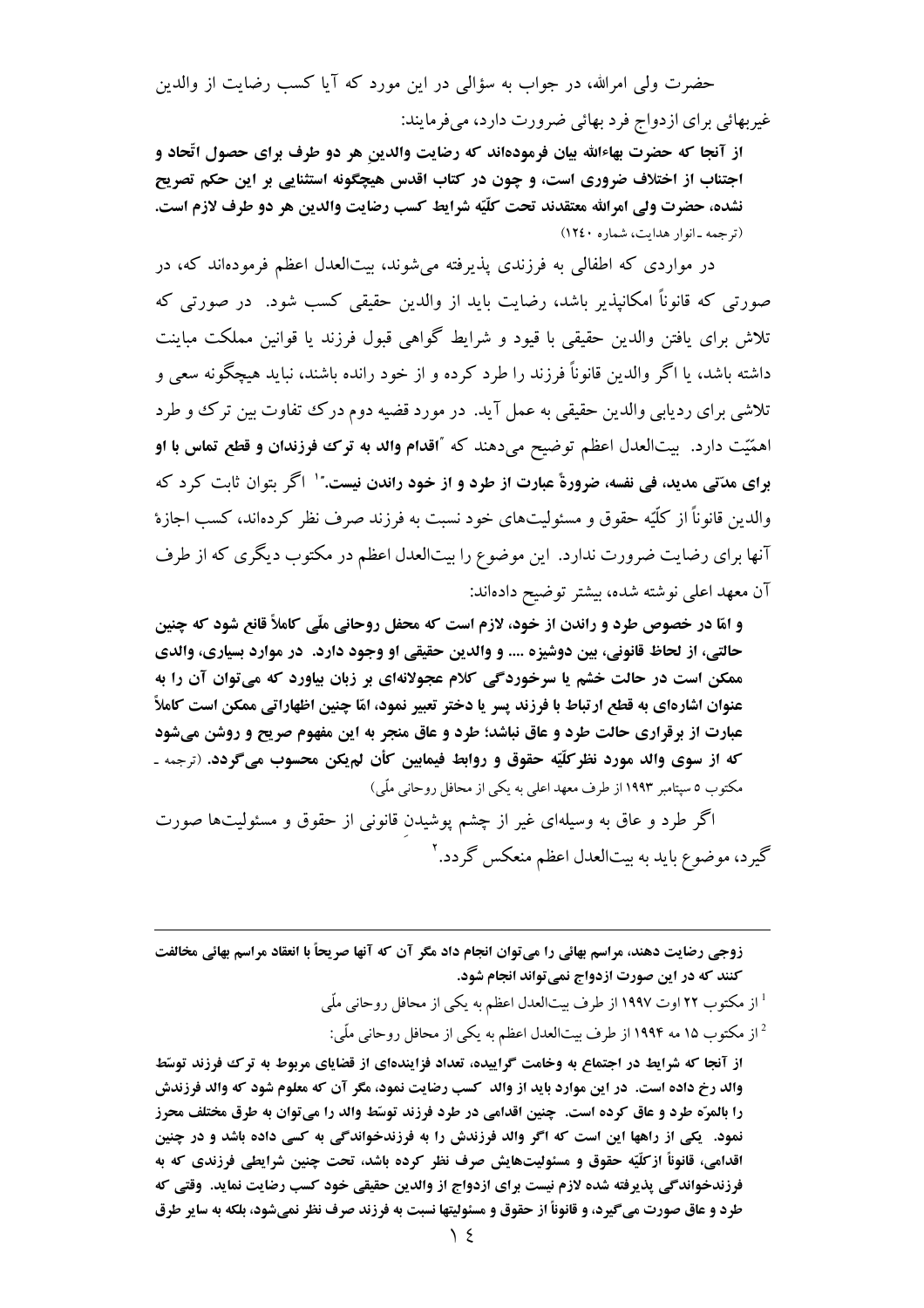از آنجا که قوانین و آداب پذیرفتن به فرزندخواندگی در سراسر جهان بسیار متفاوت و متغیّر است، و چون شرایطی که تحت آن، کودکی را میتوان به فرزندخواندگی سپرد از قضیهای تا قضیهٔ دیگر متفاوت است، نمی توان به تفصیل به کلّیّه وضعیتها پرداخت. آنچه که اهمّیّت دارد این اصل است که اگر هویت والدین معلوم باشد و هیچ موانع قانونی برای نزدیک شدن و مراجعه کردن به آنها وجود نداشته باشد، رضایت آنها برای ازدواج باید کسب شود، حتّی اگر والدین حقیقی، فرزند را ترک کرده باشند. در وضعیتهایی که فرزند نمیداند والدین او چه کسانی هستند، یا محلّ سکونت آنها کجا است، هر تلاش معقولی باید برای یافتن آنها صورت گیرد. این تلاش شامل استفاده از مساعدت مؤسّسات یا نهادهایی که از محل سکونت آنها آگاهی دارند و نیز آگهی کردن در روزنامههای منطقهای است که مشخّص باشد آخرین محلّ سکونت آنها بوده است.'

لزوم اخذ اجازه از والدین حقیقی توسّط فرزندانی که به فرزندخواندگی داده شدهاند ممكن است براي فرزندان و نيز والديني كه آنها را يذيرفته و تحت يرورش قرار دادهاند از لحاظ عاطفی دشوار باشد. این کاملاً طبیعی است زیرا در بسیاری از موارد محتمل نیست که فرزندان اصلاً با والدين طبيعي خود تماسي داشته باشند. والديني كه او را به فرزندخواندگي يذيرفتهاند، با توجّه به این که به نظر میرسد این حکم نقش آنها را در یکی از مهمترین وقایع در زندگی فرزندخواندهٔ آنها نادیده میگیرد، ممکن است احساس کنند این حکم استبدادی است. در جواب نامهای از دو تن از احبّاء در ارتباط با این موضوع، بیتالعدل اعظم میفرمایندکه

با احساسات عمیقی که در مورد روابط والدین با فرزندخواندههای خود ابراز داشتید ابراز همدلی می کنند و دیدگاه شما را تأیید می کنند که نقش چنین والدینی در پرورش و ترقّی این فرزندان به همان میزان والدین حقیقی ارزشمند است. حضرت بهاءالله در کتاب اقدس، آنجا که برای والدینی که به تربیت فرزندان خود یا دیگران میپردازند، دعای خیر میکنند، مقام شریف و متعالی والدین حقیقی و والدینی را که به پرورش قیام میکنند، مورد تأیید قرار میدهند. هیکل اطهر میفرمایند،

مانند اظهار شفاهی یا کتبی توسّط والد واقع میشود؛ هر قضیه باید به بیتالعدل اعظم ارجاع گردد... (توجمه)

<sup>1</sup> از مکتوب ۴ ژوئیه ۱۹۷۷، از طرف بیتالعدل اعظم به یکی از محافل روحانی ملّی:

اگر هویت والدین حقیقی معلوم باشد و اگر آنها در قید حیات هستند، رضایت آنها برای ازدواج باید کسب شود. آگر هویت معلوم نباشد، هر سعی و کوششی برای پی بردن به نام و محلّ زندگی والد یا والدین باید مبذول شود مگر آن که در قضیه فرزندخواندگی، قانون، حکم دادگاه در اعطاء اجازه پذیرفتن فرزند، یا قرارداد فرزندخواندگي آن را منع كند. اگر كلّيّه تماسها با والد قطع شده باشد، هر تلاشي براي رديابي آنها باید صورت گیرد. این شامل تماس گرفتن با اشخاص، مؤسّسات یا نهادهایی که ممکن است از محلّ سکونت والدین آگاه باشند، یا آگهی کردن در روزنامههای آخرین نقطهای است که مشخّص باشد در آنجا سکونت داشتهاند. محفل روحاني بايد تعيين كند چه زماني كلّيّه راههاي جستجو مورد استفاده قرار گرفته است، و اين كه تنها فرضيه معقول و منطقي اين است كه والد وفات كرده است.

این واقعیت که پدر فرزند خود را نمیشناسد فرزند را از وظیفهٔ جستجو برای یافتن او و کسب رضایت از او معاف نمیسازد. آین واقعیت که یکی از والدین کشور را ترک کرده نیز بر این وظیفه تأثیر نمی گذارد. (ترجمه)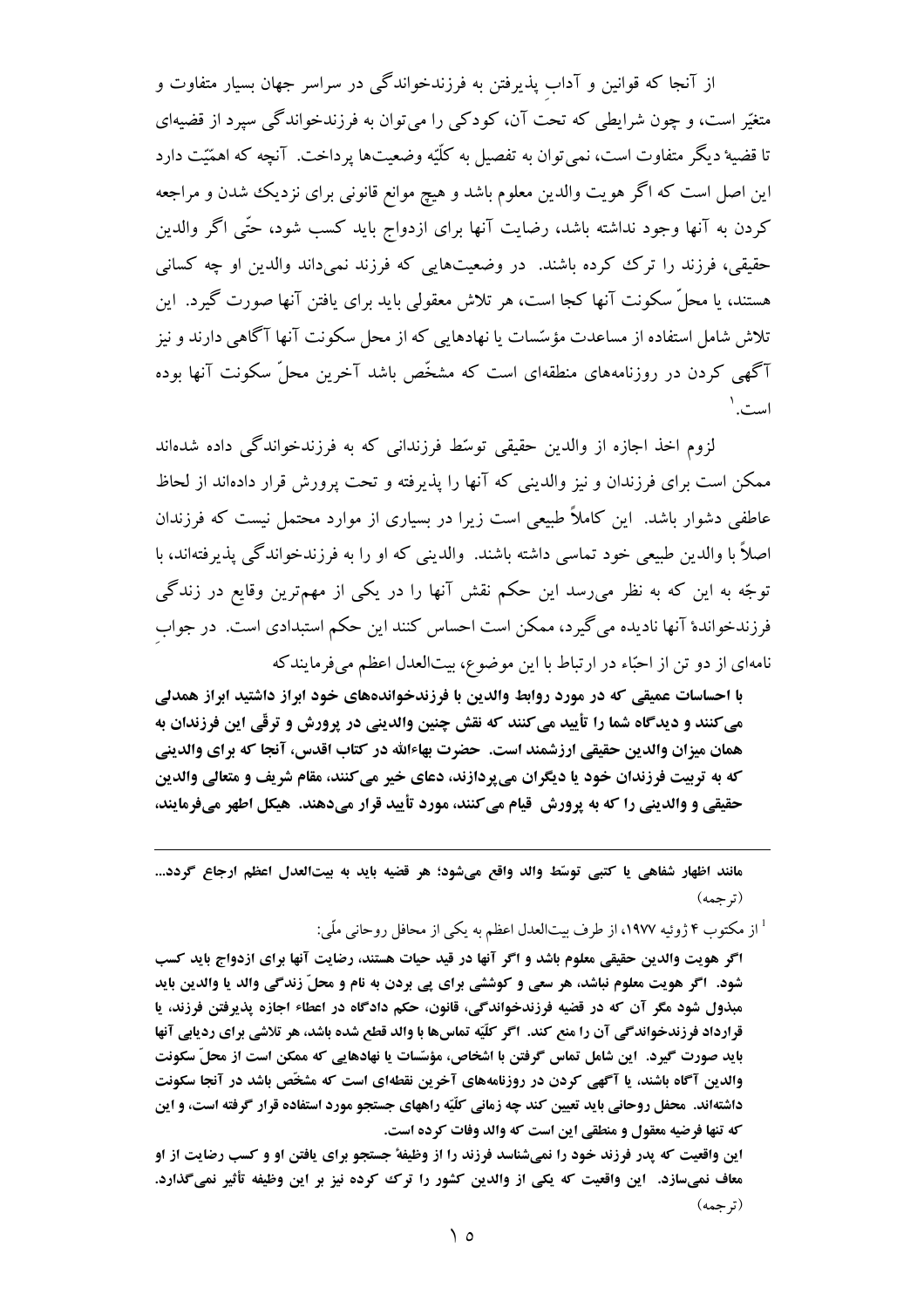"انّ الّذي ربّي ابنه او ابناً من الأبناء كأنّه ربّي أحدَ أبنائي؛ عليه بهائي و عنايتي و رحمتي الّتي سبقت العالمين."

در همین کتاب احکام است که حضرت بهاءالله حکم لزوم کسب رضایت والدین برای ازدواج را وضع فرمودند. حضرت ولي امرالله اين حكم را در مورد والدين طبيعي صادق ميدانند، با توجّه به این که یکی از اهداف آن این است که"در قلوب فرزندان حسّ احترام و حقشناسی نسبت به والدینشان که آنان را جان بخشیده و روانشان را در سپر جاودانی به سوی خالق متعال رهسیار ساختهاند ایجاد گردد." آ تردیدی نیست که خداوند عادل است، و در حالی که قانوناً لزومی ندارد كه والدين غيرحقيقي براي ازدواج رضايت بدهند امّا اين امر به هيچ وجه از ارزش عظيم روحاني نقش تربیتی آنها به عنوان والدین نمی کاهد؛ و نباید محبّت و وحدت بین والدین غیرحقیقی و فرزندخواندهٔ آنها را کاهش دهد. در این رابطه، بیتالعدل اعظم قبلاً اظهار داشتهاند که فرزندخوانده، اگرچه ملزم نیست از والدین غیرحقیقی خود کسب اجازه نماید، امّا می تواند این کار را صرفاً به لحاظ محبّت و احترامي كه به آنها دارد انجام دهد. آ

در مکتوب دیگری با شرایط مشابه، معهد اعلی مطلب زیر را برای دو تن از احبّاء مرقوم فر مو دەاند:

در رابطه با سؤال شما که آیا حکم بهائی در این مورد بیش از آنچه که باعث بهبود اوضاع شود موجب اضطراب و تفرقه نمي شود، توجّه شما را به اين نكته جلب مي كنيم كه حضرت بهاءالله مسلَّماً طبيب رحيم و حكيم هستند؛ غالباً اتّفاق افتاده كه وقتى كودكى توسّط والدين غيرحقيقى خود پرورش یافته با والدین حقیقی ش تماس حاصل می کند و در این حالت قلوب و زندگی والدین حقیقی و نیز فرزندی که با پی بردن به ریشهاش احساس تمامیت کرده، قرین بهجت و راحت می گردد. بیتالعدل اعظم اطمینان دارند که پذیرش حکم حضرت بهاءالله از سوی شما که با تمام وجود صورت گرفته، همراه با تعمّق و تبتّل در خصوص آن در مدّت زمانی مدید، بینشهای بیشتری در مورد حکمت و هدف آن به شما اعطاء خواهد کرد، و اطمینان مجدّد و رضایت خاطر به دست خواهید آورد. پیتالعدل اعظم در اعتاب مقدّسه برای شما دعا خواهند کرد که به کسب الهام و هدايت توفيق ياييد. ً

گاهی اوقات والدین ممکن است اتّخاذ موضع کنند که فرزند آنها به بلوغ و بزرگسالی رسید و مختار است با هر کس که میخواهد ازدواج کند، و ممکن است دلیلی نبینند که مجبور باشند رضايت بدهند. در جواب به چنین وضعیتی، بیتالعدل اعظم تصمیم گرفتهاند که:

چنین نگرشی، اگر به وضوح تثبیت شود، به منزلهٔ صرف نظر والدین از حق خود برای اعطا یا خودداری از اعطاء رضایت است و محفل می تواند آن را به عنوان آزاد کردن فرزند از لزوم کسب رضايت از آن والد بيذيرد. وضعيت امكانيذير ديگر اين است كه والدين اظهار نمايند آنها آنقدر به فرزندان خود اعتماد دارند که رضایتی کلّی به آنها میدهند که با هر کس که مایل بودند ازدواج کنند؛ در این مورد، چنین رضایت کلّی برای تأمین مقتضیات ازدواج بهائی کافی است. در هیچ یک از دو وضعیت مزبور، طرد و عاق صورت نگرفته، بلکه اظهارات والدین راه برای برای تأمین **شوایط حکم بهائی باز کوده است.** (ترجمه ـ از مکتوب ۵ سپتامبر ۱۹۹۳ از طرف بیتالعدل اعظم به محفل روحاني ملّى بهائيان استراليا)

<sup>&</sup>lt;sup>1</sup> نقل ترجمه بیان حضرت ول<sub>ی</sub> امرالله از صفحه ۱۶۹ منضمّات کتاب اقدس <sup>2</sup> از مکتوب مورّخ ۲۲ مه ۱۹۸۹ از طرف بیتالعدل اعظم به دو تن از احبّاء <sup>3</sup> از مكتوب اوّل مه ١٩٩٠، از طرف بيتالعدل اعظم به دو تن از احبّاء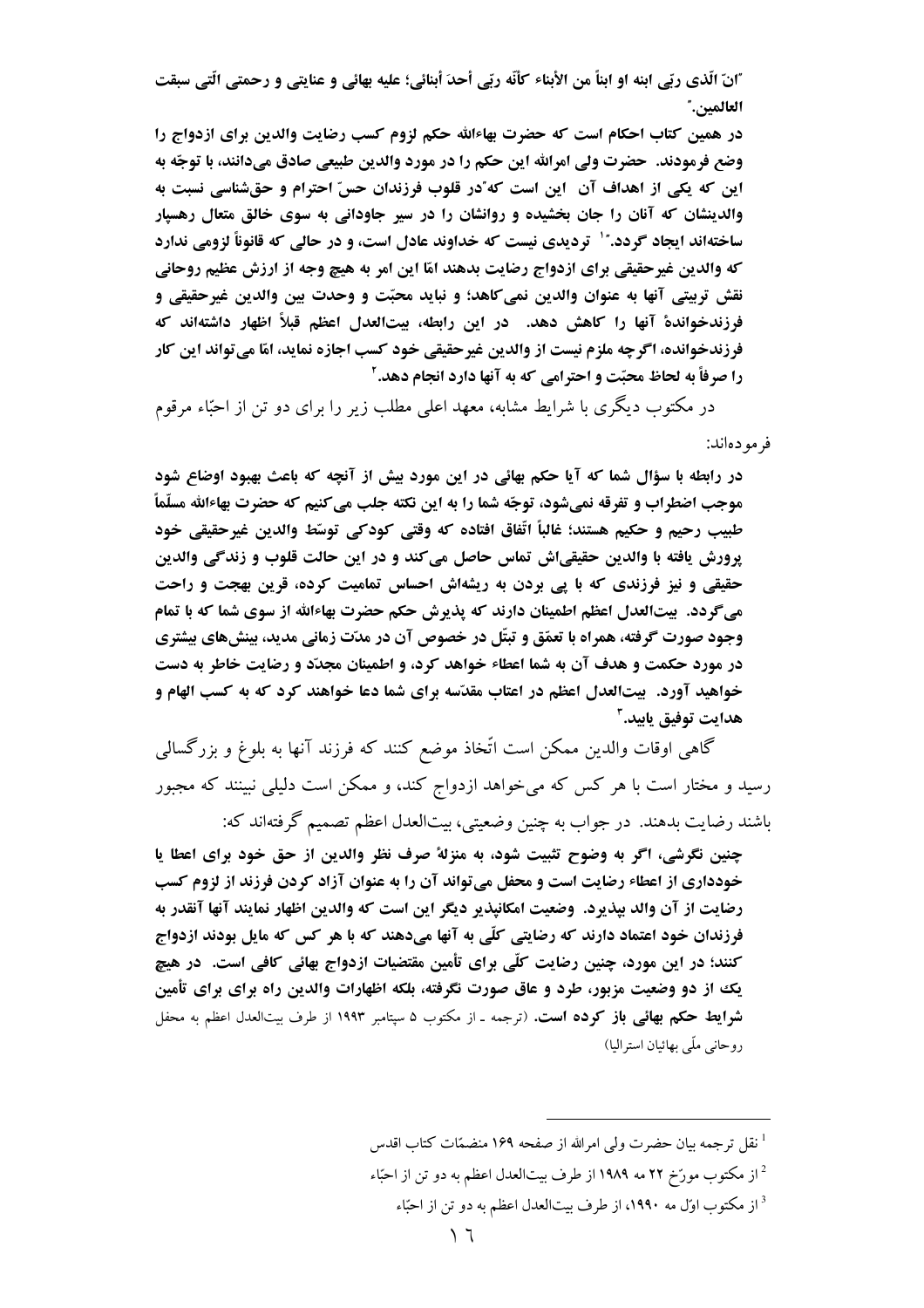مکتوب فوق در جواب مسألهٔ پیچیدهای نوشته شده که برای یکی از احبّاء ایجاد شده بود. نامزد این فرد در کسب رضایت از والدین غیربهائی خود دچار مشکل بود. ً فرد بهائی مزبور از محفل روحاني ملَّى سؤال كرد كه آيا اظهارات والدين دختر به منزلة طرد و عاق او است و شرط رضايت را تأمين مي كند يا خير. (نامه ٢٩ سپتامبر دارالتّحقيق به بيتالعدل اعظم)

اگرچه اختیار و آزادی والدین برای اعطاء یا خودداری از اعطاء رضایت نامحدود و بدون قید و شرط است ْ، امّا با توجّه به اهمّیّت حکم مزبور، احتمال ندارد که والدین بهائی موضع فوق را اتّخاذ نمایند. بیتالعدل اعظم پاسخ زیر را در جواب پرسشی که توسّط محفل روحانی ملّی درگیر در قضیه اوّلیه مطرح شده، عنایت کردهاند:

بعید به نظر میرسد که والدین بهائی اقدام فرزندان خود برای کسب رضایت جهت ازدواج را عملي بيمورد بدانند. اگر چنين وضعيت احياناً روي دهد، در اين صورت به نظر ميرسد تعمّق بیشتر در احکام بهائی مربوط به ازدواج لازم خواهد آمد. (ترجمه ـ مکتوب ۱۳ مارس ۱۹۹۴ از طرف معهد اعلے به محفل ملّی استرالیا)

علاوه بر وضعیتهایی که والدین فرزند خود را طرد می کنند یا از حقوق خود برای اعطاء یا خودداری از اعطای رضایت صرف نظر می نمایند، وضعیتها و شرایطی وجود دارد که لزومی .<br>ندارد بهائيان براي كسب رضايت اقدام كنند. **"اگر والد تا بدان حدّ غيبت اختيار كرده باشد كه از لحاظ قانونی بتوان او را متوفّی محسوب داشت**"، کسب رضایت ضرورتی ندارد. همچنین، اگر گواهی شود که والد از لحاظ عقلی ناسالم است و لذا صلاحیت ندارد که رضایت بدهد یا ندهد، یا اگر والدی رسماً ناقض میثاق اعلام شده باشد، کسب رضایت لازم نیست.' نکتهٔ دیگر آن که، در مکتوبی به یکی از احبّاء که سؤال کرده بود آیا حکم بهائی کسب رضایت از والدی را که تجاوز جنسی به فرزند نموده ضروری میشمارد، بیتالعدل اعظم چنین پاسخ دادهاند:

وضعیتهایی از این قبیل وجود داشته که، با اطّلاعات واصله به بیتالعدل اعظم در خصوص زنای با محارم یا سایر اَشکال تجاوز جنسی، معهد اعلی به این نتیجه رسیدهاند که والد حقّ خود برای اعطاء یا خودداری از اعطای رضایت برای ازدواج فرزند را از دست داده است. امّا، چون شرایط حاکم بر هر قضیهٔ تجاوز جنسی متفاوت است، بیتالعدل اعظم هر موضوع را به طور جداگانه مورد بررسی قرار میدهند. با توجّه به مطلب فوق، در چنین موقعی که شما قصد ازدواج دارید، باید با محفل روحانی ملّی مشورت نمایید و اطّلاعات کافی در آن حدّ که مقدور است در اختیار محفل بگذارید، **تا بتوان موضوع را برای ملاحظه و بررسی به بیتالعدل اعظم ارجاع نمود.** (مکتوب ۸ دسامبر ۱۹۹۷ از طرف معهد اعلی به یکی از احتّاء)

ازدواج بھائی معمولاً تحت اختیارات و نظارت محفل روحانی محلّی صورت می گیرد، که در زمرهٔ بعضی موارد ّ، باید قانع شود که زوجین دارای رضایتهای لازم هستند و این که این

<sup>&</sup>lt;sup>1</sup> مكتوب ٩ اكتبر ١٩٧۵ از طرف معهد اعلى به يكي از احتّاء (انوار هدايت، شماره ١٢٥۴)

<sup>&</sup>lt;sup>2</sup> مکتوب ۳۰ مه ۱۹۷۱ از طرف بیتالعدل اعظم به محفل روحانی ملّی آلاسکا، انوار هدایت، شماره ۱۲۴۴

<sup>&</sup>lt;sup>3</sup> در مکتوب ۲۳ مه ۱۹۸۵ به یکی از محافل روحانی ملّی (انوار هدایت، شماره ۱۲۸۴) بیتالعدل اعظم در توضیح مراسم ازدواج بهائي و مسئوليت محفل روحاني مي فرمايند: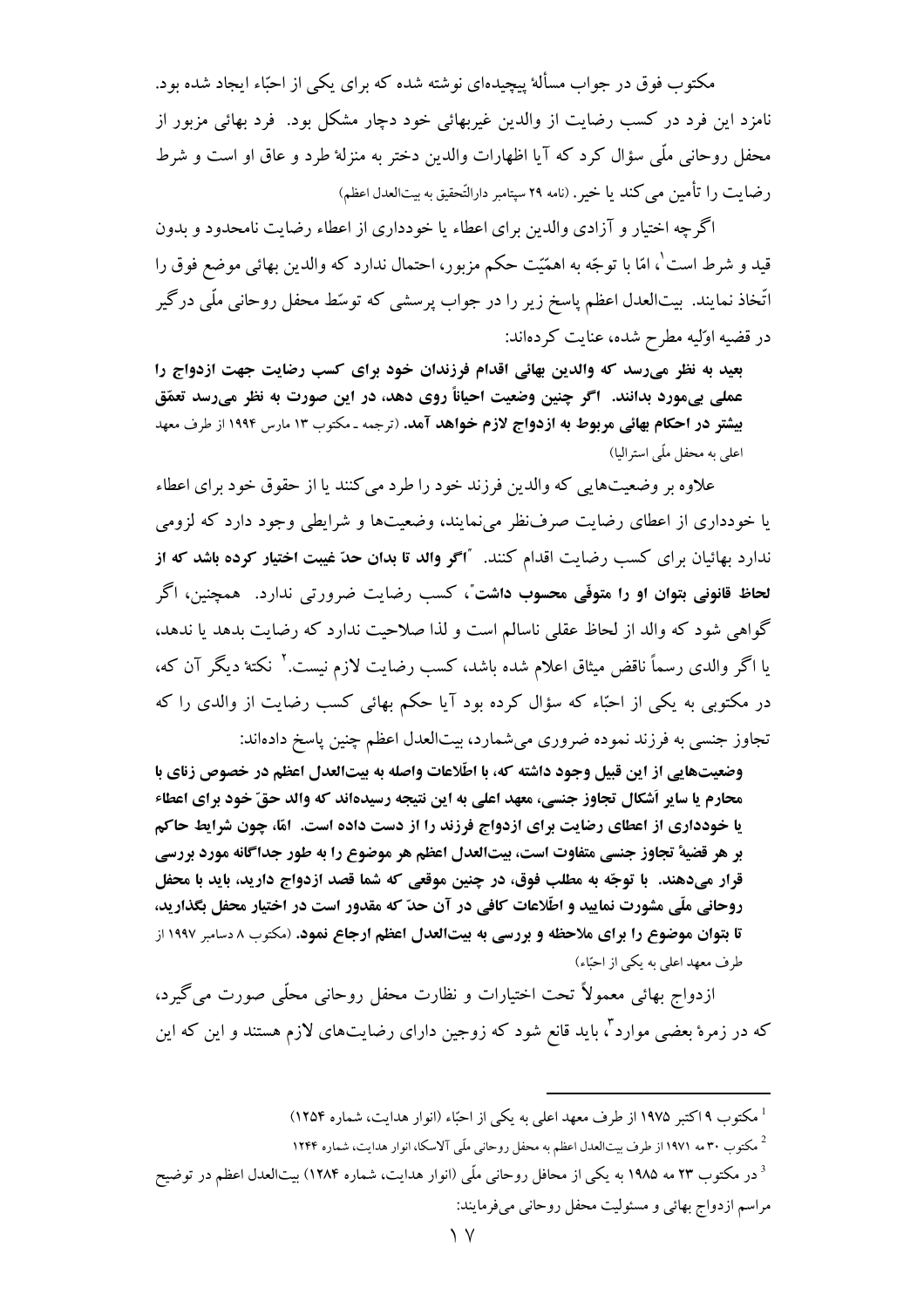رضایتها به طیب خاطر و آزادانه اعطاء شده است. لزومی ندارد اصرار شود که رضایت باید كتبي باشد:

اگرچه مطلوب آن است که رضایتنامهٔ کتبی و دارای امضاء هر یک از والدین وجود داشته باشد، امّا در حکم بهائی چنین شرطی وجود ندارد. ًمحفل روحانی مسئول باید قانع شود که رضایت با طیب خاطر و با آزادی تامّ داده شده، امّا نباید در مورد سند امضاء شده اصرار نماید. شواهد قابل اعتماد دالّ بر رضایت شفاهی کاملاً کافی است؛ بعضی از والدین آزادانه به طور شفاهی رضایت خود را اعلام می کنند امّا از نوشتن رضایتنامه ابا مینمایند. (ترجمه ـ مکتوب ۱۱ آوریل ۱۹۷۸ از طرف معهد اعلی به محفل روحانی ملّی گویان، انوار هدایت، شماره ۱۲۵۳)

حکم مزبور آداب و رسوم ازدواجهای ترتیب داده شده را منسوخ میکند. آثار مبارکه این نکته را روشن میسازند که والدین حق دخالت در انتخاب شریک زندگی فرزند خود را ندارند، امّا حق دارند مانع ازدواج شوند.` این امر والدین را با معضلی روبرو می کند که باید در اتّخاذ تصمیم طریق انقطاع را در پیش گرفته از تعصّبات عاری گردند.

و امّا در خصوص سؤالی که در مورد تعصّب مفرط به عنوان مانعی در اعطاء رضایت والدین مطرح کرده بودید، حضرت بهاءالله آن را به وجدان والد واگذار کردهاند که برای ازدواج فرزند، به هر دلیلی، رضایت بدهد یا ندهد، و بیتالعدل اعظم در مورد این حقّ انحصاری اختیار مداخله ندارند. انتساب تعصّب به عنوان انگیزهای برای خودداری از اعطاء رضایت، فی نفسه، حذف شرط رضایت والدين را توجيه نمي كند. امّا اين بدان معنى نيست كه نفس تعصّب موجّه است. (ترجمه ـ از مكتوب ۱۳ اکتبر ۱۹۹۷ از طرف معهد اعلی به یکی از احبّاء)

این می تواند امتحان عظیمی برای ایمان فرزندان و نیز والدین در جوامعی باشد که والدین ممکن است صریحاً یا با تشویق و ترغیبهای ظریف ازدواج را به فرزند خود تحمیل کنند. اگر فرهنگ ححاکم بر اطاعت فرزندان مصرّ باشد، چنین امتحانی به نحوی فزاینده دشوار میشود.

حکم رضایت والدین اوّلین حکم مُنزلهٔ الهی از نوع خود در تاریخ دین است. هیچ مظهر ظهور الهی دیگری پیروان خود را ملزم به اطاعت از چنین حکمی نکرده، گو این که اقدام به کسب نظر موافق والدین در بسیاری از فرهنگها، عموماً به دلایلی متفاوت با آنچه که در آثار مبارکه آمده، رعایت میشده و هنوز نیز رعایت میشود.

چرا حضرت بهاءالله این حکم را نازل فرمودند و اخذ رضایت را واجب نمودند؟ ایشان سه نکته در این مورد بیان می،فرمایند، که اوّلین آن حاکمی از آن است که مقصود ایشان برقراری **ًالمحبّة و الوداد و الاتّحاد ً** است. اين اساساً مقصد كلّ آثار مباركه و زمينهٔ اصلي كتاب مستطاب اقدس است. برای تفکّر و تعمّق در این مورد که رضایت والدین چگونه می تواند در این وداد و

زوجي كه قصد ازدواج دارند بنفسه با گفتن دو آيهُ تعيين شده "انّا كلٌّ لله راضون" و "انّا كلٌّ لله راضيات" در حضور حدّاقلّ دو شاهد، به اجرای مراسم می یردازند. این مراسم تحت نظارت و مرجعیت محفل روحانی انجام میشود که مسئولیت دارد اطمینان حاصل کند شرایط و مقتضیات گوناگون حکم بهائی، مانند اخذ اجازه از والدین، تأمین شده باشد، شاهدان برایش قابل قبول باشند، و گواهی ازدواج را صادر نماید. (ترجمه) <sup>1</sup> موضوع درگیر شدن والدین در انتخاب دوست توسّط فرزندان، که با دخالت مستقیم مباینت دارد، در بخش "حصول آمادگی" مورد بررسی قرار می گیرد.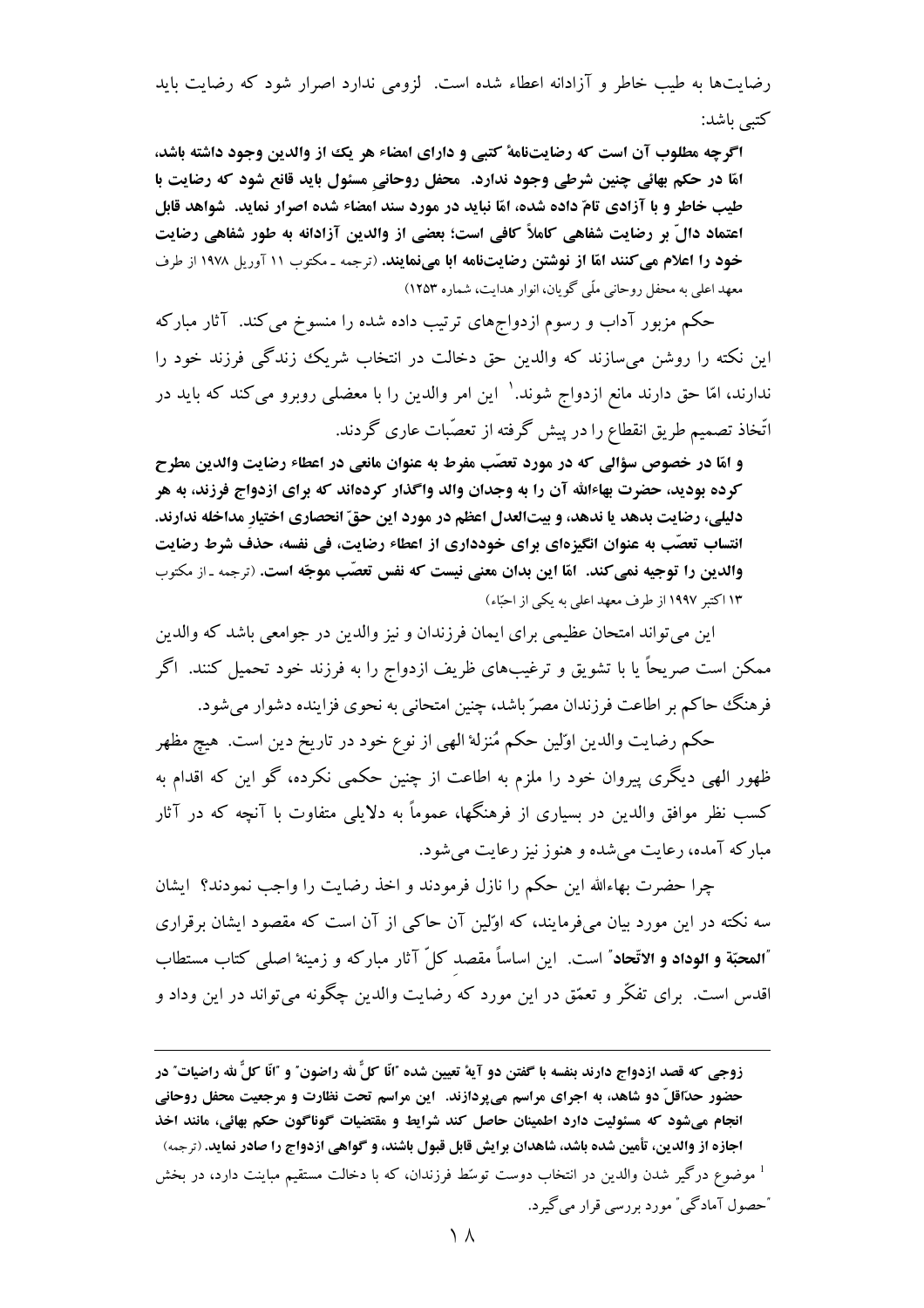اتَّحاد مؤثَّر باشد، خارج از حوصلهٔ این اثر و در این مقطع از تکامل امر مبارک، موضوعی نامتناسب است. در این رابطه حضرت ولی امرالله، در اشاره به اتّحاد عالم انسانی، چنین می فرمایند:

دقائق و عظمت این نظم بدیع حضرت بهاءالله را امروز احدی ادراک نتواند و وسعت امکانات و تصرّفاتش را کسی حتّی در این عصر مترقّی عالم انسانی عارف نشود و فوائد و نتائج آتیهاش را در نيابد و عظمت و جلالش را تصوّر ننمايد. (نظم جهاني بهائي، ص٤٨)

در بخشی از متن حکم رضایت، حضرت بهاءالله تصریح میفرمایند که، "و لنا فیه مآرب أخرى." ما سخت تحت فشار قرار مى گيريم تا در آثار منتشرهٔ مباركه مطلبى را بيابيم كه مستقيماً با این بیان مرتبط باشد. در واقع دارالتّحقیق بین|لمللی اظهار داشته است که تا این تاریخ نتوانسته تبیین موثَّقی در مورد این فقرهٔ مشخَّص از کتاب اقدس بیابد. امّا به گزیدهای از مکتوب ۲۵ اکتبر ۱۹۴۷ اشاره کرده که از طرف حضرت ولمی امرالله به یکی از محافل روحانی ملّی نوشته شده و بینشهای مفیدی را در مورد اهمّیّت روحانی و اجتماعی حکم رضایت والدین به دست میدهد. ۷

حضرت بهاءالله این حکم محکم را نازل فرمودند تا بنیان جامعهٔ انسانی استحکام پذیرد و روابط خانوادگی پیوندی بیشتر یابد و سبب شود که در قلوب فرزندان حسّ احترام و حقشناسی نسبت به والدینشان که آنان را جان بخشیده و روانشان را در سیر جاودانی به سوی خالق متعال رهسیار ساخته**اند ایجاد گردد.<sup>۲</sup> ما اهل بهاء باید متوجّه باشیم که در جامعهٔ عمومی امروز، جریان امور کاملاً** در جهت معكوس اتّفاق ميافتد؛ يعني نسل جوان يوماً فيوماً، توجّهي اقلّ از قبل به منويات و آمال والدین خود نشان میدهند، طلاق حقّی طبیعی تلقّی میگردد، و با سستترین، ضعیفترین و توجیهناپذیرترین و غیر منصفانهترین بهانه به وقوع میپیوندد. افرادی که از یکدیگر جدا میشوند، بخصوص اگر یکی از آنها حضانت کامل فرزندان را به عهده داشته باشد، بیش از حدّ مایلند اهمّیّت شریک زندگی در ازدواج را که در به دنیا آوردن فرزندان به عنوان والد مسئول بوده، به شدّت تحقیر و تضعیف نمایند. بهائیان باید، با تمسّک تامّ به احکام و تعالیم بهائی، با این قوای مخرّبهٔ فرساینده، که با حرکتی چنین سریع به تخریب حیات خانواده و زیبایی روابط خانوادگی مشغول و به انهدام ساختار اخلاقی جامعهٔ عمومی مألوف هستند، مبارزه و مقابله نمایند. (ترجمه ـ انوار هدایت، شماره ۱۲۳۵)

وقتی که ملاحظه می کنیم این حکم چگونه ممکن است بافت اجتماعی را تقویت نماید، تفکّر در مورد بیان حضرت بهاءالله که جمیع از برای اصلاح عالم خلق شدهاند، میتواند مفید باشد. این امر بدون نظم در جامعهٔ عمومی نمیتواند تحقّق یابد، وچون خانواده واحد بنیادی کلّیّه جوامع است، حضرت بهاءالله، با حكمت مصون از خطاي خود، وسائل حفظ مؤسَّسهٔ ازدواج و ارتقاء حیات عائله را فراهم آوردهاند. طلعت ابهی این کار را با توصیه ازدواج به ما انجام دادهاند **″بیظهر** منکم مَن پذکرنی بین عبادی،" و آن را مشروط به رضایت والدین ساختهاند. بیتالعدل اعظم در اشاره به حکم رضایت این نکته را در این بیان مورد تأیید قرار می،دهند که این **"قانونی است بس** عظیم که اساس جامعهٔ بشری را تحت تأثیر قرار میدهد." (ترجمه ـ انوار هدایت، شماره ۱۲۳۶)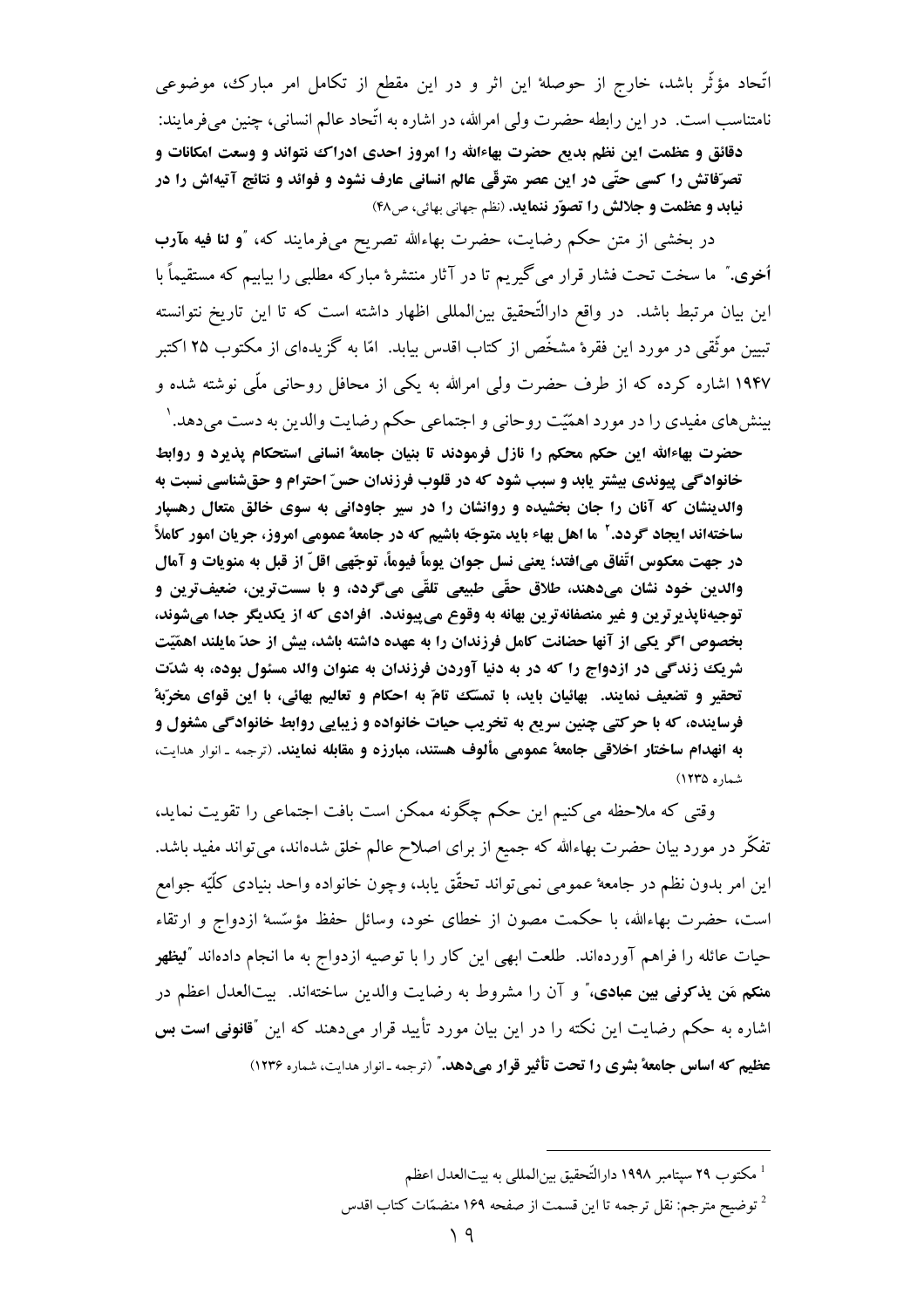مکتوب مزبور اشارتی تلویحی نیز دارد که تقویت بافت اجتماعی مستقیماً به حفظ نهاد ازدواج از طريق تمسّك تامّ به احكام و تعاليم بهائي مربوط مي شود. امّا حكم رضايت چگونه در حفظ نهاد ازدواج تأثیر دارد؟ همانطور که در بخش بعد مشاهده خواهد شد، این حکم، مسئولیت عظیمی را به عهدهٔ والدین میگذارد که تقاضای فرزندان خود برای ازدواج را بسیار جدّی مورد تأمّل قرار دهند. آنها نمي توانند صرفاً به تمايلات زوجين تن در دهند و رضايت خود را اعلام کنند'، بلکه باید هر کاری را که در توان دارند انجام دهند تا قانع شوند ازدواج محتملاً زندگی پایداری را تشکیل خواهد داد. در جهانی که میتوان <sup>"</sup>با سستترین، ضعیفترین و توجیهناپذیرترین **و غیر منصفانهترین بهانه** ٌ به طلاق روی آورد، شاید زمان مقتضی اکنون فرا رسیده باشد که ازدواج .<br>قدری مشکل تر شود. گفته می شود حضرت عبدالبهاء فرمودهاند، "چنین نیست که طلاق آسان تو شود، بلکه ازدواجها باید مشکل تر گردد. <sup>۲٬</sup> این حکم تأمین کنندهٔ کنترلی در مقابل انتخاب نابخر دانهٔ شرکای زندگی است و سبب میشود زوجی که به فکر ازدواج افتادهاند موضوع را به طور جدّیتر مورد تأمّل و بررسی قرار دهند.

حضرت بهاءالله همچنین میفرمایند که ازدواج مشروط به رضایت والدین است "لئلاّ تقع بينهم الضّغينة و البغضاء." اين فرض منطقى به نظر مى رسد كه حضرت بهاءالله با استفاده از ضمير <mark>ّهم ً</mark> در عبارت فوق به زوجین و والدین آنها اشاره دارند. در این صورت حکم مزبور فرصتی بی نظیر را برای والدین ایجاد می کند که در یکی از مهم ترین وقایع در زندگی فرزندانشان دخیل و سهیم شوند. این واقعیت که والدین دارای این حق هستند که هر گونه میل دارند تصمیم بگیرند با این هدف است که آ**در قلوب فرزندان حسّ احترام و حقشناسی نسبت به والدینشان که آنان را جان** بخشیده و روانشان را در سیر جاودانی به سوی خالق رهسپار ساختهاند ایجاد گردد ّ، و ″ با این قوای مخرّبهٔ فرساینده، که با حرکتی چنین سریع به تخریب حیات خانواده و زیبایی روابط خانوادگی مشغول و به انهدام ساختار اخلاقی جامعهٔ عمومی مألوف هستند، مبارزه و مقابله نمایند. " بیتالعدل اعظم، در اشاره به این بیان، اظهار داشتهاند مشکلات موجود بر سر راه زوجی که در صدد کسب اجازه .<br>هستند، هر چه که باشد، آ**نشان می دهد که رعایت "حکم عظیم" به افزایش وحدت عائله منته**ی می **شود**. **معیارهای امروز را، با عواقب مخرّب و آشفتهای که دارند، نمی توان برای سنجش احکام حضرت بهاءالله مورد استفاده قرار داد.**" (ترجمه ـ مكتوب ۱۴ ژانويه ۱۹۸۵ از طرف معهد اعلى به يكي از احبّاء)

طبیعی است که زوجها در مورد وارد شدن در زندگی مشترکی که یک عمر پایدار باشد دچار شکٌ و تردید خواهند بود. حکم مزبور به آنها این فرصت را میدهد که نگرانیهای خود را ابراز نمایند و از وارد شدن والدینشان در قضیه استقبال کنند. مواردی را که زوجین ممکن است مدّ نظر قرار نداده باشند، احتمالاً مشهود و معلوم خواهد شد و، یا سبب تحکیم و تأیید تعهّد آنها

تر جمه - شاهراه منتخب (انگلیسی)، ص ۲۱۳

<sup>&</sup>lt;sup>1</sup> از مکتوب مورّخ اوّل فوریه ۱۹۶۸ از طرف بیتالعدل اعظم به محفل روحانی ملّی بهائیان ایالات متّحده، انوار هدایت، شماره ۱۲۳۷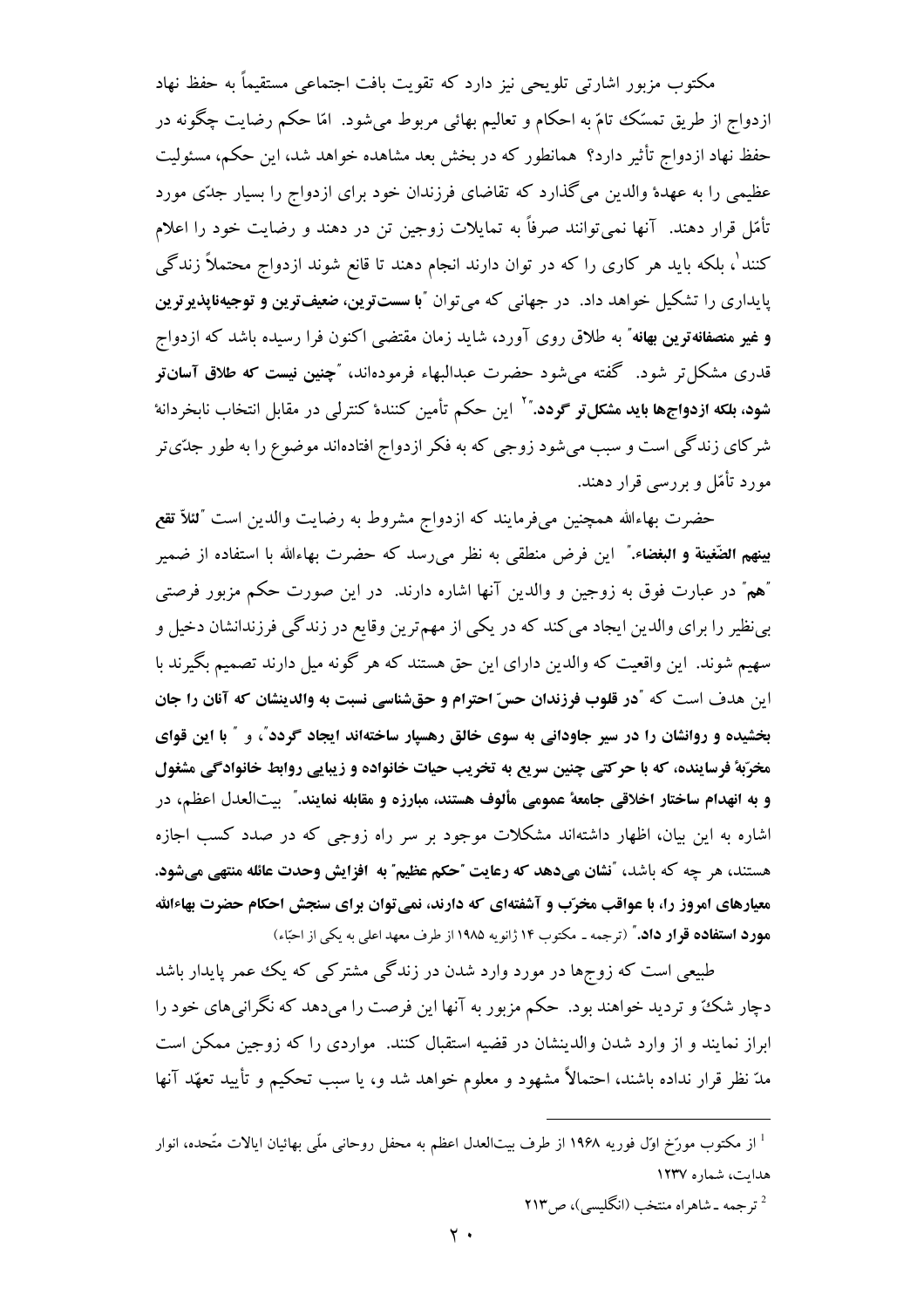نسبت به ازدواج خواهد شد یا سبب میگردد برنامههای خود را مورد تجدید نظر قرار داده بیشتر در مورد آن تأمّل و تفکّر نمایند. اگر والدین با روح محبّت و انقطاع به تقاضای ازدواج نظر اندازند، و با درک وظیفهٔ روحانی خود با آن مواجه گردند، و اگر فرزندان اهمّیّت حکم مزبور و منشأ الهي آن را درک کنند، ضغينه و بغضا، کينه و دشمنې، هرگز در ميان آنها به وجود نخواهد آمد.

به خاطر داشتن این نکته حائز اهمّیّت است که خانه محلّی است که فرزند از لحاظ جسمی، عاطفی و روحانی تغذیه میشود به طوری که او میتواند به انسانی کامل و سالم تبدیل شود. بنابراین والدین نه تنها به ازدواج، بلکه به واحدی خانوادگی رضایت میدهند که در آن فرزندانی که آنها به دنیا آوردهاند حق دارند از مادر و پدری برخوردار باشند که از آنها حمایت و مراقبت خواهند کرد تا زمانی که بتوانند روی یای خود بایستند و زندگی خویش را اداره کنند. ازدواج هيچ مسئوليت مشابهي را فراهم نمي آورد. `

Michael E Cavanaugh, Before the Wedding: Look Before You Leap, p. 129<sup>1</sup>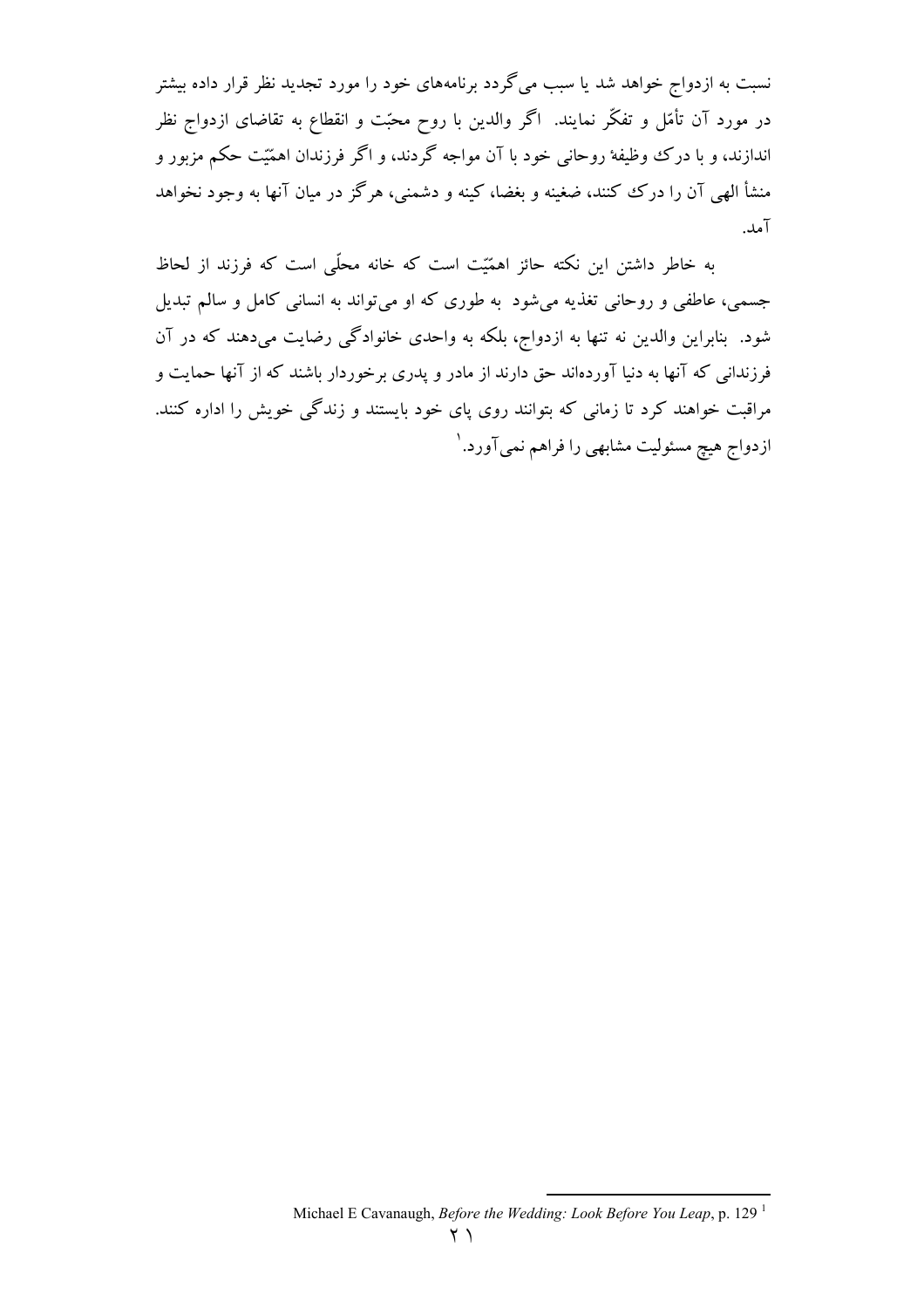## حصول آمادگی

بسیار حائز اهمّیّت است که والدین بهائی فرزندانشان را برای ازدواج آماده سازند. ازدواج یکی از مهمترین وقایع در زندگی است، و این موضوع هرگز نباید از اذهان والدین دور بماند. عمری محبّت و مراقبت روزی به نقطهای خواهد رسید که آیندهٔ فرزند عمدةً به نوع ازدواجی که او انجام خواهد داد بستگی خواهد داشت. بعلاوه، بررسی تقاضای رضایت، بدیهی است، امری نیست که به طور عادّی صورت گیرد. به این علّت، معقول و منطقی است که والدین و فرزندان از قبل کاملاً خود را آماده سازند.

این حصول آمادگی باید فرزندان را همراه با والدین به تربیتی روحانی و فرایند افزایش آگاهی و معرفت در آثار مبارکهٔ امری مشغول سازد. حضرت بهاءالله توضیح فرمودهاند که این جريان چه زماني بايد شروع شود:

آنچه از برای اطفال در مقام اوّل و رتبهٔ اوّلیه واجب و لازم است، تعلیم کلمهٔ توحید و شرائع الهیّه است؛ چه که من دون آن خشیةالله حاصل نمیشود و در فقدان آن صد هزار اعمال مکروههٔ غيرمعروفه و اقوال غيرطيّبه ظاهر مي گردد...

آباء بايد كمال سعى را در تديّن اولاد مبذول دارند؛ چه، اگر اولاد به اين طراز اوّل فائز نگردند، از اطاعت ابوین که در مقامی اطاعةالله است غافل گردد؛ دیگر چنین اولاد مبالات نداشته و ندارد؛ يفعل بأهوائه ما يشاء. (مجموعه نصوص تربيتي، ص١٢)

این لوح مبارک اولویتهایی را برای آنچه که باید به فرزندان آموخته شود مطرح میسازد و نسبت به عواقب قصور در این امر هشدار میدهد. یکی از اولویتها عبارت از تعلیم احکام امر مبارک است. وقتی که والدین این احکام را تعلیم میدهند و خودشان نیز آنها را رعايت مي كنند، فرزندانشان آنها را به عنوان بخشي طبيعي از زندگي خود مي پذيرند. اين تعليم و تربیت باید مستمر و مداوم باشد و در سنین اوّلیه آغاز گردد، زیرا فرزندان اگر در اوان خردسالی با احکام الھے ِ آشنا نشوند، وقتے که یز دگتر مے شوند پذیرش آنھا پرایشان مشکل تر خواہد شد.

اهمَّيّت تعليم و تربيت روحاني فرزندان، و تبديل امر مبارک به محور و کانون زندگي آنها، موضوعی است که مکرّراً در آثارمبارکه مطرح شده است. ٰ

این اطفال را تربیت بهائی خواهم تا در مُلک و ملکوت ترقّی نمایند و سبب سرور دل و جان تو گردند. ً در آینده اخلاق عمومی بسیار فاسد گردد؛ باید اطفال را تربیت بهائی نمود تا سعادت دو جهان يابند، والاّ در زحمت و مشقّات افتند؛ زيرا سعادت عالم انساني به اخلاق رحماني است. (منتخباتي از مکاتیب، ج۱، ص۱۲۴)

<sup>&</sup>lt;sup>1</sup> بیتالعدل اعظم تعلیم وتربیت روحانی فرزندان را یکی از مواضیع اصلی پیام رضوان ۲۰۰۰ خطاب به بهائیان عالم قرار دادهاند. گزیدههایی از این پیام در ضمیمه دو خواهد آمد.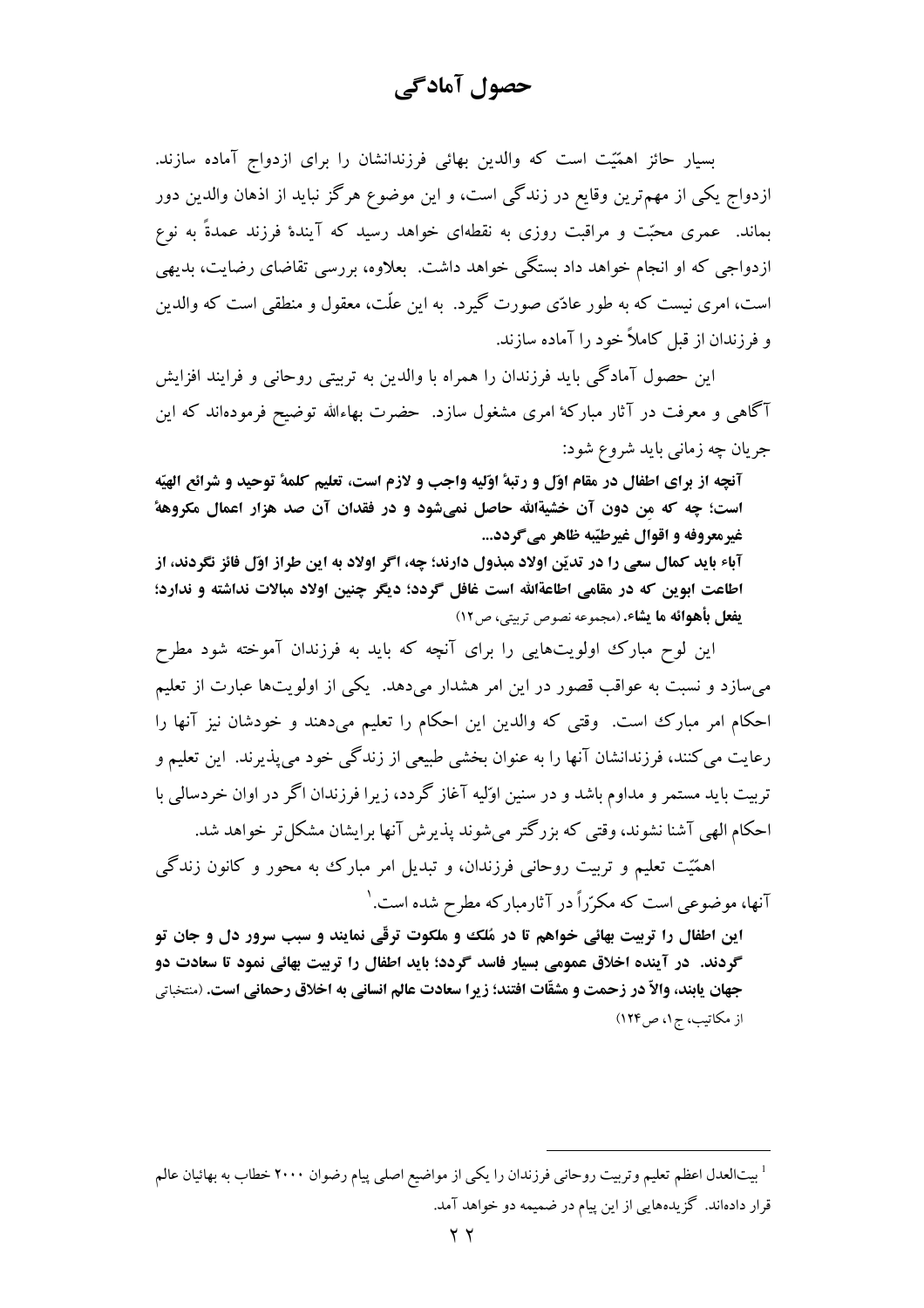با هر چه بیشتر مشهود و مبرهن شدن پیش بینی حضرت عبدالبهاء در مورد فساد اخلاق عمومی، اهمّیّت تعلیم معیارهای رفتار اخلاقی بهائی به فرزندان از شدّت بیشتری برخوردار مي گردد. والدين

باید سعی و همّت نمایند که به کمال ملایمت و شکیبایی شئون اخلاقی را در افکار جوانشان القاء نمایند و آنان را با اصول و تعالیم امریّه مأنوس سازند و این امر را با چنان مهارت و توجّه عاشقانه انجام دهند تا بالمآل "فرزندان حقیقی الهی" گردند و سکّان باوفا و هشیار ملکوت ابهی به بار آیند. این است مقصد بلند و نیت ارجمندی که حضرت بهاءالله بنفسه المقدّس در آثار مبارکه تشریح و آن **را هدف اعلی و غایت قصوای هر تربیت مقرّر فرمودهاند.** (نقل ترجمه بیان حضرت ولی امرالله از صفحه ۱۰۳ مجموعه نصوص تربیتی)

آنچه که با رفتار و سلوک اخلاقی ارتباطی بس نزدیک دارد، نیاز فرزندان به برخورداری از اخلاق حسنه است.

مسألهٔ اخلاق را بسیار اهمّیّت بدهید. جمیع آباء و امّهات باید اطفال را متمادیاً نصیحت کنند و بر آنچه سبب عزّت ابدیّه است دلالت نمایند. (منتخباتی از مکاتیب، ج١، ص١٣٠)

با رشد و نموٌ فرزندان از طفولیت به نوجوانبی و بزرگسالبی بسط و توسعهٔ صفات و سجایای روحانی، که به اخلاق حسنه و سلوک مناسب اخلاقی منجر میشود، به آنها مساعدت خواهد کرد دوستان خود را، اعم از بهائي يا غير بهائي، به نحوي خردمندانه انتخاب كنند. اين امر به نوبهٔ خود، در انتخاب عاقلانهٔ شریک زندگی نیز به آنها کمک خواهد کرد.

آنچه را که مقصود حضرت بهاءالله از خشیةالله است، باید به فرزندان تعلیم داد. حضرت ولي امرالله توضيح ميفرمايند:

باید به اطفال تفهیم نمود که ترس ما از خداوند به علّت آن نیست که او را ظالم و یا بی رحم می شماریم بلکه بیم ما از جهت عدل و داد الهی است که اگر عمل خلافی مرتکب شویم که مستوجب عذاب و عقاب باشد، حق تعالى به مقتضاي عدالت خويش ممكن است ما را مورد مجازات قرار دهد. ً ما باید هم خداوند را دوست بداریم و هم در قلوبمان خوف و خشیّة ربّانی مرکوز باشد. (نقل ترجمه بیان حضرت ولی امرالله از صفحه ۱۱۶ مجموعه نصوص تربیتی)

امّا خداوند رحیم و رحمن است و به این علّت والدین اگر به بررسی کامل تر این موضوع بير دازند البتّه مؤ يّد خو اهند بو د.

والدین، در زمانی که سنّ فرزندانشان برای توسعه و ترقّی مناسبتر است، باید تعلیم حکم عفّت و عصمت به آنها را شروع نمایند.

عفّت و عصمت به طهارت و پاکدامنی در روابط جنسی، چه قبل و چه بعد از ازدواج، مربوط میشود. قبل از ازدواج پاکدامنی مطلق و کامل، و بعد از ازدواج وفاداری تامّ به همسری که انتخاب کرده منظور نظر است؛ وفاداری، قولاً و عملاً، در روابط جنسی و زناشویی. (ترجمه ـ انوار هدایت، شماره ۱۲۱۲)

معضلاتی که فرزندان در مقابل موازین متداول اخلاقی برای پاکدامن ماندن دارند، بسیار عظیم است. نگرش عمومی در بعضی جوامع در میان جوانان این است که آنها برای بررسی کلّیّه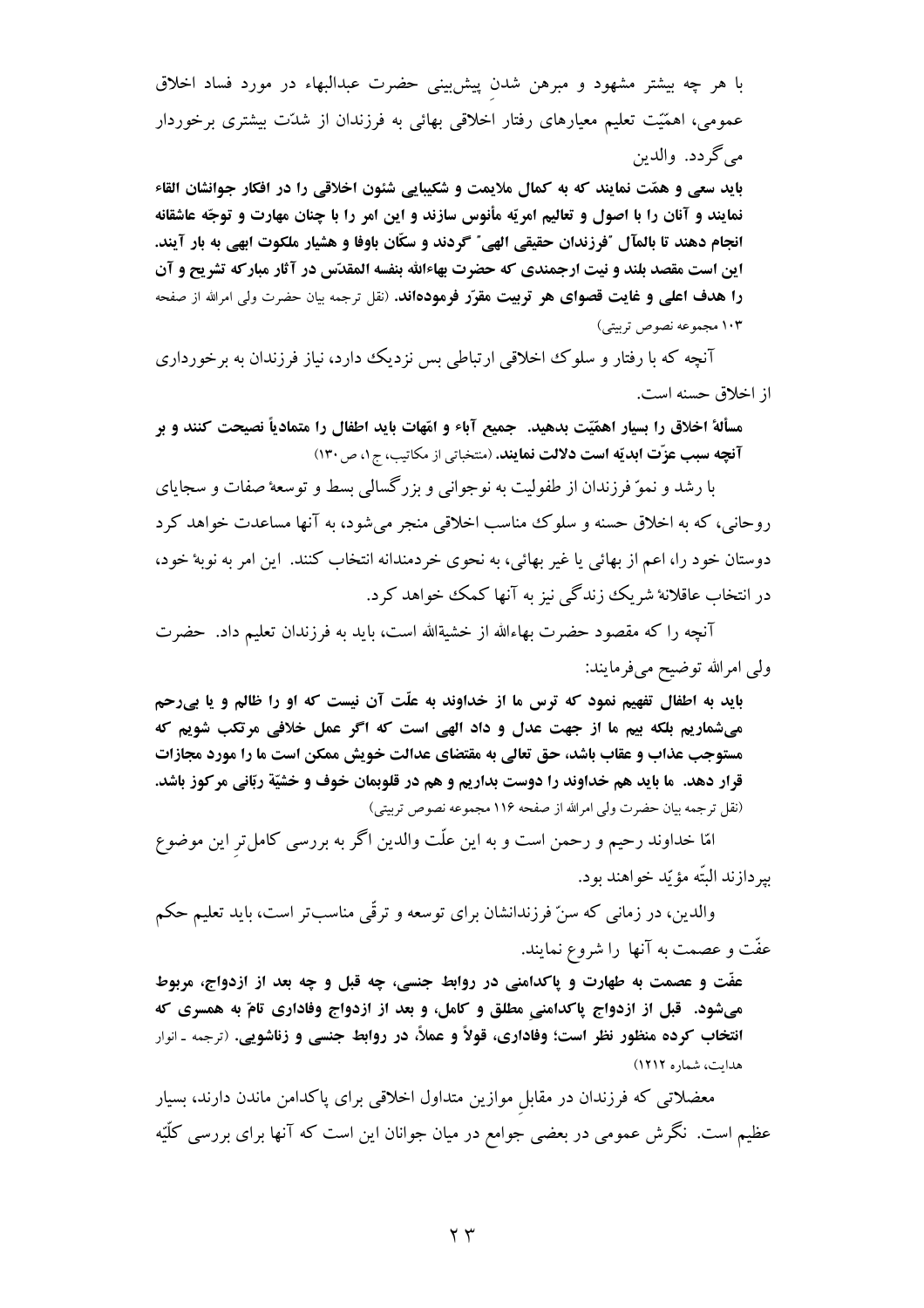وجوه زندگی باید آزاد باشند و این که تجربهٔ روابط جنسی قبل از ازدواج برای حصول آمادگی جهت ازدواج ضروري است. طبق تعاليم بهائي اين تفكّر غير قابل قبول است.'

در این صورت، اگر جوانان عملاً آن را تجربه نکنند، چگونه می توانند مطلبی در مورد روابط جنسی بیاموزند؟ اوّل آن که، برای آگاهی از امری لزومی ندارد که ابتدا تجربه شود. والدین باید بسیار به آرامی و نرمی فرزندان خود را در مورد جنبهٔ فیزیولوژیک رابطهٔ جنسی آگاه سازند. البتّه ممکن است برای آنها کار راحتی نباشد، امّا مرجّح آن است که فرزندان در مورد روابط جنسی از والدین خود بشنوند نه از دوستان و همتایان خویش، که دانش آنها ممکن است گمراه كنند يا بالمرّه غلط باشد. بيتالعدل اعظم در اين مورد ميفرمايند:

بیت العدل اعظم خاطرنشان میسازند که آموزش روابط جنسی، بخصوص در رابطه با جنبهٔ فيزيولوژيک آن، موضوعي حسّاس و مستلزم رعايت حکمت و قضاوت صحيح از سوي والدين است؛ آنها میتوانند اطِّلاعات را به فرزندانشان بدهند و به سؤالات آنها متناسب با مرحلهٔ رشد و نموّ هر طفل و میزان در ک و فهم او جواب بدهند. بعلاوه، این موضوعی است که باید متناسب با رشد روحانی، جسمانی، ماهیت خانواده و هدف زندگی انسانی، مورد توجّه قرار گیرد... (ترجمه ـ انوار هدایت، شماره ۱۲۰۵)

با توجّه به ماهیت حسّاس این موضوع، والدین ممکن است مایل باشند قبل از مذاکره در این باب با فرزند خود، از راهنمایی و مساعدت اهل حرفه سود ببرند.

دوم آن که، والدین باید به فرزندان خود کمک کنند که دریابند روابط جنسی قبل از ازدواج ابداً تضمینی بر آن نیست که روابط جنسی در ازدواج با مسأله و مشکل مواجه نشود. در واقع، ممکن است کاملاً عکس قضیه رخ دهد. فرزندان باید دریابند که، قبل از ازدواج، حکم عفّت و عصمت مستلزم آن است که جبنهٔ عنصری رابطه کنار گذاشته شود تا صمیمیت و نزدیکی عاطفی و فکری را بتوان توسعه بخشید. اگر زوجی به این نتیجه برسند که مایل به ازدواج هستند، بايد، بدون مداخلهٔ يكي از قوىترين انگيزههاى اصلى بشرى، يعني ارضاء تمايلات جسماني، وقت را صرف ايجاد اعتماد متقابل نمايند. با ملاحظهٔ نحوهٔ رفتار افراد با اين و آن در سطوح مختلف صمیمیت و رفاقت، و با کشف نحوهٔ عملکرد او از لحاظ فکری و عاطفی، می تواند اعتماد کردن را ۔<br>آموخت. این امر مستلزم صحبت بسیار و تجربهٔ مشترک است. بدون برقراری این پیوند و صمیمیت، زوجین آسیبیذیر می شوند، و ممکن است ارضاء تمایلات جنسی را با عشق واقعی اشتباه بگیرند.<sup>۲</sup> والدین باید در درک این موضوع به فرزندان خود کمک کنند که احکام بهائ<sub>ی</sub> برای سعادت و رفاه خود ما است، حتَّى اگر در آن زمان درك آن برای آنها مشكل باشد.

آموزش تعالیم بهائی به فرزندان باید همگام با رشد فکری و روحانی فرزند باشد. والدین بايد صبور باشند، نبايد بيش از حد در توقّعات خود انعطاف نايذير باشند، چه در غير اين صورت

<sup>&</sup>lt;sup>1</sup> بیان حضرت ولی امرالله در صفحات ۶۸–۶۱ ظهور عدل الهی شرحی واضح در مورد مفهوم عفّت و عصمت و زندگی مقدّس و منزّه از منظر بهائی عرضه میدارد و آن را در متن جامعهٔ عمومی قرار میدهد.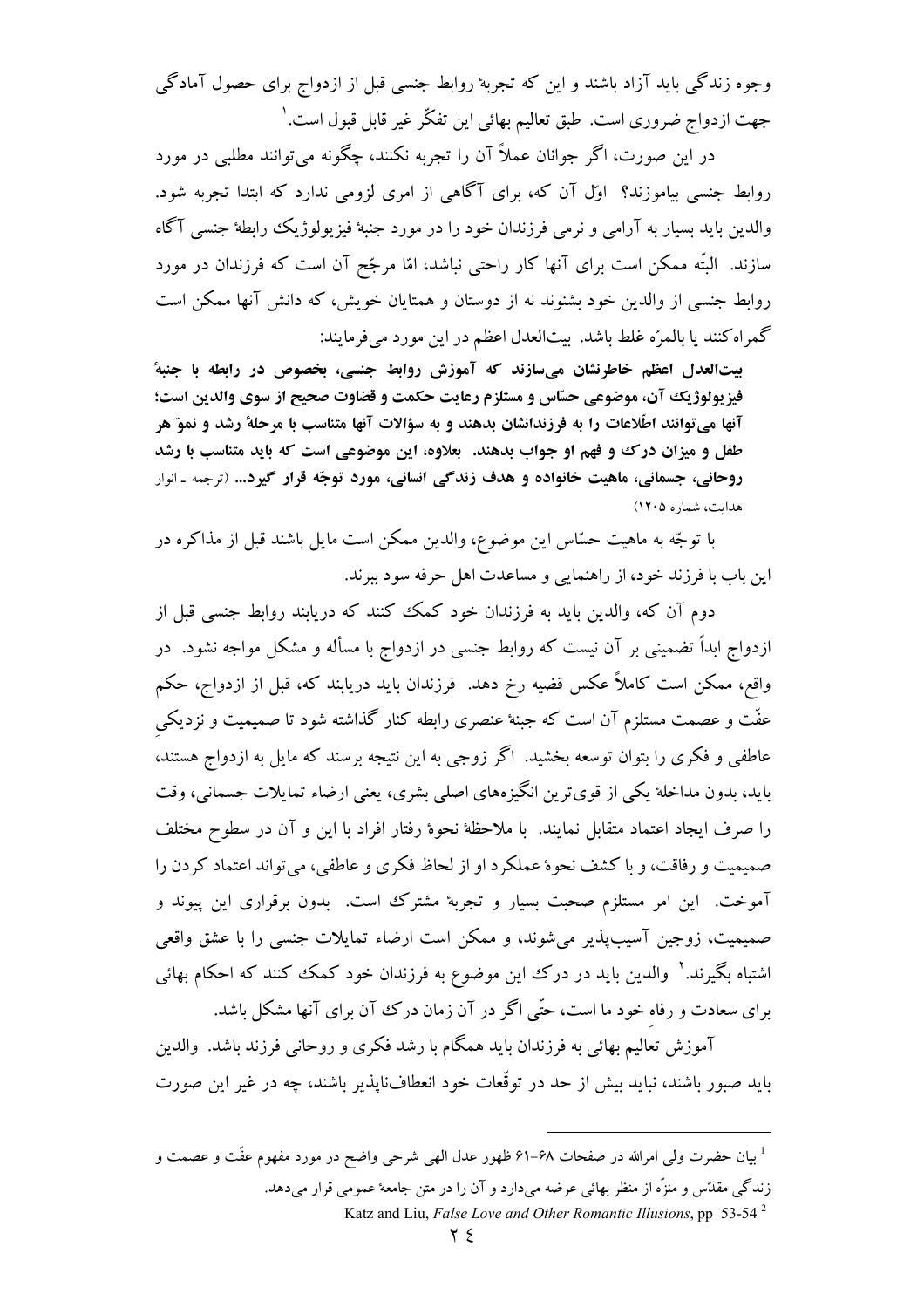تعامل فیمابین به جایی خواهد رسید که به نبرد آمال و امیال تبدیل خواهد شد نه به بررسی محبّتآمیز حقیقت و یافتن آن. نگرش صبورانه و انعطافپذیر تعالیم الهی را مورد مصالحه قرار نخواهد داد، بلکه مستلزم صرف وقت برای رشد و بالا بردن سطح ادراک خواهد شد. ً در این تلاش، دعا نيز نقشي حياتي دارد. ۖ والدين بايد الگو و مثال باشند. در داخل جوّ و محيط خانواده است که تربیت و تعلیم اساسی فرزندان صورت میگیرد، نه در کلاس های اطفال؛ گو این که اینها نيز براي ترقّى و پيشرفت آنها لازم است.

وقتي اطفال به سنّ بلوغ رسند و خانه را ترك گويند، والدين احتمالاً در زندگي آنها نفوذ و تأثیر کمتری خواهند داشت و در انتخاب دوستان نیز نقش زیادی ایفا نخواهند کرد. این امر ممكن است موجب نگراني آنها شود زيرا، دير يا زود، فرزند آنها احتمالاً قصد ازدواج خواهد داشت و آنها مایل خواهند بود به فرزند خود کمک کنند بهترین انتخاب را در مورد شریک زندگی اش داشته باشد. با توجّه به این واقعیت که والدین حق ندارند در فرایند انتخاب دخالت نمایند،' این نکته از حسّاسیت خاصّی برخوردار است. بیتالعدل اعظم در مکتوبی خطاب به یکی از احبّاء به اين موضوع پر داختهاند:

مواضیعی که مطرح کرده اید بهتر است با توجّه به تعالیم بهائی در مورد روابط خانوادگی مورد بررسی قرار گیرد. بین والدین و فرزندان باید روح احترام و ملاحظهٔ متقابل برقرار شود، که در آن، فرزندان برای کسب نظر و هدایت به والدین خود روی بیاورند، و والدین به تعلیم و تربیت فرزندان خود بیردازند. گمرهٔ این ارتباط این است که کودکان در حالی که قوای تمیز و قضاوت آنها تهذيب و تز کيه شده به سنّ بزرگسالي وارد مي شوند، به طوري که مي توانند سکّان زندگي خود رابه نحوی در دست بگیرند که به سعادت آنها منتهی شود.

در چارچوب احترام متقابل، از والدین خواسته میشود، موقعی که فرزندان آنها در حال ایجاد دوستیهایی هستند که ممکن است نهایتاً به ازدواج منجر شود، حکمت و بصیرت نشان دهند. آنها ً شرایطی را که توصیه و پند باید ارائه شود، و شرایطی را که وارد شدن در جریان مزبور حمل بر مداخله و مزاحمت خواهد شد، دقیقاً باید مورد تأمّل و ملاحظه قرار دهند.

و امّا فرزندان باید دریابند که والدین آنها عمیقاً به رفاه و سعادت آنها علاقمندند، و دیدگاههای والدين احترام و ملاحظهٔ دقيق را تضمين مينمايد.

همانطور که واقفید، انتخاب اوّلیهٔ شریک زندگی توسّط دو فردی صورت می گیرد که مستقیماً درگیر موضوع هستند، و رضایت والدین در قید حیات، بعد از آن خواسته میشود، و برای صورت گرفتن ازدواج لازم است.

در این باب، مانند کلّیّه وجوه روابط بشری، در حلّ و فصل سوءتفاهمات و در روشن شدن آنچه که بهترین جریان رفتاری با توجّه به تعالیم بهائی است، مشورت ارزش والایی دارد. (ترجمه ـ مکتوب ۲۵ ژوئیه از طرف معهد اعلی به یکی از احبّاء)

این مکتوب راه را برای والدین باز می کند که به دوستی هایی که توسّط فرزندانشان ایجاد می شود اظهار علاقه کنند، و علاقه و توجّه مزبور را در متن تعالیم بهائی در مورد روابط خانوادگی قرار میدهد. یکی از مهمترین نکاتی که بیتالعدل اعظم مطرح میفرمایند این است که، وقتی

<sup>&</sup>lt;sup>1</sup> حضرت عبدالبهاء م<sub>ى</sub>فرمايند، "... اوّل بايد كه شما يكي را بيسنديد، بعد به رضايت پدر و مادر مرهون؛ قبل از انتخاب شما آنان حق مداخله ندارند." (منتخبات مكاتيب، ج ١، ص ١١٥)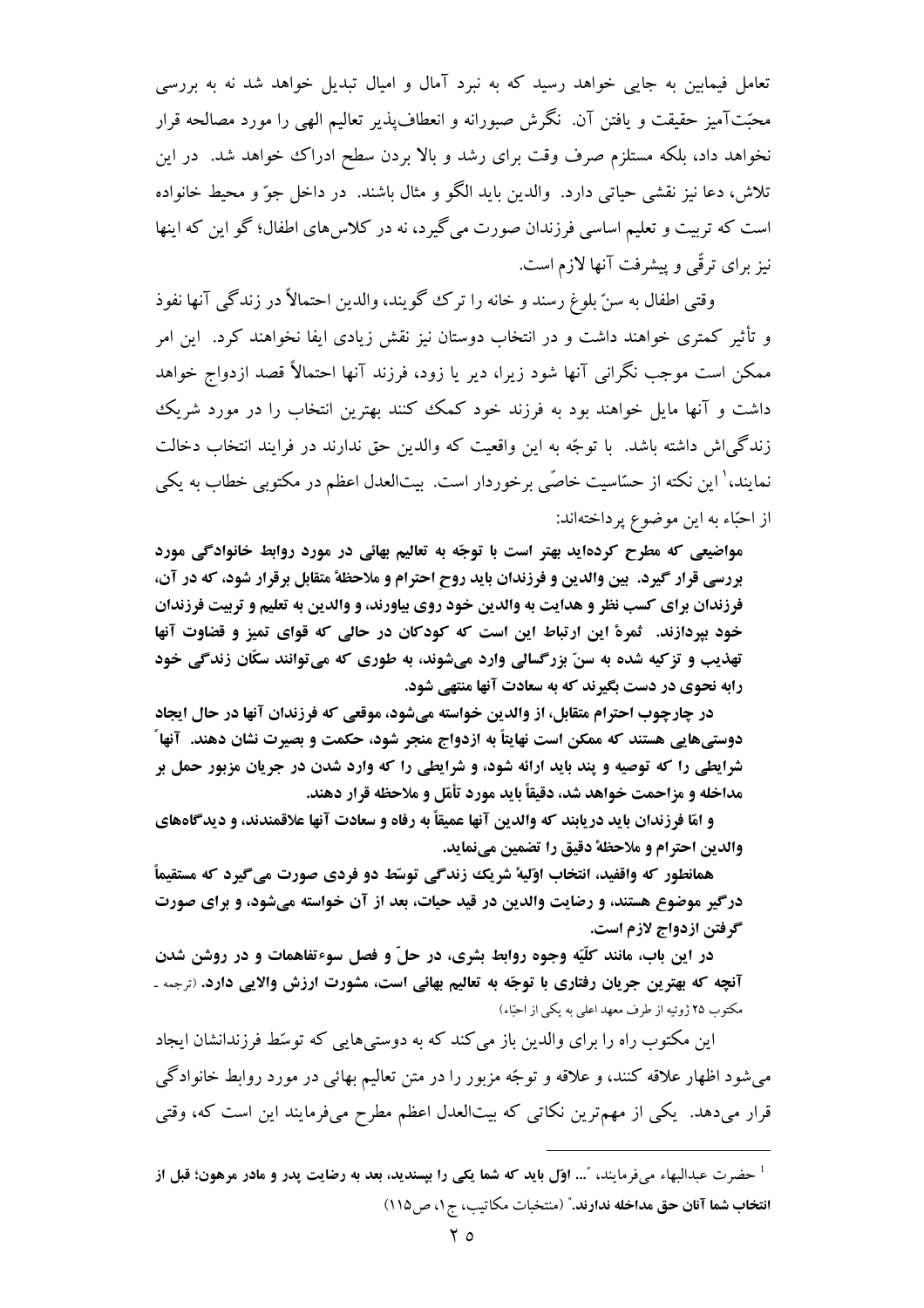فرزندان برای مشورت به والدین خود رجوع می کنند، فرایندی آموزشی و رساندن به کمال صورت مي گيرد، كه ثمرهٔ آن ″ اين است كه كودكان در حالي كه قواي تميز و قضاوت آنها تهذيب و تز کیه شده به سنّ بزرگسالی وارد می شوند، به طوری که می توانند سکّان زندگی خود رابه نحوی در دست بگیرند که به سعادت آنها منتهی شود." مسلّماً، فرزندان حق دارند، بدون دخالت احدی، دوستانشان و کسی را که قصد دارند با او ازدواج کنند انتخاب نمایند، امّا باید به خاطر داشته باشند كه والدين آنها حقّ دارند به ازدواج آنها رضايت بدهند يا ندهند. بخصوص وقتى كه فرزندى رابطهای جدّی ایجاد می کند، والدین نباید از بیان دیدگاههای خود در مورد متناسب بودن شریک آیندهٔ زندگی فرزندشان هراسی داشته باشند، البتّه بدون آن که دیدگاههای مزبور را به فرزند تحمیل کنند. از طرف دیگر، فرزندان باید دریابند که بسیار طبیعی است که والدین به رفاه و سعادت آيندهٔ آنها توجّه و علاقه نشان دهند. در اينجا است كه توازن ظريفي بايد ايجاد شود.

اگر والدین برای پرورش فرزندان خود و آموزش احکام و حقایق روحانیهٔ امر مبارک به آنها تلاش نکنند، حکم رضایت آزمونی سخت برای آنها خواهد بود. تحت چنین شرایطی، فرزند، که به طور کامل ماهیت روحانی احکام و وظیفهٔ اطاعت از آنها را درنمی یابد، ممکن است طريق ازدواج بدون اخذ رضايت را اختيار كند. تنها با عميق شدن در آثار مباركه و بذل مساعى برای زیستن به موجب حیات بهائی است که میتوان دریافت که اطاعت از احکام تنها راه رسیدن به سعادت حقیقی است.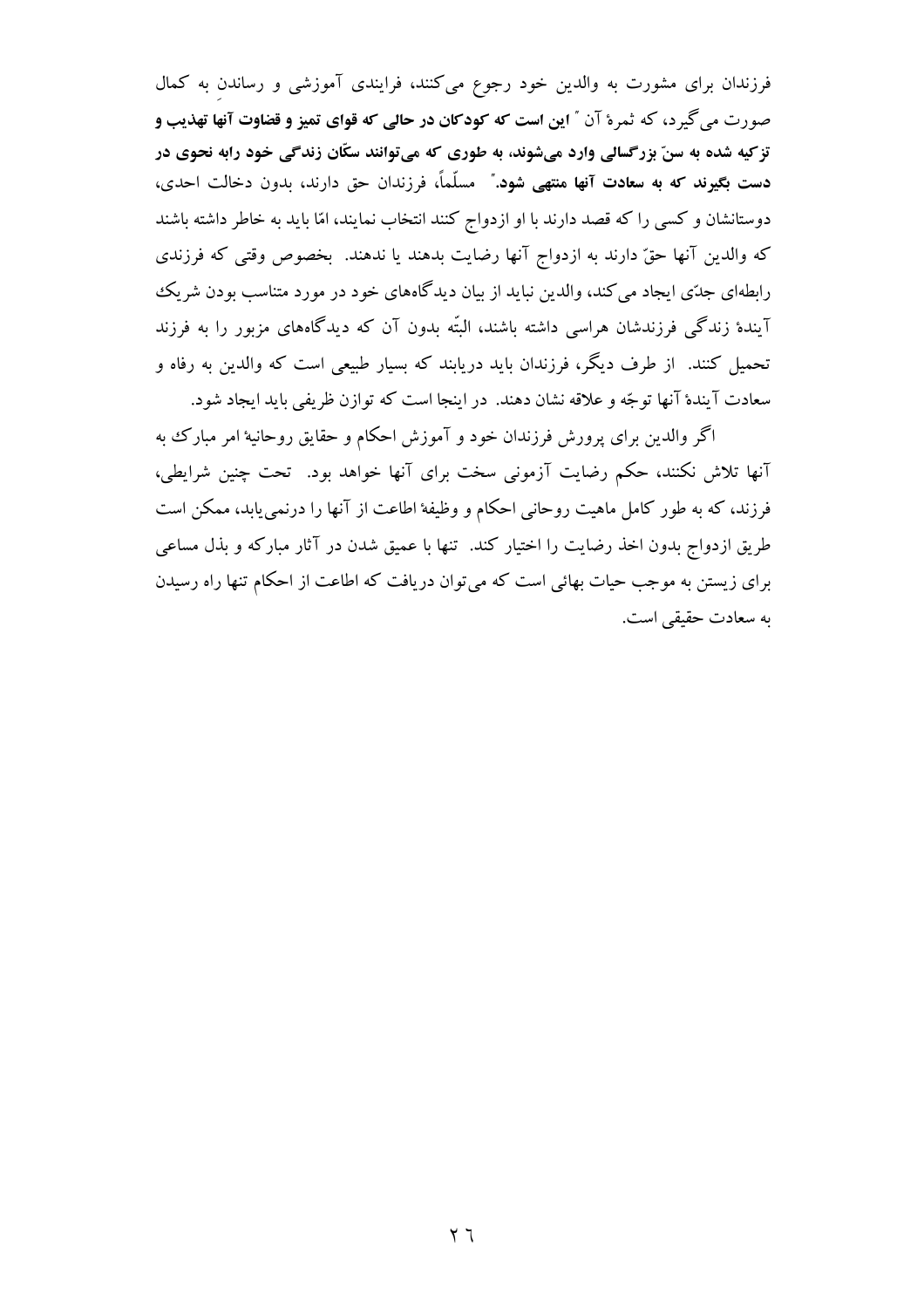#### تصمیم گیری

مسلَّماً زمانی خواهد رسید که فرزند برای ازدواج تقاضای اجازه میکند و با مسئولیت تصمیم گیری، که رضایت داده شود یا نشود، باید روبرو شد. معدودی نکات عملی است که باید به آن توجّه کرد و این موارد بعداً مرور خواهد شد، امّا ابتدا دریافتن ماهیت مسئولیت والدین حائز اهمّت است.

دو مکتوب جالب از بیتالعدل اعظم در دست است که این مسئولیت را شرح می دهند: كاملاً صحيح و متين است كه اين بيان حضرت بهاءالله، يعني رضايت والدين در قيد حيات براي ازدواج، مسئوليتي سنگين بر عهدهٔ هر يک از آنها ميگذارد. وقتي که والدين بهائي باشند، البتّه بايد در اعطاء یا خودداری از اعطاء رضایت، منصفانه و با بیطرفی عمل نمایند. آنها نمیتوانند صرفاً با تسلیم شدن در مقابل خواستهٔ فرزندشان از این مسئولیت شانه خالی کنند یا تحت تأثیر تعصّبات قرار گیرند؛ امّا، چه بهائی باشند چه نباشند، تصمیم والدین، به هر علّتی و با هر انگیزهای که اتّخاذ شده باشد، الزامآور است. فرزندان باید متوجّه باشند و درک کنند که این عمل، یعنی اعطاء رضایت، وظيفة والدين است. آنها بايد قلباً به كساني كه به آنها حيات بخشيدهاند احترام بگذارند و در جميع اوقات سعی نمایند خشنودی و رضایت قلبی آنها را جلب نمایند. (ترجمه رانوار هدایت، شماره ١٢٣٧)

و در مکتوب دیگر، بیتالعدل اعظم توضیح میدهند که:

مسئوليت والدين در اعطاء رضايت، نامحدود و بدون قيد و شرط است، امّا در اداي اين وظيفه، آنها **در مورد تصمیم خویش در مقابل خداوند مسئولند.** (مکتوب ۹ اکتبر ۱۹۷۵ از طرف معهد اعلی به یکی از احتَّاء (انوار هدايت، شماره ۱۲۵۴)

این واقعیت که والدین در قبال تصمیم خود در مقابل خداوند مسئولند و به سادگی نباید در مقابل امیال فرزندان خویش تسلیم شوند، باید والدین را تشویق کرد که تقاضا برای ازدواج را خىلى جدّى ىگىرند.

در ادای این وظیفه، چند موضوع است که ارزش بررسی را دارد. اوّل این واقعیت است که حکم حضرت بهاءالله مستلزم رضایت پدر و مادر، هر دو، است. یعنی، مادر و پدر باید هر دو نظر موافق خود را بدهند والاّ ازدواجي انجام نخواهد شد. اين ممكن است بديهي به نظر برسد، امّا موضوع این است که هر یک از آن دو باید برای اخذ تصمیم آزاد باشد و ابداً نباید ارعاب یا اکراهی از سوی نفر دیگر صورت گیرد. این امر در قلب روابط بین زن و شوهر، و بخصوص جوهر و عصارهٔ اصل برابری حقوق زنان و مردان است. در بسیاری از جوامع، این برابری هنوز تثبیت نشده و در نتیجه شوهر بسیاری از تصمیمات را در خانواده اتّخاذ می کند و همسرش به آن تسلیم میشود. در این موارد، مادر باید از حق خود استفاده کند و صرفاً برای جلوگیری از اختلاف و نزاع موافقت خود را اعلام نکند. مردان نیز باید درک کنند که زنان غالباً در مورد روابط انسانی بینشی بارز و نظری صائب دارند و به این علّت باید برای عقیدهٔ آنها اهمّیّت زیادی قائل شد. بدیهی است، مرجّح آن است که هر دو در پاسخی که به تقاضای مربوط به ازدواج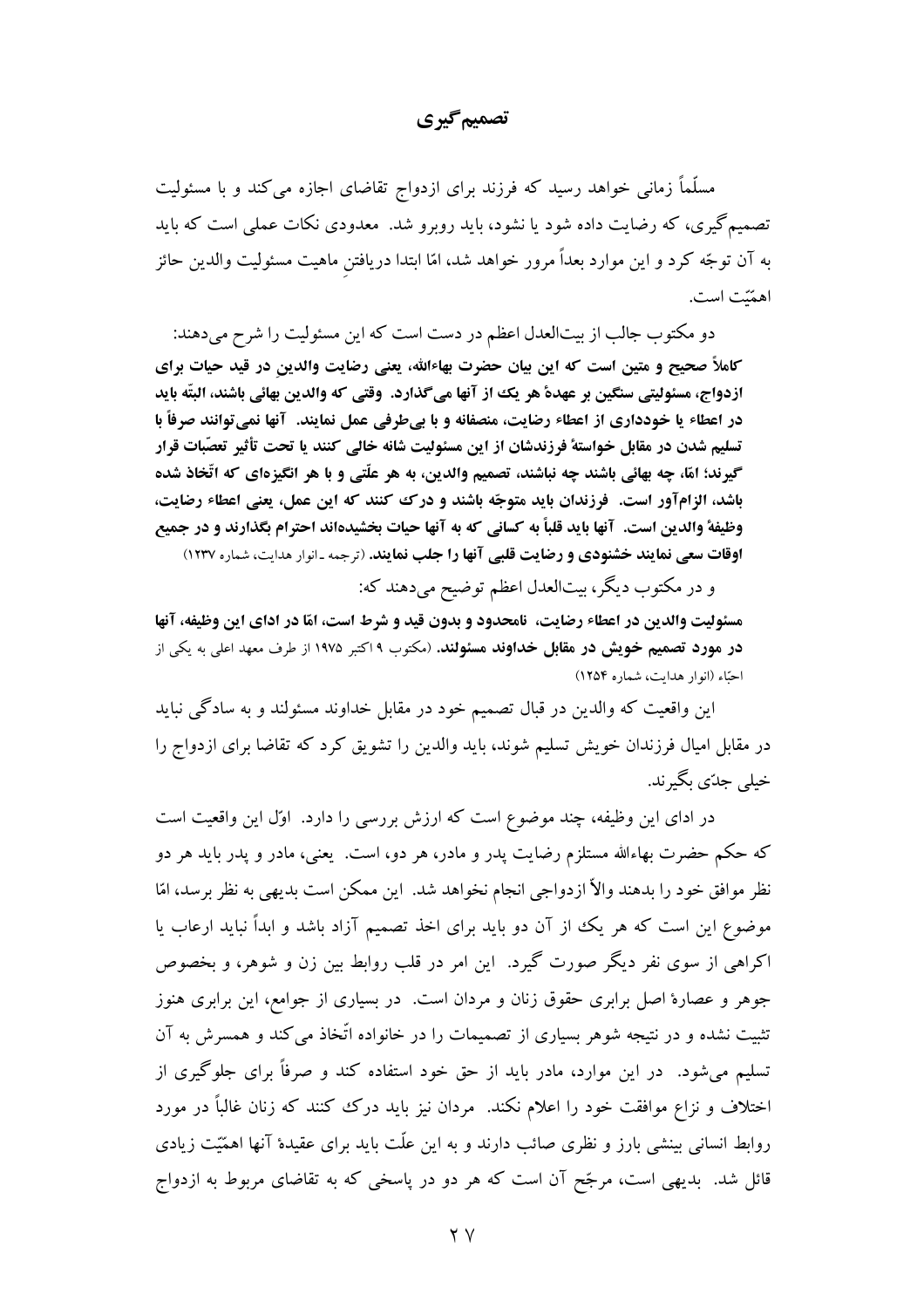میدهند توافق داشته باشند، امّا این ضرورتی ندارد زیرا هر یک از آن دو حق دارد تصمیم خود را اتَّخاذ کند. صرف نظر از این که چه تصمیمی گرفته می شود، مشاورهٔ آنها نباید نبرد آمال یا تلاشی برای متقاعد کردن دیگری یا رد آرا دیگری باشد، بلکه باید فرایندی از ملاحظه با سعهٔ صدر و عاری از تعصّب باشد.

موقعی که والدین سعی میکنند به اخذ تصمیمی نائل گردند، از آنها خواسته می شود وقتی تصمیم گیری بر فرزندانشان اثر میگذارد، به میزانی از انقطاع و وارستگی برسند که قبلاً هرگز قادر به وصول به آن نبودهاند. بنابراین میتوانند بر این بیان حضرت بهاءالله تأمّل و تفکّر کنند که باید قلب را از هر آلایشی پاک وو مقدّس گرداند:

به قسمی که آثار حبّ و بغض در قلب نماند که مبادا آن حبّ او را به جهتی بیدلیل میل دهد و یا بغض او را از جهتی منع نماید. (ایقان، ص١٤٩)

جواب منفی دادن و با نتیجهٔ آن که ناخشنود کردن و مأیوس کردن زوجین است مواجه شدن بسیار دردناک است. این بخصوص در صورتی بسیار دشوار خواهد بود که یک عمر به خواستههای فرزند میدان داده شده باشد. بسا از اوقات که والدین از اتّخاذ تصمیمات سخت به این علَّت اجتناب می کنند که مایل نیستند فرزند خود را خشمگین یا مکدّر مشاهده کنند، یا در مواجههای درگیر گردند که ممکن است به خصومت یا بدخُلقی و بدعُنُقی منجر شود. هر آنچه که در گذشته انجام شده باید برای تأمین مصالح آتی زوجین کنار گذاشته شود، زیرا رضایت دادن صرفاً برای احتراز از مأیوس کردن آنها نه تنها روح حکم مزبور را نقض می کند بلکه به منزله شانه خالبی کردن از مسئولیت رسیدگی به موضوع در حالت انقطاع و بی طرفی است.

بیتالعدل اعظم در مکتوبی که قبلاً در همین بخش نقل شد فرمودهاند که والدین نباید .<br>"**تحت تأثیر تعصّبات قوار عمیوند** ". اگر دیدگاه آنها از شخصی که دختر یا پسرشان باید با او ازدواج کند با نظریهٔ فرزندشان متفاوت باشد، اتّخاذ تصمیم، معضلی فراروی والدین خواهد بود. نگرانیهای معقول و مشروع نسبت به تناسب و سازگاری زوجین هرگز نباید با موضوعاتی که صرفاً به نژاد، ملّیّت یا فرهنگ مربوط میشود، اشتباه شود. واقعیت این است که نوع بشر وارد دورانی از تنوّع فرهنگی میشود که حضرت بهاءالله پیش بینی فرمودهاند، و بخش عمدهای از این تنوّع و کثرت در اثر ازدواجهای بین فرهنگها و بین نژادها حاصل میشود.

حضرت عبدالبهاء فرمودهاند که در یافتن شریک زندگی آ**اوّل باید که شما یکی را بیسندید**." تا زمانی که زوجین <sup>"</sup>مورد پسند" یکدیگر قرار بگیرند، انجذاب و کشش بین آنها به طرقی صورت گرفته که آنها را به ازدواج تشویق کرده است. تحت این شرایط، احساسات مثبت معمولاً چیرہ می شوند در حالی که احساسات منفی سرکو ب می گردند. ' برای آن که بتوان با این تمایل کنار آمد، آثار مبارکه آن را به صورت وظیفهای جهت زوجین مطرح می سازند که کاملاً با یکدیگر و خصوصیات هم آشنا شوند:

Maggi Scarf, Intimate Partners: Patterns in Love and Marriage, p. 14<sup>1</sup>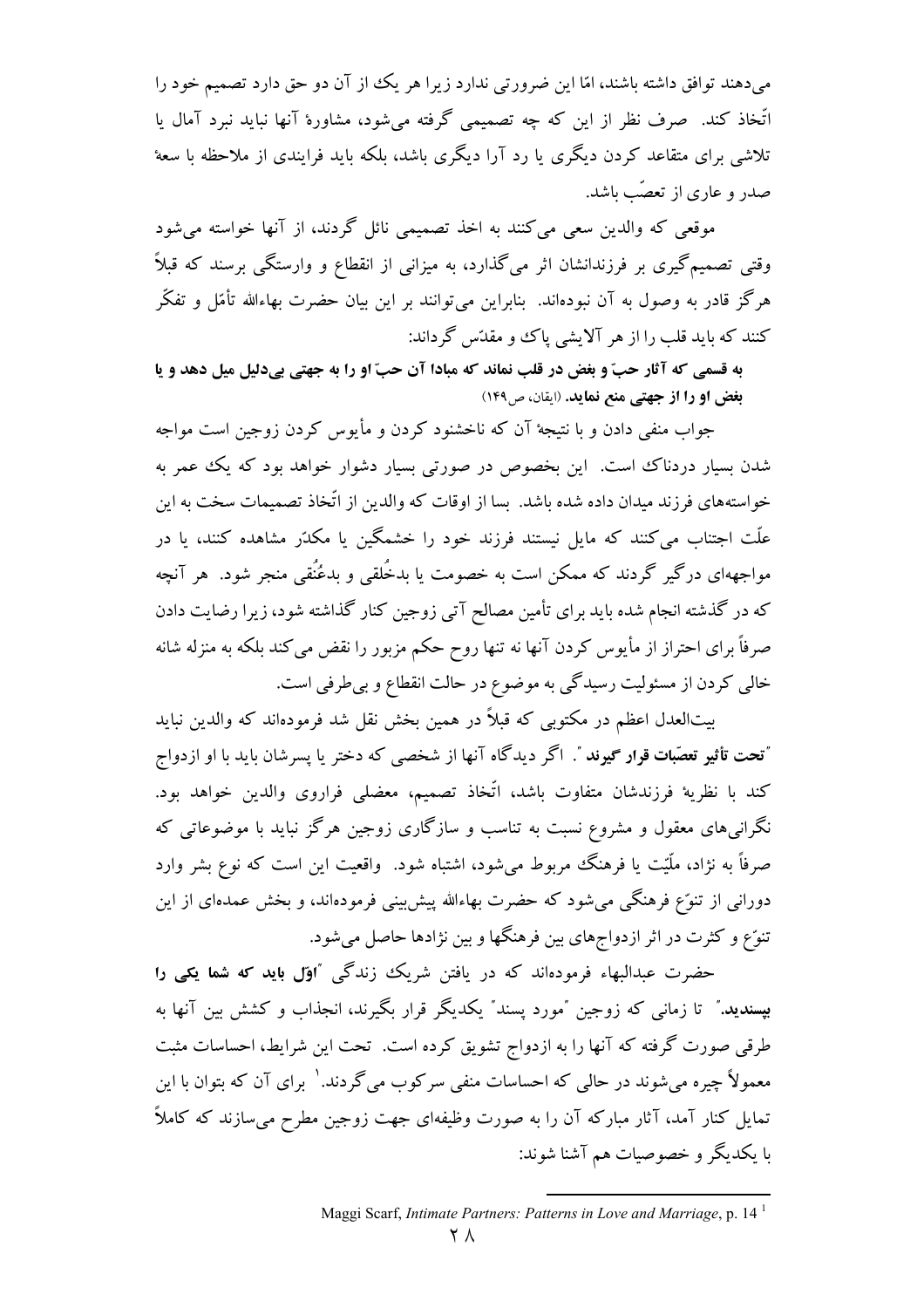عقد بهائي ارتباط بين طرفين است و تعلَّق خاطر بين جهتين. ولي بايد نهايت دقَّت بنمايند و بر اخلاق همديگر واقف شوند و عهد وثيق ارتباط ابدي حاصل شود. (منتخباتي از مكاتيب حضرت عبدالبهاء، ج۱، ص۱۱۵)`

نباید فرض بر این باشد که چون فردی در زمرهٔ مؤمنین است باید تا حدّی به کسب فضائل الهیه نائل آمده باشد. بهائیانی که ازدواج میکنند از مزیّت برخورداری از پیوند ایمانی مشترک بهرهمند هستند، امّا این ضرورةً بدین معنی نیست که چون شخصی بهائی است از اخلاق حسنه بر خو ر دار است.

بین اخلاق و ایمان تفاوت وجود دارد؛ غالباً قبول این واقعیت و تحمّل آن بسیار مشکل است، امّا این واقعیت وجود دارد که فردی ممکن است مؤمن و عاشق امرالله باشد ـ به طوری که حاضر باشد جانش را برای آن فدا کند ـ و معهذا از اخلاق حسنه و شیم مرضیه برخوردار نباشد، یا خصیصهها و خصلتهای او با آنچه که در آثار مبارکه آمده تباین داشته باشد. (ترجمه بیان معهد اعلی ـ انوار هدایت، شماره

حصول آشنايي كامل با خصلتها و اخلاق طرف مقابل مستلزم صرف وقت و بذل مساعی است و، به این علّت، والدین باید زوجین را از اقدام عجولانه به ازدواج منع نمایند. زوجی که تصمیم به ازدواج دارند "باید نه تنها به تأثیری که بر یکدیگر دارند بلکه به تأثیرات خصائل آنها بر **فرزندانی که ثمرهٔ ازدواج آنها خواهند بود نیز بیندیشند.**" (مکتوب ۱۹ آوریل ۱۹۸۱ از طرف معهد اعلی به یکی از احبّاء)

آنچه که ممکن است سبب حیرت شود این نکته است که والدین به اندازهٔ خود زوجین موظَّفند در رابطه با حصول شناخت نسبت به و یژگی ها و خصلتهای زوجین اقدام نمایند.

احکام بهائی مسئولیت کسب اطّلاع در مورد اخلاق و خصوصیات افرادی را که قصد ازدواج دارند، به عهدهٔ هر دو طرف، و نیز والدین آنها، که باید برای ازدواج رضایت دهند، میگذارد. (ترجمه بیان معهد اعلی - انوار هدایت، شماره ۱۲۳۱)

این بدان معنی است که والدین طرفین باید با اخلاق و رفتار شخصی که فرزندشان قصد ازدواج با او را دارد و نیز خصوصیات رفتاری فرزند خود آشنا شوند. ممکن است این سخن غريب به نظر بيايد كه والدين بايد با اخلاق فرزند خود نيز بايد آشنا شوند، زيرا آنها فرض را بر این قرار خواهند داد که از قبل این آشنایی را دارند. امّا رابطهٔ آنها با فرزندشان، رابطهٔ والد۔ فرزندي بوده، و با بزرگ شدن و بالغ شدن فرزندشان، احتمالاً با والدين خود به نحوي و با همتايان خود به نحو دیگری رفتار خواهند نمود.<sup>۲</sup> لهذا، والدین باید اخلاق و رفتار فرزندشان را در رابطه با شریک انتخابی زندگی اش و نه خودشان، مورد بررسی مجدّد قرار دهند.

يتالعدل اعظم نيز در مكتوب ٢ نوامبر ١٩٨٢ فرمودهاند، "زوجين بايد به مطالعة خصوصيات و اخلاق يكديگر " بيردازند و قبل از اتّخاذ تصميم براي ازدواج، اوقاتي را صرف شناخت يكديگر بنمايند؛ و وقتي كه ازدواج مي كنند Baha'i Marriage and Family Life, (منقول در Baha'i Marriage and Family Life, ) (Selections from the Writings of the Baha'i Faith, p. 20)

Malcolm Gladwell, Do Parents Matter? New Yorker Magazine, 17 July 1998<sup>2</sup>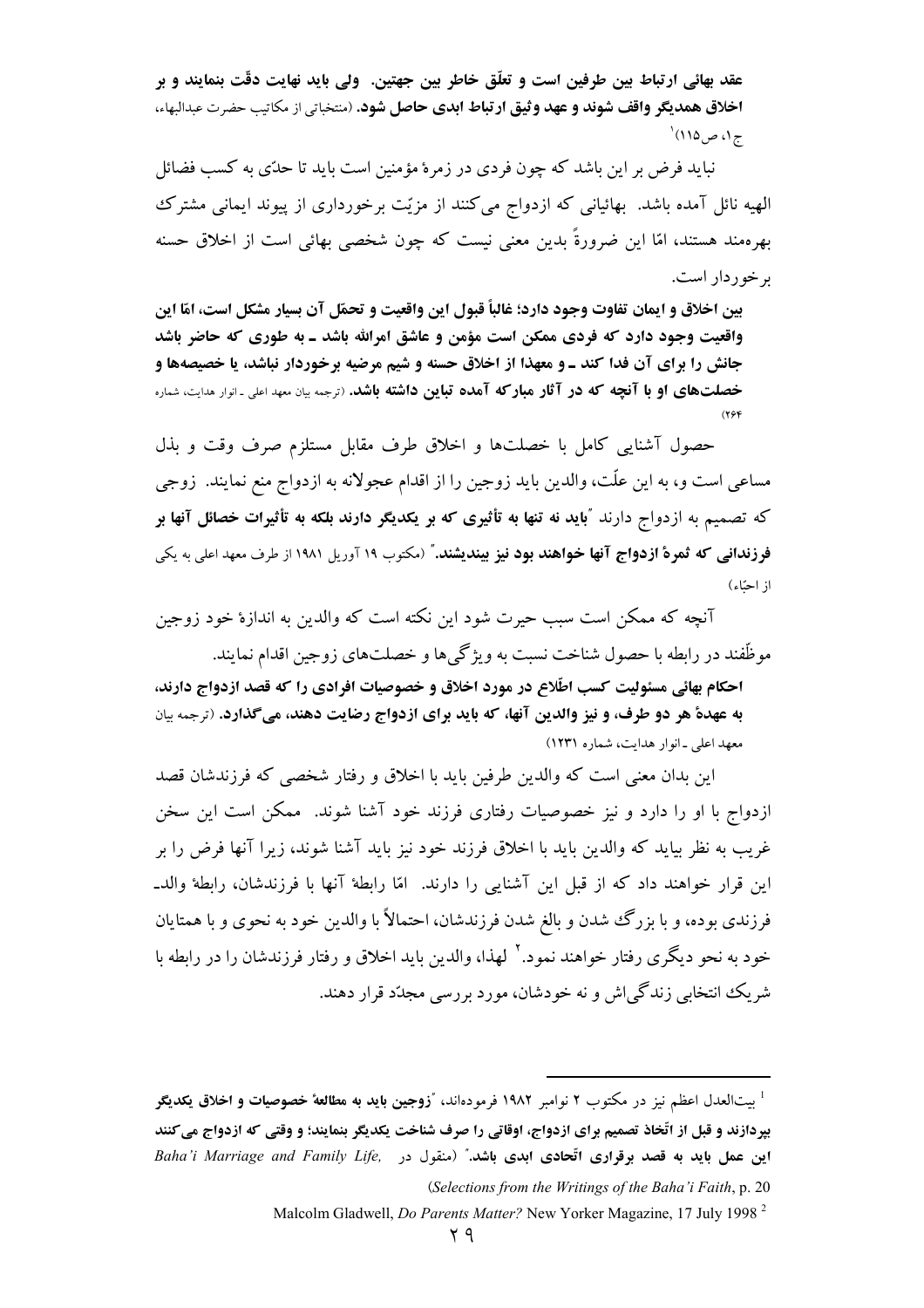والدین به این دلیل باید پی به اخلاق زوجین ببرند که احساسات منفی که زوجین ممکن است نادیده بگیرند غالباً بعد از ازدواج ظاهر میشود و منشأ مشکلات جدّی برای آینده خواهد شد. مایکل کاواناو، درکتابش *قبل از ازدواج: بیگدار به آب نزن* (ص۱۴۶)، میگوید، <sup>"</sup>یکی از بدیهیات ازدواج این است که بسیاری از مسائل مربوط به ازدواج، زمانی مسائل قبل از ازدواج بودند که نادیده گرفته شدند یا چندان جدّی تلقّی نشدند. بسیاری از کسانی که زندگی آنها به طلاق منجر شد می توانند دقیقاً بگویند مسائلی که به طلاق آنها منتهی گردید به شکلی و صورتی قبل از ازدواج وجود داشت.″

در مسیر آشنایی با اخلاق زوجین، پی بردن به آنچه که حضرت عبدالبهاء در این خصوص فرمودهاند، مفید خواهد بود. ایشان توضیح میدهند که هر فردی دارای سه خصیصه و اخلاق است: فطري، ارثي و اكتسابي.` اخلاق فطري ما اساساً در كلّيّه افراد بشر مشترك و داراي منشأ الهي است. به جميع ما عقل و روح و نفس و نيز قوايي مانند بيان، حس لامسه، شامّه، سامعه، و توانایی استدلال داده شده است. هر فردی به درجات مختلف دارای این قوا است، و تفاوتهای مزبور هيچ ربطي به خير و شرَّ، يا صحيح و غلط ندارد، بلكه صرفاً تفاوت در ميزان استعداد و قابلیت است. حضرت عبدالبهاء این نکته را روشن میفرمایند که تفاوت استعداد و قابلیت سبب تقاوت در اخلاق نمی شود، و اخلاق طبیعی یا فطری فرد بشر "خَلق الهیی است، کلّ خیر محض **است.**" (ص ۱۶۳)

از طرف دیگر، اخلاق ارثی ما از ترکیبی از تأثیرات ژنتیکی و داخل رحمی<sup>۲</sup> نشأت مي گيرد كه ما از والدين حقيقي و طبيعي خود كسب مي كنيم:

امّا تفاوت اخلاق ارثي؛ اين از قوّت و ضعف مزاج، يعني ابوين چون ضعيفالمزاج باشند، اطفال چنان گردند و اگر قوی باشند، اطفال جسور گردند... ضعف و سستی ابوین در اطفال میراث گشته... (مفاوضات، ص١۶٢)

امّا، اخلاق اکتسابی ما تحت تأثیر تربیت، فرهنگ، محیط و ارادهٔ خود ما است. این عوامل، در ترکیب با اخلاق ارثی، رفتار ما را شکل میدهند و میتوانند استعدادها و قابلیتهای طبیعی ما را منحرف سازند یا سجایا و خصائل ممدوح و ستودهای را که در ما وجود دارد، توسعه ىخشند.

بنا به گفتهٔ کاواناو، شش تمایل در ترکیب ما وجود دارد که به طور بالقوّه سبب می شود ما به طرق مشخَّصي رفتار نماييم." والدين و زوجين ممكن است بررسي آنها را مفيد بيابند. هوش عبارت از توانایی ما برای استدلال و درک است، و میزان وگسترهٔ آن توانایی غالباً موروثی است. حضرت عبدالبهاء توضيح مي فرمايند كه، "قوّة درّاكه قوّهاي است كه انسان بواسطة آن از

مفاوضات عبدالبهاء، ص ١۶١

 $^2$ يعني در فاصلهٔ بين انعقاد نطفه و تولّد رخ ميدهد.

Micael E. Cavanaugh, Before the Wedding: Look Before You Leap, p. 148<sup>3</sup>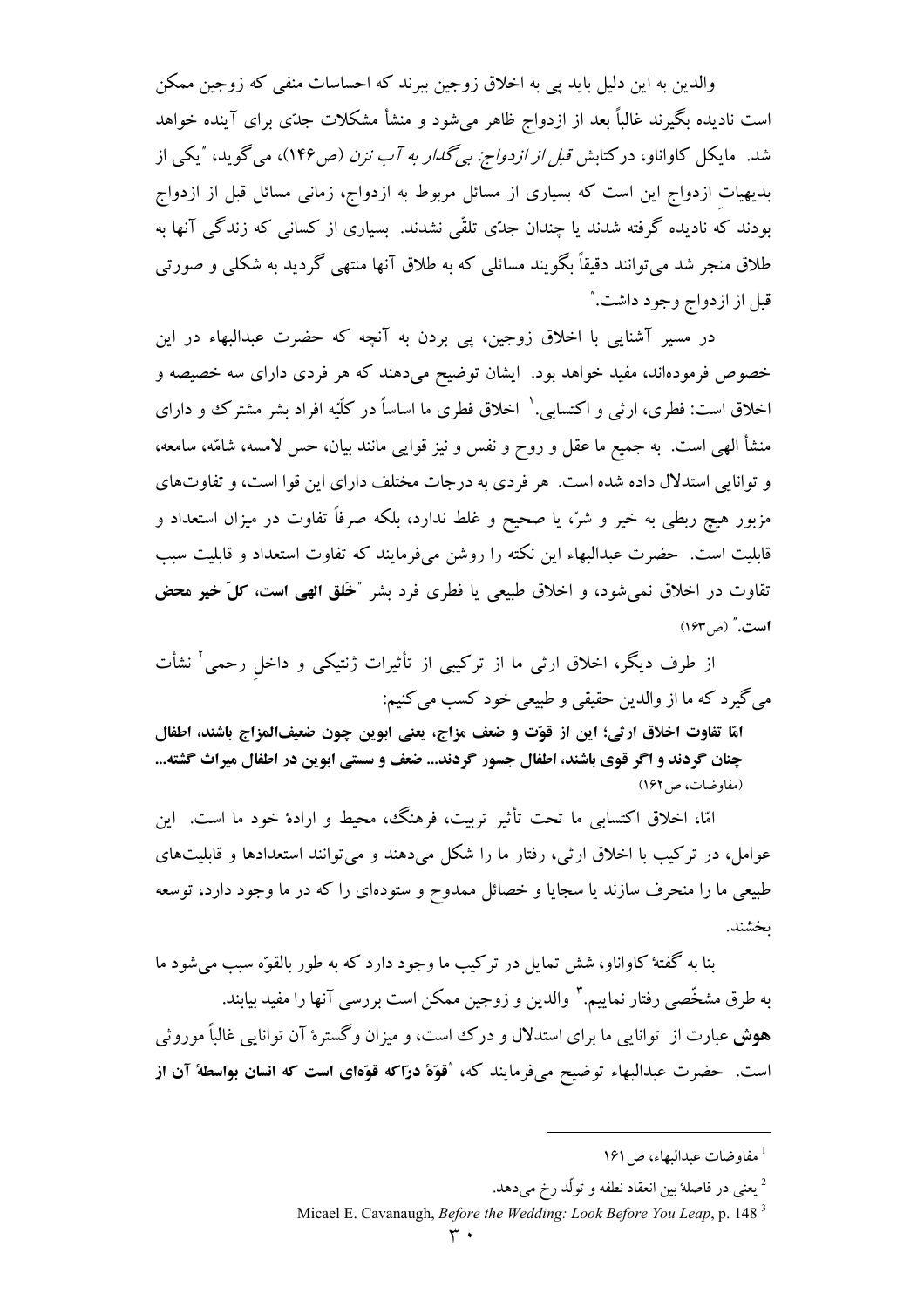عوالم متعدّد خلقت، و مراحل مختلف وجود، و کثیری از معقولات کسب اطّلاع می کند." \ حضرت عبدالبهاء هوش و قوّة درك انسان را به واسطهٔ بین جسم و روح [نفس ناطقه ـ م] توصیف می كنند ً و آن متمایز کنندهٔ انسان از عالم حیوان است. بعضی از دانشمندان علوم اجتماعی این نکته را مطرح می سازند که دو مقولهٔ گسترده در مورد هوش وجود دارد. اوّل آن است که می توان به عنوان هوش علمی به آن اشاره کرد. این هوش تعیین کنندهٔ توانایی ما برای کسب دانش فنون و علوم و عالم عنصری است. همهٔ ما دارای هوش علمی هستیم، امّا میزان و درجات آن متفاوت و به طرق گوناگون است. فی|لمثل، شخصی ممکن است پیچیدگیهای ریاضی را سریع درک کند، در حالی که فرد دیگر ممکن است فراگیری مهارت در صنعت یا هنرها را سهل و ساده بیابد. کسی که در یکی از رشتههای دانش نابغه باشد ممکن است در رشتهٔ دیگر به کلّی کفایتی نداشته باشد. این هوش تعیین کنندهٔ توانایی ما در بیان تجارب و برداشتها است، و، با شیوهای که به تحلیل اوضاع و استنتاج از آنها میپردازیم، بر تصمیمگیری ما اثر میگذارد. این تواناییها در امر ازدواج حائز اهمّيّت است.

بنا به گفتهٔ دانیل گُلمَن، دانشمند علوم رفتاری، نوع دومی از هوش نیز وجود دارد که به عنوان هوش عاطفی به آن اشاره میکند. او آن را به عنوان توانایی درک سایر مردم و عمل خردمندانه در روابط بشری توصیف میکند. این بخشی کلیدی از آن چیزی است که مردم را وامیدارد در واقعیات زندگ به نحو صحیح عمل کنند. این هوش عبارت از شناخت خود واقعی، مدیریت عواطف، برانگیختن خود در به تأخیر انداختن ارضاء امیال و سرکوب کردن سوائق و غرائز، حسّاس بودن نسبت به احساسات دیگران، و تشخیص عواطف در دیگران است.<sup>۳</sup> درست مانند هوش علمی، همه ما تا اندازهای دارای هوش عاطفی هستیم و آن را به شیوههای گوناگون به نمایش می گذاریم. هوش علمی به نظر می رسد ارتباط چندانی با هوش عاطفی نداشته باشد. شخصی ممکن است از لحاظ علمی عالی و درخشان باشد، امّا در ابراز احساسات یا همدردی با ديگران از كفايت لازم برخوردار نباشد.

**حسّاسیت** عبارت از جنبهای از هوش عاطفی ما است و بر نحوهٔ مشاهده و درک اشخاص از اوضاع و نشان دادن عکسالعمل نسبت به آنها تأثیر میگذارد. این آن چیزی است که نسبت به احساسات و افکار دیگران همدلی و حسّ یگانگی را ایجاد میکند. حواس ظاهرهٔ ما، بینایی و شنوایی، بر قوای باطنی ما، تخیّل، تفکّر، ادراک و حافظه عمل می کنند تا آگاهی و برداشتی از آنچه که اطراف ما رخ میٖدهد پدید آورند. حسّاسیت ما عبارت از عملی است که نشان میٖدهد ما چقدر

خطابات مباركه، ج٣، ص١١٧ به بعد (Paris Talks، ص٩۶)

Paris Talks ۴۱ اکتبر مندرج در صفحه ۶۱ Paris Talks

Daniel Goleman, *Emotional Intelligence*, pp. 43 44<sup>3</sup> ۲ ۱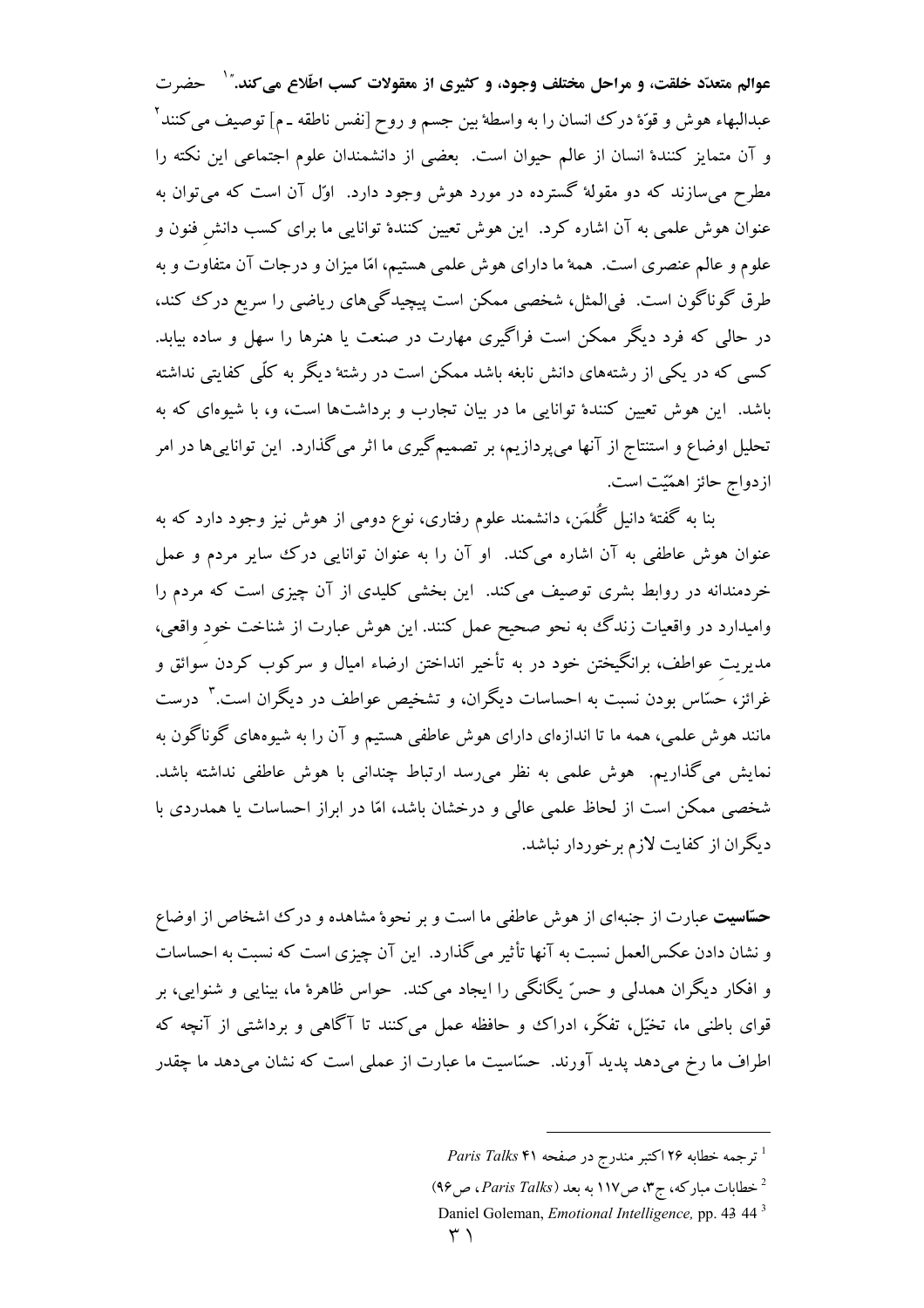تیزبین و دقیق هستیم، و چگونه ملاحظاتی را که بر عکسالعمل ما نسبت به آنها اثر میگذارد پردازش میکنیم. این گرایش در ازدواج اهمّیّت دارد زیرا زوجها غالباً به طرق غیرکلامی ارتباط برقرار می کنند و این مستلزم آن است که هر شریک زندگی نسبت به احساسات طرف مقابل .<br>تیزهوش و زیرک باشد. اگر ما قادر به درک ییا احساس چیزی نباشیم، بعید است که بتوانیم به طور صحيح نسبت به آن عكس العمل نشان دهيم.

<mark>مقاومت</mark> نسبت به فشارهای جسمی، عاطفی و فیزیولوژیک تعیین می کند که ما در چنین شرایطی چگونه واکنش نشان می<mark>دهیم و چسان رفتار میکنیم. فشار عصبی یک وواقعیت زندگی است و</mark> لزوماً نامطلوب نیست. این فشار غالباً ما را الهام میبخشد تا به اعلی درجات برسیم، و شجاع باشیم و قهرمانانه عمل کنیم، امّا میتواند منشأ نوعی رفتار باشد که دیگران آن را دشوار مییابند. بدیهی است، هرچه مقاومت ما قوی تر باشد بهتر می توانیم با فشار عصبی مقابله کنیم و کمتر احتمال دارد منشأ نگرانی و فشار عصبی برای دیگران شویم. مقاومت درمقابل فشار عصبی را تا حدّی می توان از طریق مراقبت و مشاورهٔ بهداشتی، بهبود بخشید، بخصوص اگر مسائل ناشی از پیماری جسمی با عدم درک منشأ مسأله باشد. امّا، ناتوانی در کنار آمدن به حدّ کافی با فشار عصبی ممکن است به وابستگی به انواع گوناگون داروها جهت معالجهٔ مشکلاتی مانند افسردگی، درد، اختلالات مربوط به خواب، خمودت و غیره منجر شود. این داروها ممکنن است به مردم کمک کند از زندگی عادّی و زایا برخوردار شوند، امّا اگر مدّت آنها به درازا بکشد، ضرورةً راه حلّی برای مشکل نخواهد بو د.

**خُلق و خو** را می توان به عنوان صفات و خصلتهایی تعریف کرد که بخشی از وجود شخص از زمان تولَّد و عموماً موروثي هستند؛ و آن عبارت از مجموع گرايشهاي طبيعي شخص است كه ترکیب زیستشناختی او را تعیین می کند، و می توان بر اساس روحیه و حوصلهای که معرّف حیات عاطفی است، آن را تعریف کرد. گلمَن به اثری از جروم کاگان<sup>۱</sup> استناد میکند؛ او این نکته را مطرح می سازد که حلّ اقلّ چهار نوع خُلق و خو وجود دارد؛ کمرو و محجوب؛ جسور؛ خوش بین و امیدوار؛ افسرده و سودایی.<sup>۲</sup> مثلاً، بعضی از مردم از ابتدا به طور طبیعی کمرو هستند، حتّی ممکن است گوشهگیر و عزلتخواه و فاقد اعتماد به نفس باشند، در حالبی که دیگران خونگرم، معاشرتی، با اعتماد به نفس و در ابراز احساسات و عواطف خود راحتند؛ و نفوسی هم

Jerome Kagan<sup>1</sup>

<sup>2</sup> Daniel Goleman, *Emotional Intelligence*, p. 215 . در اینجا گلمن به جروم کاگان و همکارانش در Initial Reactions to Unfamiliarity, Current Directions in Psychological Science (Dec 1992) تأليف (Initial Reactions to Unfamiliarity, Current Directions in Psychological Science اشاره می کند. کامل ترین توصیف از زیستشناسی خلق و خو را می توان در کتاب Galen's Prophesy اثر کاگان مشاهده کر د.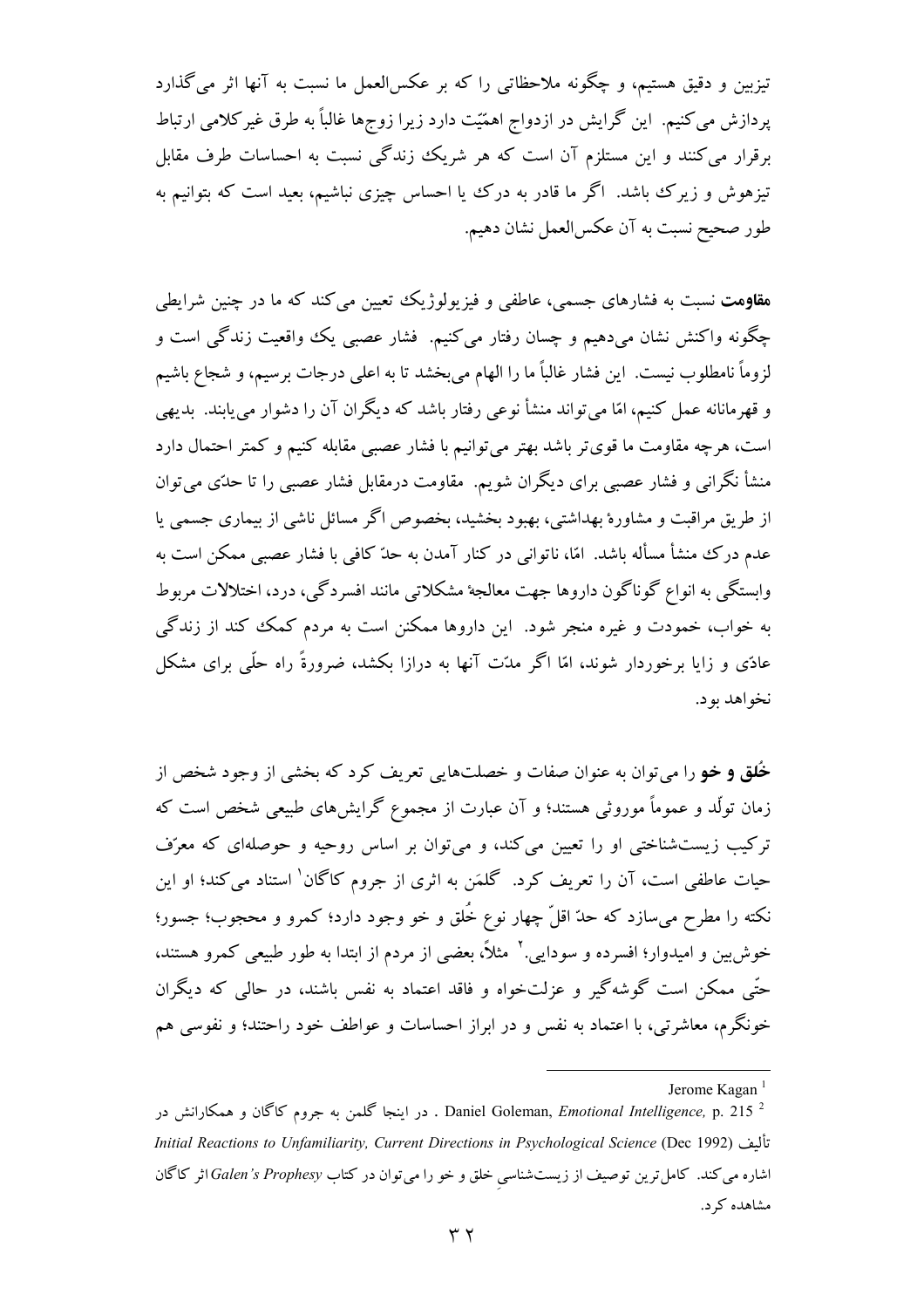هستند که بشَّاش و عموماً در مورد زندگی و هر آنچه که اطراف آنها است دارای افکار مثبت هستند، در حالی که کسانی که در آن طرف قضیه قرار گرفتهاند، بدترین موارد را مشاهده می کنند، غالباً افسردهاند، و دارای نگرشی منفی به زندگی هستند. اگرچه خُلق و خو عمدةً موروثی است، امّا اطفال از یک یدر و مادر ممکن است دارای خُلق و خوهای کاملاً متفاوت باشند.

هعا**شرتی بودن** میزان سنجشی است که ما چگونه با مردم معاشرت یا تعامل داریم و میتوان آن را به عنوان "مهارتهای مردم" تعریف کرد. فقدان چنین مهارتهایی میتواند سبب شود که ما گوشهگیر، متکبّر و بی|حساس به نظر برسیم، در حالی که برخورداری از چنین مهارتهایی ما را قادر میسازد که بر برخوردها و رویاروییهای اجتماعی به نحوی مثبت اثر بگذاریم، به دیگران الهام ببخشیم، رابطهای صمیمانه را به وجود آوریم و کاری کنیم که دیگران با ما راحت باشند. بسیاری از این مهارتها در اوایل کودکی، در منزل و در حین بازی با سایر کودکان آموخته میشود، و تا سنین بزرگسالی نیز با ما همراه خواهد بود. آنها ضرورةً به مقدار تماسی که ما با سایر مردم داریم مربوط نیست، بلکه به نحوهٔ رفتار ما در حضور آنها بستگی دارد. مثلاً، کسی ممکن است نیاز شدیدی به برقراری ارتباط با تعدادی زیادی از مردم داشته باشد امّا از مهارتهای اجتماعی لازم برای برقراری دوستی با آنها برخوردار نباشد، در حالی که فرد دیگری ممکن است در حضور معدودی از مردم بیشتر احساس راحتی نماید و دارای صفاتی باشد که دیگران را به سوي او جذب مي كند.

**تمایلات جنسی** جاذبهای فوق|لعاده نیرومند است که زنان و مردان را به سوی یکدیگر جذب مي كند و جزء مهمّى از هر ازدواج است. حضرت ولي امرالله ميفرمايند:

امر بهائي ارزش غريزة جنسي را تصديق مي كند، امّا تظاهرات نامشروع و ناشايست آن را مردود میشمارد؛ مانند رابطهٔ جنسی آزاد، ازدواج اشتراکی و امثال آن، که جمیع موارد آن را برای انسان و جامعه|ی که در آن زندگی می کند، قاطعانه مضرّ میداند. استفاده صحیح از غریزهٔ جنسی حقّ طبیعی هر فردی است، و دقیقاً برای همین مقصود است که مؤسّسهٔ ازدواج تأسیس شده است. بهائیان به سرکوب سائقهٔ جنسی معتقد نیستند، بلکه به تحت نظم و کنترل در آمدنش اعتقاد دارند. (ترجمه - انوار هدایت، شماره ۱۱۵۶)

اکثر نفوس سالم و عادّی دارای موازنهای در هورمونهای جنسی هستند که در آنها میل به ارتباط نزدیک به جنس مخالف را پدید میآورد. سطح این تمایل بخشی از ساخت عنصری و فیزیولوژیک فود است و، مانند سایر خصوصیتها، از شخصی تا شخص دیگر متفاوت است. امّا، بعضی از مردم آنچه را که فقط می توان به عنوان گرایشهای غیرعادّی توصیف کرد کسب می کنند، مانند همجنسبازی، و تعدّد روابط جنسی. طبق تعالیم مبارکه، اینها اَشکال غیر قابل قبول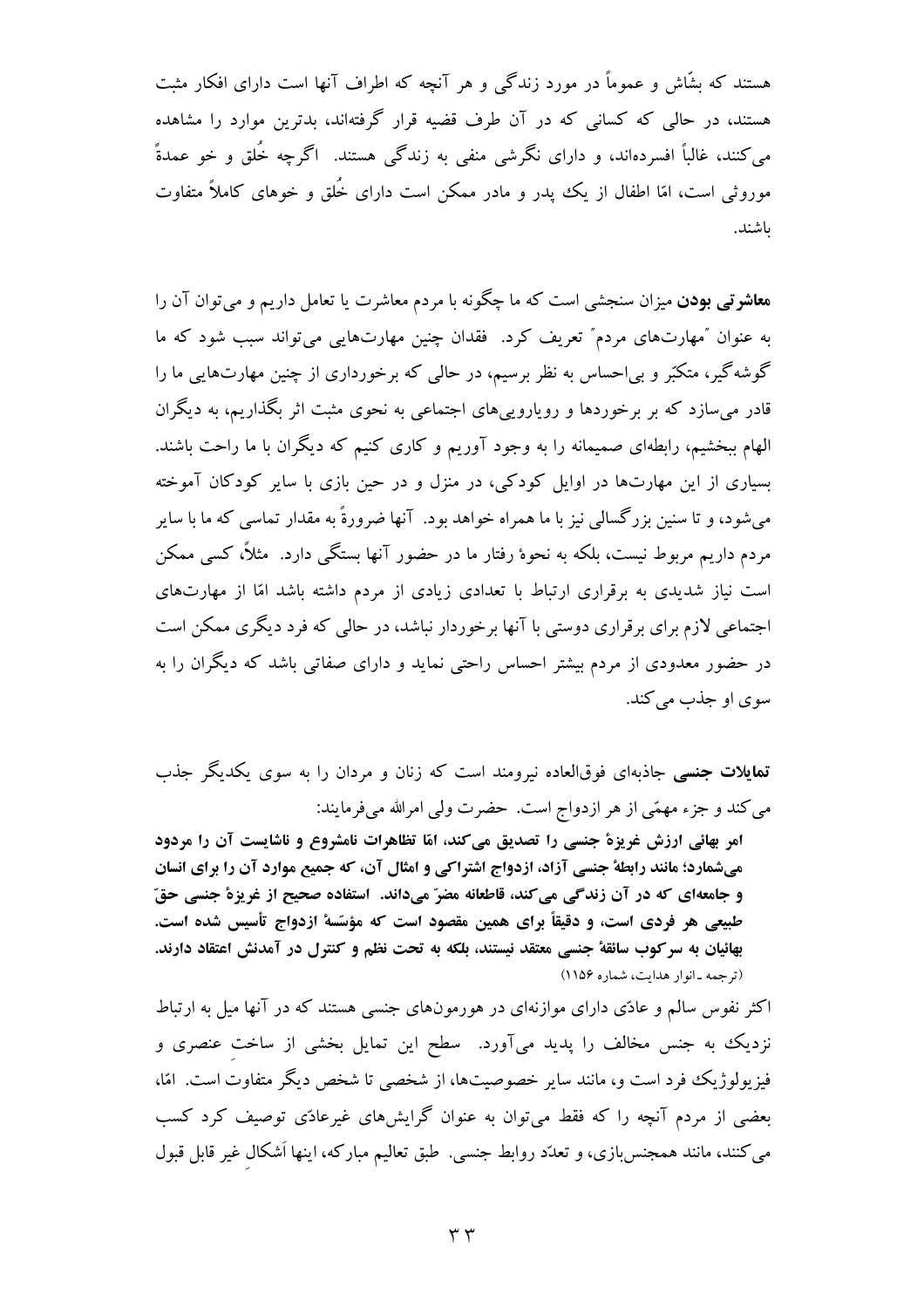رفتار هستند.' بيتالعدل اعظم در مكتوبي به يكي از احبّاء وظيفهٔ كنترل سائقه و غريزهٔ جنسي را شر ح می دهند:

ديانت الهي، در عين حال كه منشاء الهي و قوّةً سائقةً جنسي در انسان را تصديق مي كند، تعليم می دهد که این غریزه باید تحت تسلُّط باشد و شریعت حضرت بهاءالله ظهور و بروز آن را به رابطهٔ ازدواج محدود میسازد. بنابراین رابطه جنسی با همجنس توسّط کسی که ازدواج نکرده در همان مقولهٔ کسی قرار میگیرد که ازدواج نکرده است. شریعت الهی آنها را به رعایت عفّت و عصمت هلزم هي كند. (ترجمه \_انوار هدايت شماره ١٢٢۶)

در بخش "حصول آمادگی"، این نکته مطرح شد که با خودداری از روابط جنسی قبل از ازدواج، زوجین دارای فرصتی برای برقراری روابط صمیمانه بدون ارضاء امیال جنسی خواهند بود. این به معنای مطرح کردن این نکته نیست که آنها باید از بحث در این باب احتراز کنند. برعکس، این نکته حائز اهمّیّت است که آنها صادقانه و بی پرده در مورد تمایلات جنسی خود صحبت کنند تا بعد از ازدواج یا در ماهها و سالهایی که در پیش است اسباب حیرت و غافلگیری نشود.

این طرح کلّی مختصر ممکن است به زوجین و والدین آنها کمک کند تا گرایشهای رفتاری را که از انواع گوناگون سرشت و شخصیت سرچشمه می گیرد، دریابند. اگر، به دلایل موروثی یا به علّت محیط دوران کودکی، در مورد بعضی از این گرایشها مبالغه شود، ممکن است موانعی بارز و چشمگیر برای روابط سالم و پایدار شود. سؤال این است که آیا خصیصهٔ شخصیتی ذاتی است یا اکتسابی. هیچ راه مطمئن و خطاناپذیری برای بیان تفاوت وجود ندارد مگر آن که پذیرفته شود که اگر خصیصه از اوایل کودکی وجود داشته و از آن زمان تا کنون زیاد تغییر نکرده باشد، آن خصیصه ذاتی است. اگر اکتسابی باشد ممکن است تغییر کند، امّا شواهد این تغییر باید قبل از ازدواج ثابت و محرز گردد. اگر گرایش و استعدادی ذاتی باشد بعید است که تغییر کند، و تفکّری امیدوارانه است که فرض شود بعد از ازدواج کار زیادی میتوان در مورد آن انجام داد.<sup>۲</sup> حضرت عبدالبهاء مىفرمايند:

<sup>1</sup> بیتالعدل اعظم در مکتوب ۱۴ مارس ۱۹۷۳ به یک<sub>ی</sub> از احبّاء (انوار هدایت شماره ۱۲۲۵) توضیح می<mark>دهند که:</mark> 'شریعت بهائی مقاربت جنسی مجاز را به مقاربت بین مرد و زنی که با او ازدواج کرده محدود میسازد.″ و نیز در مکتوب ۶ فوریه ۱۹۷۳، که بیتالعدل اعظم خطاب به کلّیّه محافل روحانی ملّی مرقوم داشتهاند چنین آمده است:

تعدادی از مسائل مربوط به روابط جنسی، مانند همجنس،ازی و تمایل به تغییرجنسیت کاملاً امکان دارد وجوه یزشکی داشته باشند، و در چنین مواردی مسلّماً باید به بهترین مساعدتهای طبّی متوسّل شد. آمّا از تعالیم حضرت بهاءالله مشهود و معلوم است که تمایل به ارتباط با همجنس وضعیتی نیست که شخص با آن سازگار شود، بلکه انحرافی در طبیعت اوست که باید بر آن غلبه شود. این امر ممکن است مستلزم سعی و تلاش شدید باشد، امّا این میتواند تلاش شخص متمایل به رابطه جنسی با جنس مخالف نیز باشد تا بتواند تمایلات خود را تحت کنترل در آورد. اعمال کفّ نفس در این مورد، مانند بسیاری از سایر وجوه زندگی، دارای تأثیرات مفيدي بر ارتقاء روح انساني است. بعلاوه، بايد در نظر داشت كه اگرچه ازدواج كردن بسيار مطلوب است، و حضرت بهاءالله قویّاً آن را توصیه میفرمایند، امّا هدف اصلی زندگی نیست. اگر شخصی مجبور باشد مدّتی مدید صبر کند تا همسری بیابد، یا اگر نهایتاً، باید مجرّد باقی بماند، این بدان معنی نیست که او به این ترتیب قادر به تحقّق هدف زندگی!ش نیست.

Michael E. Cavanaugh, Before the Wedding: Look Before You Leap, pp 147-8<sup>2</sup>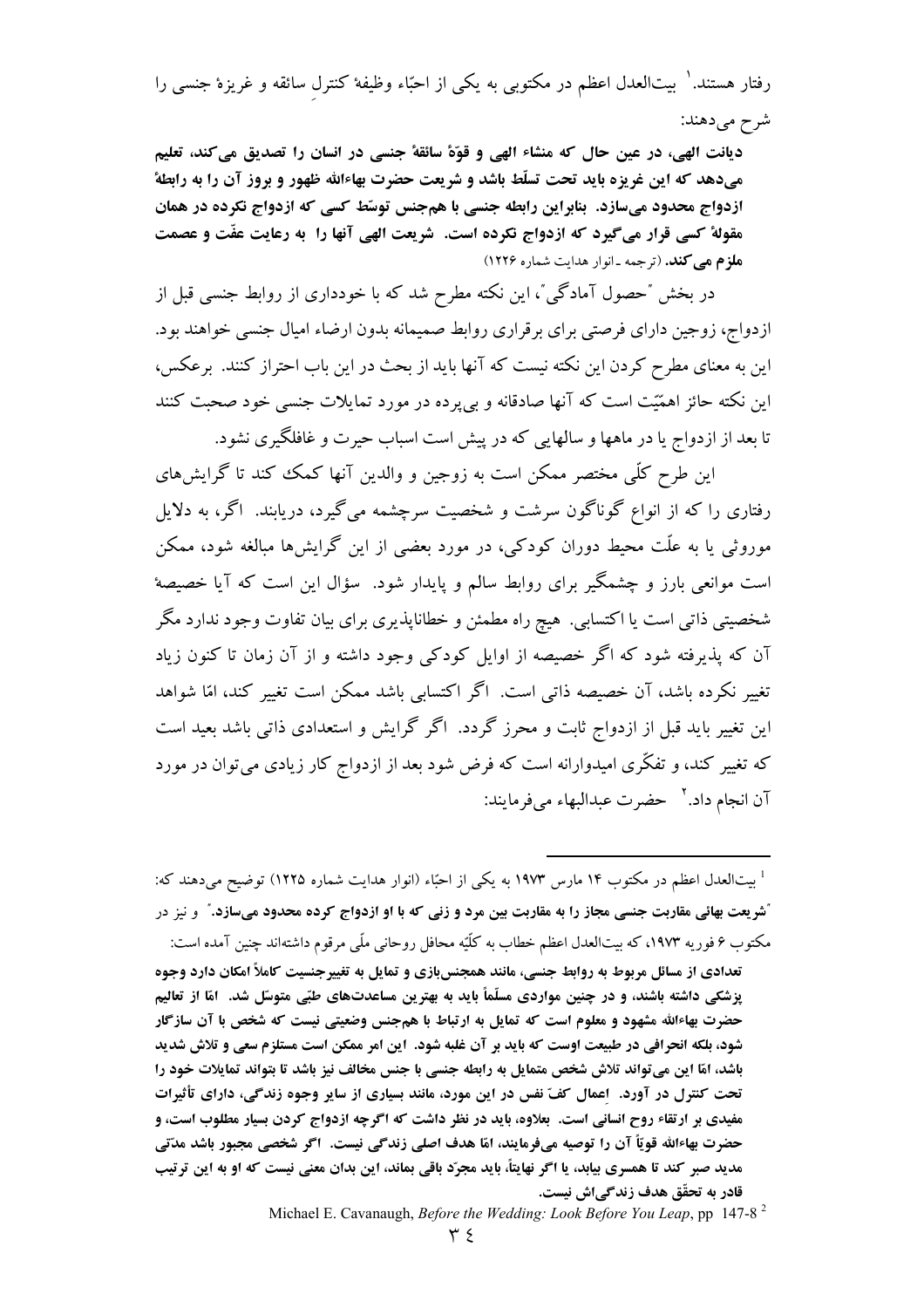تعلیم و تهذیب بعد از بلوغ بسیار دشوار شود. تجربه شده است که نهایت سعی و کوشش را مینمایند تا خُلقی از اخلاق نفسی را تبدیل کنند، نمیشود. اگر الیوم اندکی متنبّه گردد، بعد از ایامی معدود فراموش کند و بر حالتی که معتاد و خوی نموده راجع شود. (مکاتیب عبدالبهاء، ج ۱، ص ۴۰۵)

هر کسی برای انواع گوناگون رفتار، میزانی از تحمّل را دارد، و چون هیچکس کامل نیست، زوجین در مورد آنچه که مایلند با آن زندگی کنند، مصالحه مینمایند؛ نباید این رفتارها را نادیده گرفت، و نباید فرض شود که این موارد بعد از ازدواج اصلاح خواهند شد. بنابراین، اگر یکمی از طرفین با دیگری مسألهای رفتاری داشته باشد، باید در خصوص ازدواج محتاط باشد، و والدين بايد در مورد دادن رضايت مجدّداً انديشه نمايند.

در ارزیابی شخصیت، والدین باید در مورد مواضیعی که در ازدواج اهمّیّت اساسی دارند امّا غالباً زوجین قبل از ازدواج آنها را نادیده میگیرند نیز، با آنها مشورت کنند. احتمالاً دو مورد از مهم ترین مواضیع وضعیت مالی و امور جنسی است. ٰ زوجین باید صادقانه تلاش کنند در مورد ادارهٔ امور مالی و آنچه که در هزینه کردن منابع مالی در اولویت خواهد بود به توافق برسند. همچنین، آیا فرزند خواهند داشت و، اگر داشته باشند، تعداد آنها را تعیین کنند و چگونه آنها را تعلیم دهند و منضبط سازند؟ توزیع زمان و منابع و اختصاص آنها به خدمت امر الهی چگونه باشد، و چه نوع زندگی را برای خود مجسّم میسازند؟ این نکته نیز حائز اهمّیّت است که زوجین نسبت به آنچه که از یکدیگر انتظار دارند و این که زندگی مشترک آینده را چگونه می بینند، دارای دیدگاهی روشن باشند.

یکمی از بزرگترین معضلات در ازدواج این موضوع است که با توجّه به تغییر نقش زنان در ازدواج و جامعهٔ عمومی، از آنها چه انتظاری میرود؟ آیا ازدواج یک مشارکت واقعی خواهد بود، یا تلاشی برای تحت تسلّط گرفتن روابط؟ آیا ازدواجی "سنّتی" خواهد بود یا یکی از مسئولیتهایی که آنها مشترکاً دارا هستند؟ سوابق فرهنگی ممکن است ارتباط زیادی با این سؤالات داشته ىاشد.

آیا زوجین در این خصوص که چگونه با اختلافات کنار خواهند آمد و چگونه تفاوت عقاید خویش را حلٌّ و فصل خواهند نمود، اندیشیدهاند؟

نکتهٔ دیگری که حائز اهمّیّت است روابطی است که زوجین با والدین طرفین خواهند داشت. والدین معمولاً بُعدی از زندگی هر زوجی هستند، بخصوص وقتی که آنها دارای فرزند می شوند. باید مشورتی صادقانه و با صراحت در این مورد داشته باشند که ارتباط زوجین با والدین طرفین به چه میزان خواهد بود. ۖ وقتی که والدین رضایت خود را اعلام می کنند باید از هر گونه دخالتی، یا مبادرت به عملی، اعم از جمعی یا فردی، که ممکن است برای روابط آنها مضرّ باشد، اجتناب نمایند. مشورت در این خصوص بویژه در ازدواجهای بین فرهنگ های مختلف که

Maggie Scarf, Intimate Partners: Partners in Love and Marriage, p. 197<sup>1</sup>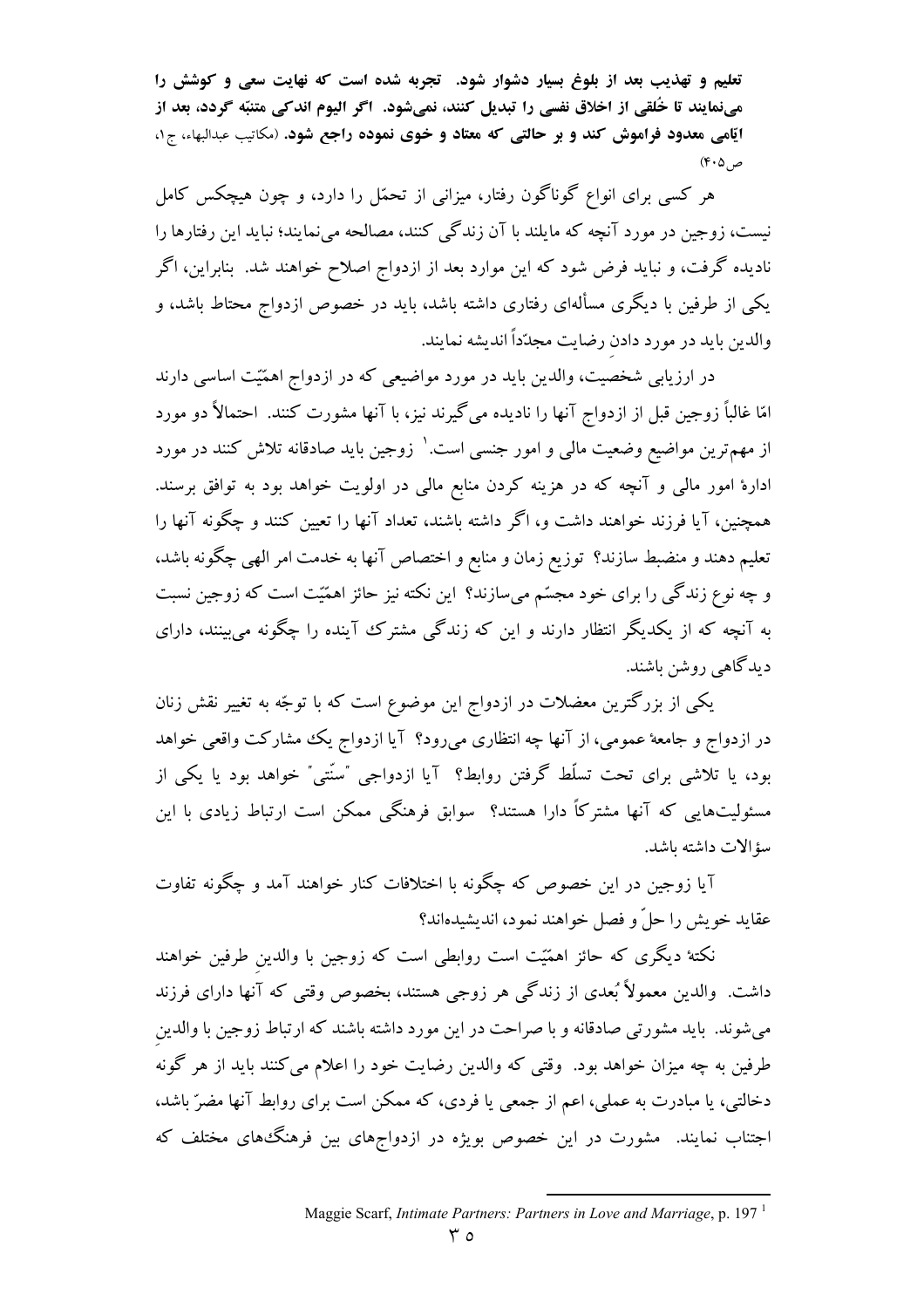وابستگیهای خانوادگی برای یکی از شرکای زندگی مهمتر از دیگری باشد، از اهمّیّت زیادی بر خوردار است.

هيچ جواب صحيح يا غلطي به اين سؤالات وجود ندارد، امّا جواب هر چه كه باشد، زوجین باید آنها را عمیقاً و صادقانه مورد بررسی قرار دهند و والدین باید از آنچه که شنیدهاند راضی و قانع باشند. مشورت در این موارد ممکن است نکات حیرتآوری را در مورد خصلت طرفین آشکار سازد، زیرا به قلب برابری روابط وارد میشود. حتّی ممکن است سبب شود طرفین در مورد نقشههای ازدواج خود تجدید نظر نمایند.

در بعضی موارد، والدین ممکن است اجرای وظیفهٔ خود در مورد رضایت را دشوار ببینند. در جهانی که مردم در جستجوی کار یا به دلایل دیگر از جایی به جایی نقل مکان می کنند، و جوانان بهائي قيام به هجرت مي نمايند، امكان دارد والدين هرگز با شخصي كه فرزندشان مايل به ازدواج با اوست ملاقات نکنند. همچنین، والدین ممکن است از فرزندان خود رو برگردانده باشند و مدّتی مدید با آنها تماسی برقرار نکرده باشند. این دشواریها و موارد دیگر والدین را از مسئولیتشان، که آگاهانه، فعّالانه، و هشیارانه در فرایند تصمیمگیری مشارکت داشته باشند، معاف نمی کند. آنها باید دست به هر سعی و کوششی بزنند تا قبل از اتّخاذ هر تصمیمی با زوجین کاملاً آشنا شوند؛ آنها نمیتوانند صرفاً با تسلیم شدن به خواستههای فرزند خود، از این مسئولیت شانه خالبي كنند. آنها بايد سعي كنند بر علائق و مسائل شخصي خود فائق آيند و وظائفي را كه حكم مزبور به عهدهٔ آنها گذاشته مدّ نظر داشته باشند.

والدین با در نظر گرفتن کلیّه عوامل مسلّماً باید تصمیم بگیرند. آنها نمیتوانند تقاضای اعطای رضایت را ندیده انگارند، و به تأخیر انداختن تصمیم برای مدّتی نامعلوم نیز نامعقول است. اگر آنها تصمیم بگیرند که رضایت بدهند، تمهید مقدّمات برای ازدواج می تواند شروع شود.' ممكن است مواردي وجود داشته باشد كه، به هر دليلي، والدين با اكراه رضايت بدهند. البتّه آنها به هر ترتسی که مایلند آزادند که تصمیم یگیرند.

<sup>1</sup> زمان $بندی اعلام نامزدی جالب است. بیتالعدل اعظم در مکتوب ۱۷ ژانویه ۱۹۷۱ به محفل روحانی ملّم بهائیان$ استراليا (انوار هدايت، شماره ١٢٥۶) مي فرمايند:

احکام کتاب اقدس در ارتباط با دوران نامزدی هنوز برای احبّای غرب به مرحله اجرا در نیامده است، و بنابراین نیازی نیست که طرفین ازدواج قبل از اعلام نامزدی از والدین خود رضایت بگیرند. امّا، منعی نیست که به احبّاء اطّلاع دهید. حکیمانه چنان است که چنین اقدامی را انجام دهند تا چنانچه بعداً رضایت اعطاء نگردد سبب شرمندگی و ناراحتی آنها نشود. (ترجمه)

امّا در پخشی از مکتوب ۲۴ فوریه ۱۹۸۱ که از طرف معهد اعلی به یکی از احتّاء، که به تقاضای او برای اعطاء رضایت جواب منفی داده شده، چنین مرقوم گردیده است:

این که آیا شما میتوانید برای مدّت نامعلومی برای اخذ رضایت از والدین خود تلاش کنید یا خیر، در شریعت حضرت بهاءالله چنین کاری منع نشده است، امّا تا زمانی که رضایت حاضل نشده، نامزدی نباید اعلام گودد. (ترجمه)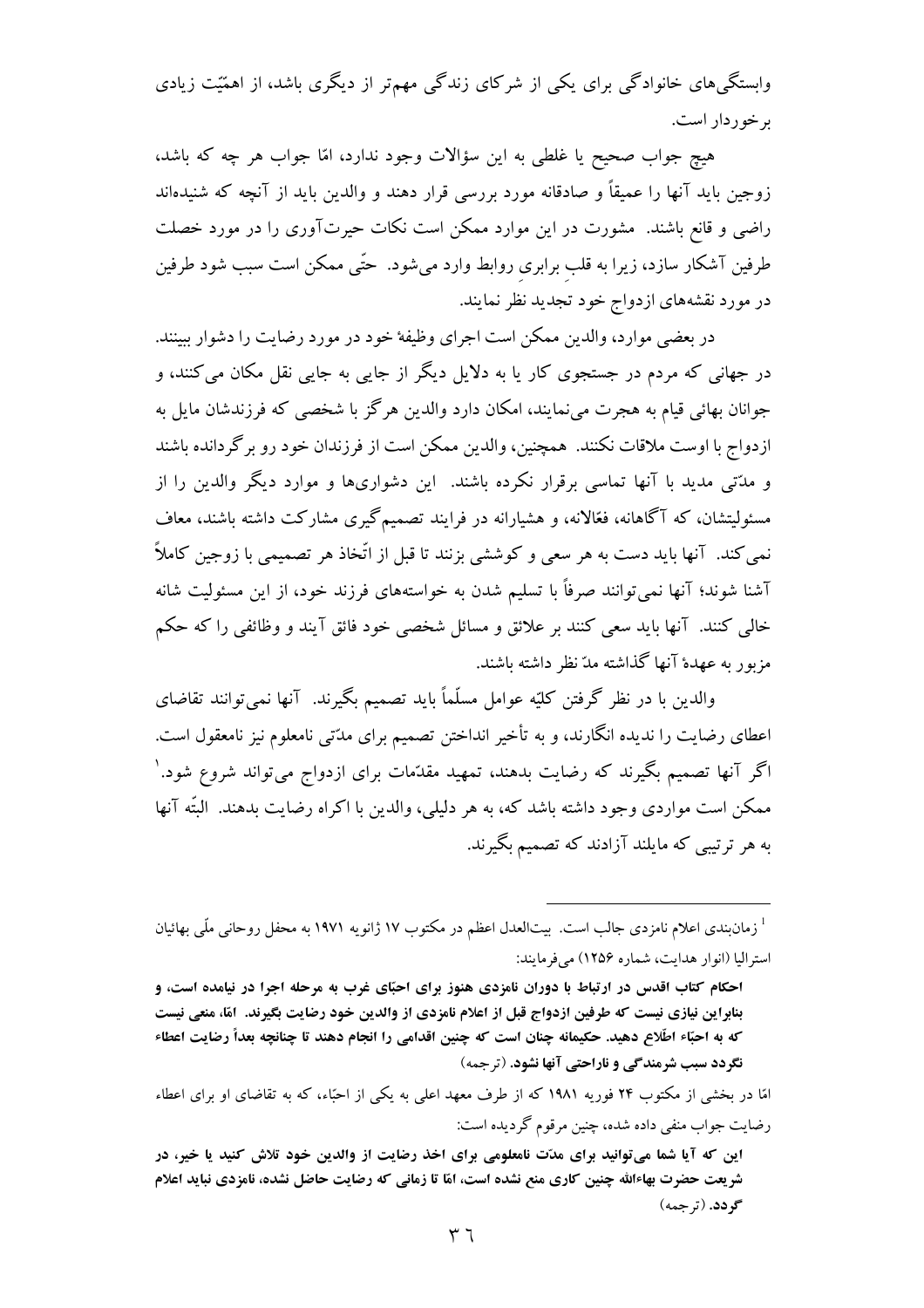آزادي والدين در اعطاء يا امتناع از اعطاء رضايت براي ازدواج فرزندانشان نامحدود و بدون قيد و شرط است. ۖ مسئولیت والدین در این رابطه به وجدان آنها بستگی دارد و در مقابل خداوند نیز جوابگو هستند. این بدان معنی نیست که مواردی وجود ندارد که والدین با اکراه رضایت بدهند؛ اين موضوعي است كه والدين خودشان مىدانند، همانطور كه فرزندان مىدانند كه والدين خود را تحت فشار گذاشتهاند تا به علّت بعضى ملاحظات رضايت بدهند. لذا، صحيح نيست كه گفته شود وقتي والدين رضايت خود را با ازدواج فرزندانشان اعلام مي كنند، ضرورةً از صميم قلب است. از طرف دیگر، بعضی از فرزندان ممکن است والدین خود را تشویق کنند که بعد از اکراه به رضایت دادن، از صمیم قلب اعلام رضایت نمایند. هیچ مقرّرات انعطافناپذیری را نمی توان برای قضاوت در مورد رضایت والدین برای ازدواج فرزندانشان تنظیم نمود.

رضایت آزادانهٔ والدین لازم و واجب است حتّی اگر تصمیم آنها به ندادن رضایت ناشی از تعصّب باشد. طبق احکام بھائي، حتّى تحت اين شرايط نمي توان ازدواج کرد.'

مؤلِّف در طيِّ مطالعاتش در اين زمينه نتوانست مطلبي بيابد كه والدين را از اعطاي مشروط رضایت منع کند. فیالمثل، آنها ممکن است تصمیم بگیرندکه زوجین باید مشاورهٔ قبل از ازدواج داشته باشند، يا دخترشان بايد قبل از ازدواج تحصيلاتش را به پايان برساند. والدين حق دارند تا تأمین شرایط مورد نظرشان اعطای رضایت را به تأخیر بیندازند، یا ممکن است اعتماد کنند که شرایط مورد نظرشان تأمین خواهد شد و اجازه دهند ازدواج انجام شود. اینها مطالبی است که والدین باید تصمیم بگیرند و فرد باید بپذیرد. امّا، هیچ بهائی نمیتواند شرطی را بپذیرد که تخطّی از احکام بهائی باشد، یا فرد مؤمن را به حذف نام از آئین بهائی وادار نماید.

احتمال دیگر این است که اصلاً اجازهٔ ازدواج داده نشود. در چنین وضعیتی، قلب زوجین طبیعةً شکسته می شود. زوجین، بسته به شرایط و اوضاع، ممکن است احساس کنند که والدین در اتَّخاذ تصميم طريق بي|نصافي را در پيش گرفتهاند يا غيرمنطقي عمل كردهاند. اين مي¤واند امتحان سختی برای ایمان انسان باشد. بیتالعدل اعظم به درخواستها و عریضههای بسیاری رسیدگی کردهاند که از بهائیانی واصل شده که احساس می کردند والدینشان با آنها با بی|نصافی رفتار کردهاند. معهد اعلی، در جواب یکی از محافل روحانی ملّی در خصوص چنین وضعیتی مرقوم فرمودند:

در عین حال که نسبت به افراد مبتلا به این شرایط ناخوشایند ابراز همدردی و همدلی میکنیم، به هيچ نتيجة ديگري نمي توانيم برسيم جز آن كه در كلّيه شرايط، قبل از آن كه ازدواج بتواند مُجرى گردد، رضایت والدین باید کسب گردد. آطاعت از احکام حضرت بهاءالله ضرورةً در بعضی قضایا سختیها و شدایدی را تحمیل می کند. احدی نباید انتظار داشته باشد که، با بهائی شدن، ایمان او امتحان نخواهد شد، و برای ادراک محدود ما از چنین موضوعاتی، این امتحانات گاهی ممکن است غير قابل تحمّل به نظر برسد. امّا ما از اطميناني كه حضرت بهاءالله بنفسه المقدّس به احبّاي خود دادهاند آگاهیم؛ ایشان فرمودند که احدی فوق طاقت و تحمّلش امتحان نخواهد شد. (ترجمه) ْ

در وضعیت مشابهی ما درمی یابیم که:

<sup>1</sup> مكتوب ٢١ مه ١٩٨۶ از طرف بيتالعدل اعظم به يكي از احبّاء

<sup>2</sup> مکتوب ۲۹ ژانویه ۱۹۷۰ معهد اعلی به یکی از محافل روحانی ملّی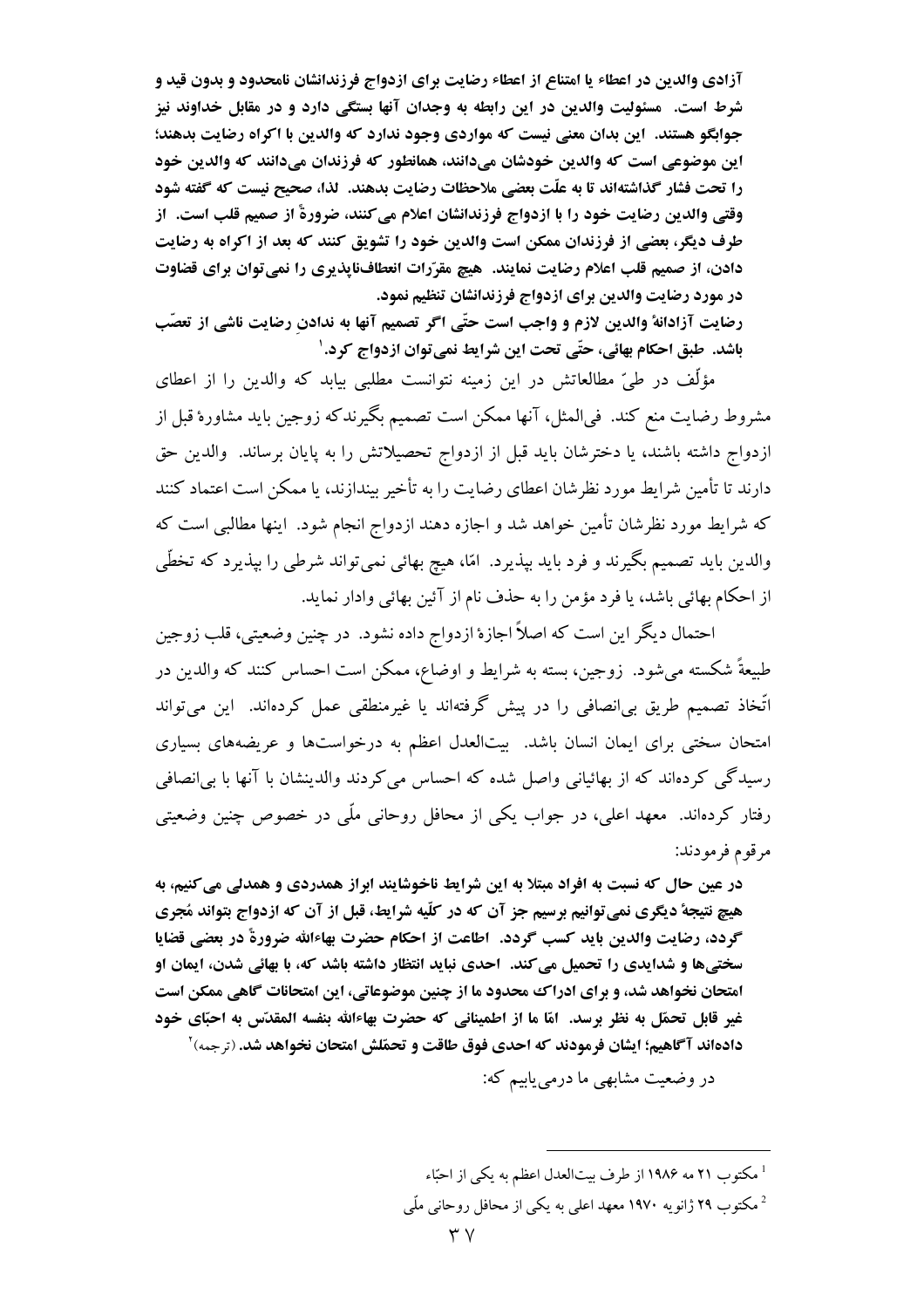بهائياني كه به علَّت عدم رضايت يك يا چند نفر از والدين طرفين نمي توانند ازدواج نمايند، می توانند با محفل محلّی خود مشورت کنند تا ببینند که آیا محفل راهی را برای تغییر نگرش هر یک از والدین مورد نظر پیشنهاد مینماید یا خیر. احبّاء، وقتی با چنین مسائلی روبرو میشوند، باید به حضرت بهاءالله اعتماد نمايند، وقت بيشتري را صرف خدمت، تبليغ و ترويج امرالله كنند، به وصايا و نصایح حضرت بهاءالله در برخورداری از زندگی پاک و عاری از هر آلودگی وفادار باشند، و به حضرتش توکّل نمایند تا راه را برایشان بگشاید و مانع را از سر راه بردارد، یا ارادهٔ خود را به آنها **بنمایاند.** (ترجمه)<sup>\</sup>

بعلاوه، "با اجرای حکم بهائی در مقابل کلّیّه مشکلات ما نه تنها اعمال و خصائل خود را تقویت می کنیم بلکه در نفوسی که اطراف ما هستند اثر می گذاریم." رو در مکتوب دیگر آ :

با گذر موفَّقیتآمیز از امتحاناتی که با آن مواجه هستید، امید میرود محبّت شما به خداوند و والدينتان ازدياد يابد. اين كلام مأخوذ از يكي از الواح حضرت بهاءالله شما را در عزم جزم خود كه رابطهاي محبّتآميز با والدين خود داشته باشيد،تقويت خواهد كرد:

**اثمار سدرهٔ وجود امانت و دیانت و صدق و صفا و اعظم از کلّ بعد از توحید حضرت باری جلّ** و عزَّ مراعات حقوق والدين است. در جميع كتب الهي اين فقره مذكور.'

بيتالعدل اعظم در اعتاب مقدّسةً عليا از صميم قلب دعا خواهند كرد تا قلب والدين شما ملهَم و آگاه گردد تا بهترین مصالح دختر خود را مشاهده نمایند. در این رابطه آنچه که می تواند مفید باشد طلب مساعدت از محفل روحانی محلّی نقطهای که والدین شما ساکنند، یا تقاضا از برخی بهائیان حکیم، خردمند و صاحب تجربه است که با والدین شما ملاقات کرده تدریجاً آنها را با اصول امر مبارك آشنا نمايند و سوءتفاهماتي را كه نسبت به امر دارند زائل سازند. پيتالعدل اعظم قويّاً توصیه میفرمایند رفتار محبّتآمیز خود نسبت به والدین را ادامه دهید و اطمینان داشته باشید که اطاعت ِ حاكي از وظيفهشناسي شما نسبت به والدين جاذب تأييدات حضرت بهاءالله خواهد بود و سعادت آیندهٔ شما را تضمین خواهد کرد. (ترجمه)

برای احبّائی که والدین غیر بهائی آنها ً به دلایلی که اینان بر آن باورند که صرفاً مبتنی بر تعصُّبِ است، از اعطاء رضایت امتناع کردهاند، این سلوک و رفتار بسیار دشوار است. بیتالعدل اعظم به اين موضوع خاصٌ ميپردازند:

امروزه، غالباً والدين غيربهائي به دلائل تحجّر يا تعصّب نژادي از اعطاء رضايت امتناع مي كنند؛ معهذا، ما مكرَّراً شاهد تأثير عميق استحكام و تمسَّك تامّ فرزندان به حكم بهائي بر همين والدين بودهایم، تا بدان حدّ که نه تنها در بسیاری از موارد رضایت مورد تقاضا نهایتاً اعطاء می گردد، بلکه در اخلاق و رفتار والدين نيز تأثير گذاشته و رابطهٔ آنها با فرزند خود بسيار تقويت گرديده و بهبود **یافته است.** (ترجمه ـ مکتوب ۶ فوریه ۱۹۷۳ معهد اعلی به یکی از احبّاء)

اگرچه والدین موظّف نیستند دلیل تصمیم خود را اعلام کنند و ملزم نیستند همکاری داشته باشند°، امّا طبیعی به نظر میٖرسد که آنها بخواهند فرزندان را محرم راز خود قرار داده و نگرانیهایی را که به نتیجه گیری مزبور منتج شده با آنها در میان گذارند.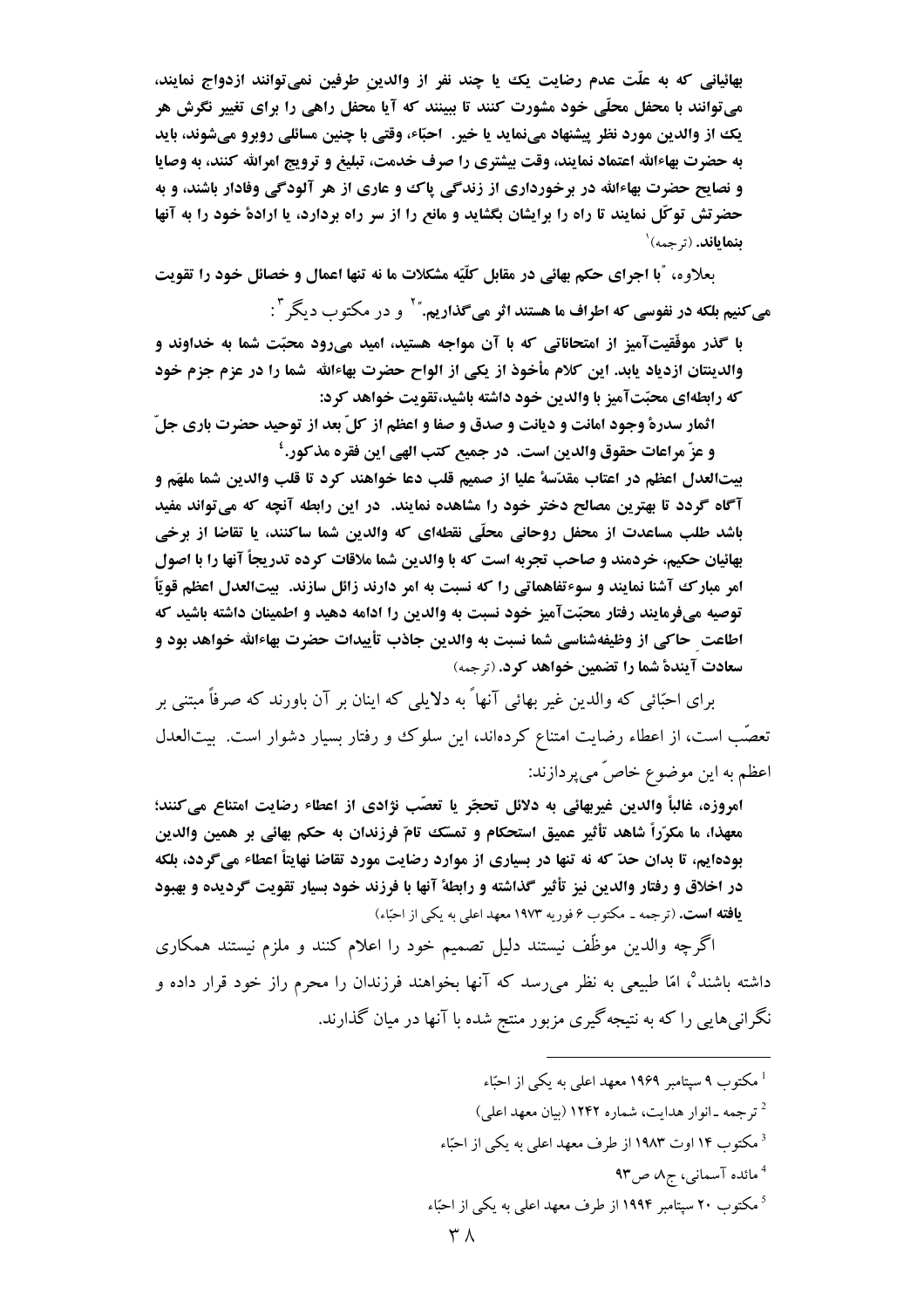مطمئنّاً، وقتى والدين و فرزندان در مواضيع خطير زندگي مانند ازدواج اختلاف عقيده پيدا می کنند، قضیه بسیار تلخ و اسفانگیز است، امّا بهترین راه بیاحترامی و نقض عقاید یکدیگر یا بحث کردن در جوّی مشحون از مناقشه و مجادله نیست بلکه تلاش برای حلّ قضیه به طریقی مسالمتآمیز **و دوستانه است.** (ترجمه مكتوب ٢٩ مه ١٩٢٩ از طرف حضرت ولى امرالله به يكي از احبّاء)

چنین رویکردی فرصتی به زوجین می،دهد تا دلایلی امتناع والدین را دریابند و مهلتی برای کسب بینشهای جدید در ارتباط فیمابین به آنها میبخشد. تحت این شرایط، زوجین ممکن است تصمیم خود برای ازدواج را مورد بررسی مجدّد قرار دهند. اگر والدین مایل به بحث و مذاکره در مورد تصمیمشان برای امتناع از دادن رضایت یا بالمرّه عدم همکاری خویش نباشند، زوجین احتمالاً مغلوب خشم خویش می شوند و سرگردان و حیران بر این باور خواهند بود که با آنها غیرمنصفانه رفتار شده است. امّا، آنها هرگز نباید برانگیخته شوند که با نقض احکام بهائی به ازدواج با یکدیگر روی آورند، زیرا شدّت تنبیه روحانی به مراتب سنگین تر از ارضاء موقّت ناشی از برقراری پیوند جسمانی است.

امتناع از اعطاء رضایت به این معنی نیست که موضوع برای همیشه منتفی شده، یا والدین تصميم خود را تغيير نخواهند داد. زوجين بايد سعي كنند والدين خود را به تجديد نظر در تصميم خود تشویق نمایند و ممکن است از محفل روحانی خود تقاضای راهنمایی نمایند.' شاید، با گذشت زمان، والدین دیدگاه مساعدتری نسبت به روابط پیدا کرده رضایت بدهند.

همچنین این احتمال نیز وجود دارد که زوجین تصمیم بگیرند موضوع را بیش از این با والدین خود تعقیب نکنند، یا بعد از کسب رضایت، تصمیم بگیرند که اصلاً ازدواج نکنند.

امّا، در آثار مباركه بیانی مشاهده نشده كه زوجین را ملزم نماید وقتی والدین رضایت خود را اعلام کردند، ازدواج نمایند؛ آنها کاملاً مختارند تصمیم خود را تغییر دهند. همچنین، اگر والدی تصمیم خود را تغییر دهد، میتواند هر زمانی قبل از آن که ازدواج واقع شود، انصراف خود را از اعطاء رضایت اعلام کند که در هر قضیه زوجین نمی توانند ازدواج کنند.

اگر زوجی رضایت پدر و مادر در قید حیات را برای ازدواج داشته باشد، و بعد تصمیم بگیرد ازدواج نکند، و بعد یکی از طرفین پیشین ازدواج تصمیم بگیرد با شخص دیگری ازدواج کند، رضایت جديد براي ازدواج جديد از والدين دو فردي كه تصميم به ازدواج گرفتهاند بايد اخذ شود. (ترجمه ـ مکتوب ۱۲کتبر ۱۹۹۵ از طرف معهد اعلی به یکی از احبّاء)

<sup>&</sup>lt;sup>1</sup> مکتوب ۲۸ اکتبر ۱۹۸۴ از طرف بیتالعدل اعظم به یکی از احبّاء (انوار هدایت، شماره ۱۲۴۱)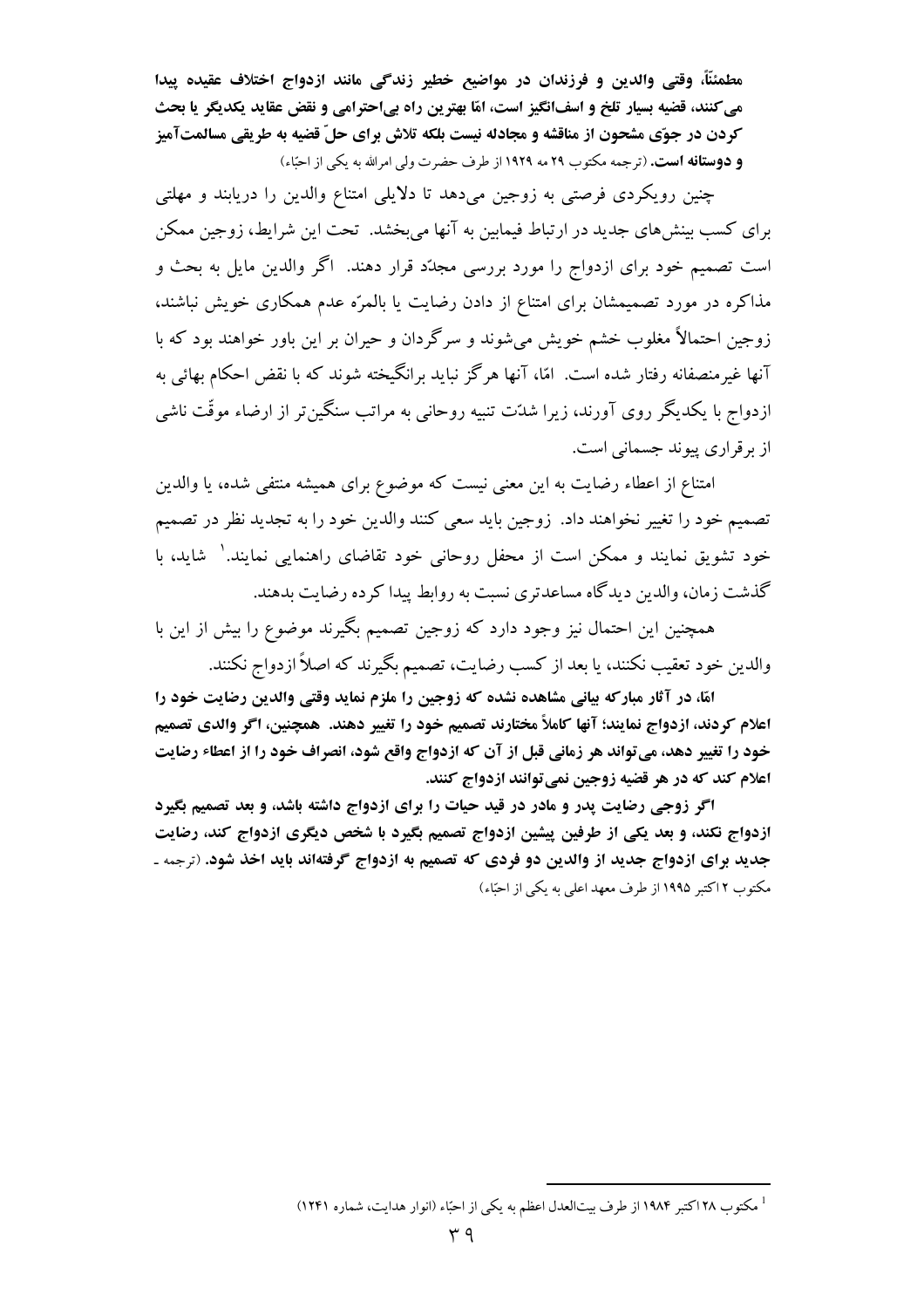ختم كلام

بعضی نکات است که باید از میان مواضیعی که در بخشهای پیشین مطرح شد، مورد تأکید قرار گیرد. اوّل آن که حکم رضایت در تمام جهان قابل اجرا است. این بدان معنی است که کلّیّه بهائیان، صرف نظر از محلّ سکونت در جهان یا تعلّق به هر نژاد یا گروه قومی، ملزم هستند آن را اجرا کنند. بعلاوه، اخذ رضایت صرفاً اقدامی اداری مشابه امضاء سند ازدواج نیست. بلکه حکمی است که بهائیان و والدین آنها باید بسیار جدّی تلقّی کنند، زیرا دارای تبعات درازمدّت، نه تنها برای زوجین و فرزندان آنها، بلکه برای آیندهٔ جامعهٔ بشری خواهد بود، گو این که این واقعیت ممکن است هنوز برای اذهان محدود ما مشهود نباشد.

نکته دوم آن که والدین باید مدّتها قبل برای روزی که فرزندان آنها قصد ازدواج دارند، آماده شوند. این به معنای تعلیم آثار مبارکهٔ امر الهی به آنها است:

کلّ را وصیت میفرماییم به آنچه که سبب علوّ و سموّ کلمةالله است بین عباد و همچنین در اموری که سبب ارتقاء وجود و ارتفاع نفوس است و سبب اعظم تربیت اولاد است. باید کلّ به آن تمسّک نمايند. انّا أمَرناكُم بذلكَ في الواحِ شتّى و في كتابي الأقدس طوبي للعاملين. از حق ميطلبيم كلّ را تأیید فرماید و توفیق بخشد بر اجرای این امر مبرم که از قلم مالک قدم ظاهر شده و نازل گشته. (مجموعه نصوص تربيتي، ص٩)

اگر والدین در اجرای این امر قصور نمایند، این خطر را به جان می خرند که فرزندان خود را به جاذبههای اخلاقیات مورد توجّه عامّه، مادّهگرایی مفرط و فلسفههای آشفته و درمانده که امروزه در جوامع متداول است رها كنند. والدين و فرزنداني كه در تعاليم مباركه غور و خوض نموده معارف خود را افزایش دهند، الگویی رفتاری را برای زندگی خود خواهند داشت و از درکی مشترک نسبت به مسئولیتهای خود در رابطه با احکام ازدواج برخوردار خواهند بود.

سوم آن که، والدین در ملاحظهٔ این که آیا رضایت بدهند یا خیر، باید حتّیالمقدور وارسته و منقطع باشند. آنها نباید در مطرح کردن سؤالات دشوار و زیر سؤال بردن جوابهایی که فاقد صداقت و صراحت هستند، کمرویی و حُجب را پیشه کنند. فرایند مزبور باید استمرار پابد تا وقتی که جوابها آنها را قانع کند. تا آنجا که مقدور است، زوجین باید از فشار آوردن به والدین خودداری کنند، و به این واقعیت احترام گذارند که والدین آنها برای تصمیمی که می گیرند در مقابل خداوند مسئول هستند. زوجین همچنین باید به خاطر داشته باشند که آنچه که واقع میشود به مصلحت خود آنها است و میتواند تأثیری عظیم بر جریان زندگی آنها داشته باشد.

توصیف فرایند تصمیمگیری ممکن است تحلیلی و فاقد روح و احساس و عاری از هر گونه محبّت و هیجان در رابطه با فرزند و انتخاب فردی که قصد ازدواج با او را دارد به نظر برسد. هیچ چیز نباید از حقیقت به دور باشد. این واقعه باید زمان سرور، شادمانی، عشق و تفاهم، و هنگام بروز عواطف محبّتآمیز مشترک باشد. حکم مزبور فرصتی عالی برای زوجین و والدین به وجود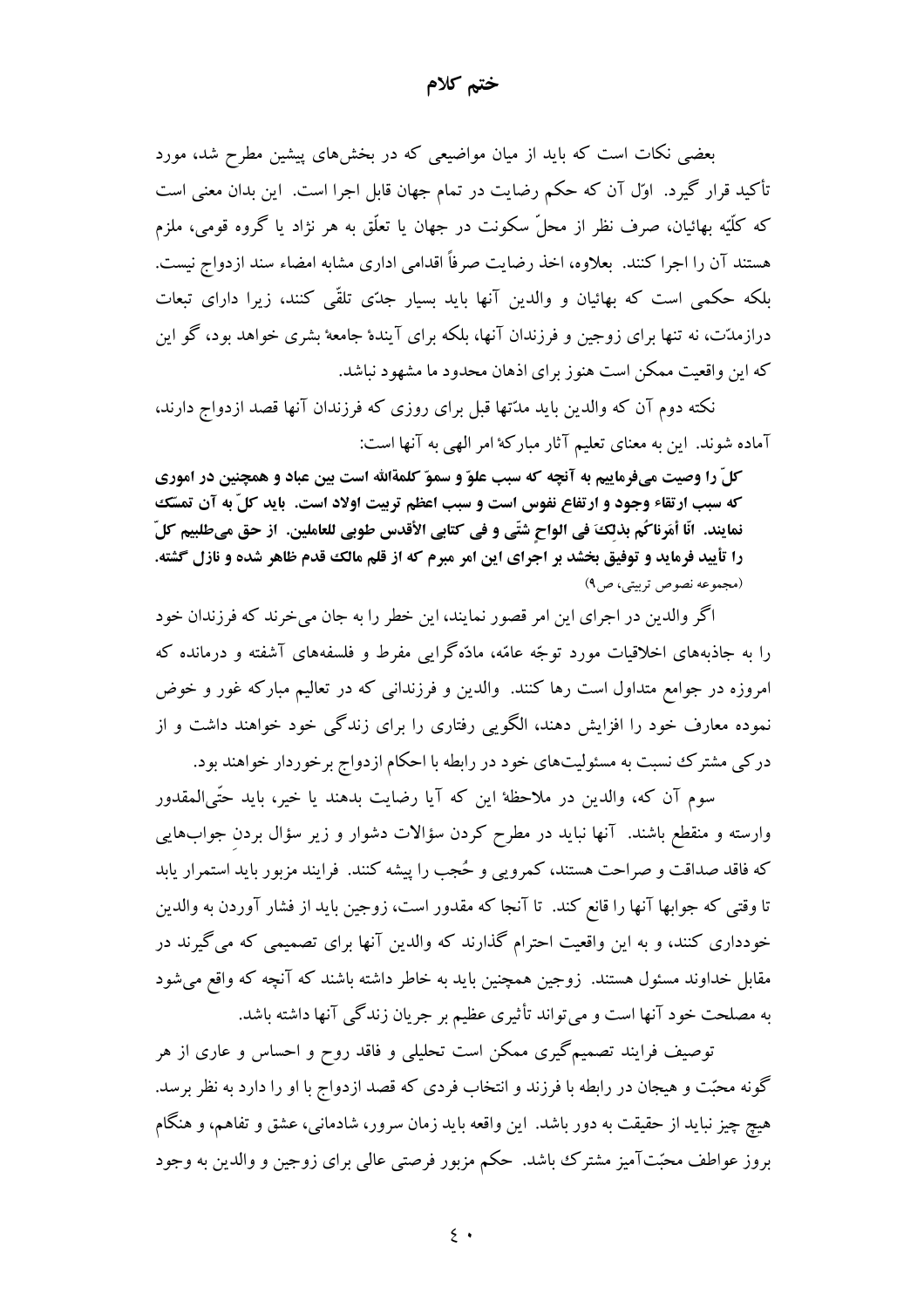می آورد تا روابط خود را با این آگاهی مورد بررسی قرار دهند که در جریانی که خداوند برای رفاه عالم انساني ابداع فرموده وارد مي شوند.

اتّخاذ تصمیم برای اعطاء رضایت علم دقیقی نیست. زیرا هر وضعیتی با مورد دیگر متفاوت است، و هیچ دستورالعمل واحدی برای رسیدن به نتیجه نمیتواند وجود داشته باشد. بنابراین والدین چون میدانند ازدواج عبارت از تلاش و مجاهده است و متحیّزند که آیا زوجین متوجّه هستند که وارد چه قضیهای میشوند، لذا کاملاً طبیعی است که در مورد دادن اجازه نگران باشند. در حین تصمیمگیری، با مشورت صریح و صادقانه با زوجین و پدر و مادر طرف مقابل، می توان بر این نگرانی فائق آمد. امّا، نهایتاً، والدین می توانند تنها با توسّل به دعا و تضرّع به آستان حضرت بهاءالله و كسب تأييد از ساحت حضرتش، نهايت تلاش خود را براي اجراي وظائف خود به کار ببرند. آنها مسئول موفَّقیت ازدواج نیستند؛ این امر به زوجین بستگی دارد. والدین نمی توانند به آینده بنگرند و جریان وقایعی را که برای زوجین پیش خواهد آمد و بر روابط آنها اثر خواهد گذاشت پیش بینی کنند. آنچه که آنها می توانند انجام دهند ارزیابی احتمال توفیق ازدواج است که با اتّکاء به بهترین قضاوت و شمّ شهودی خود می توانند از عهدهٔ آن بر آیند.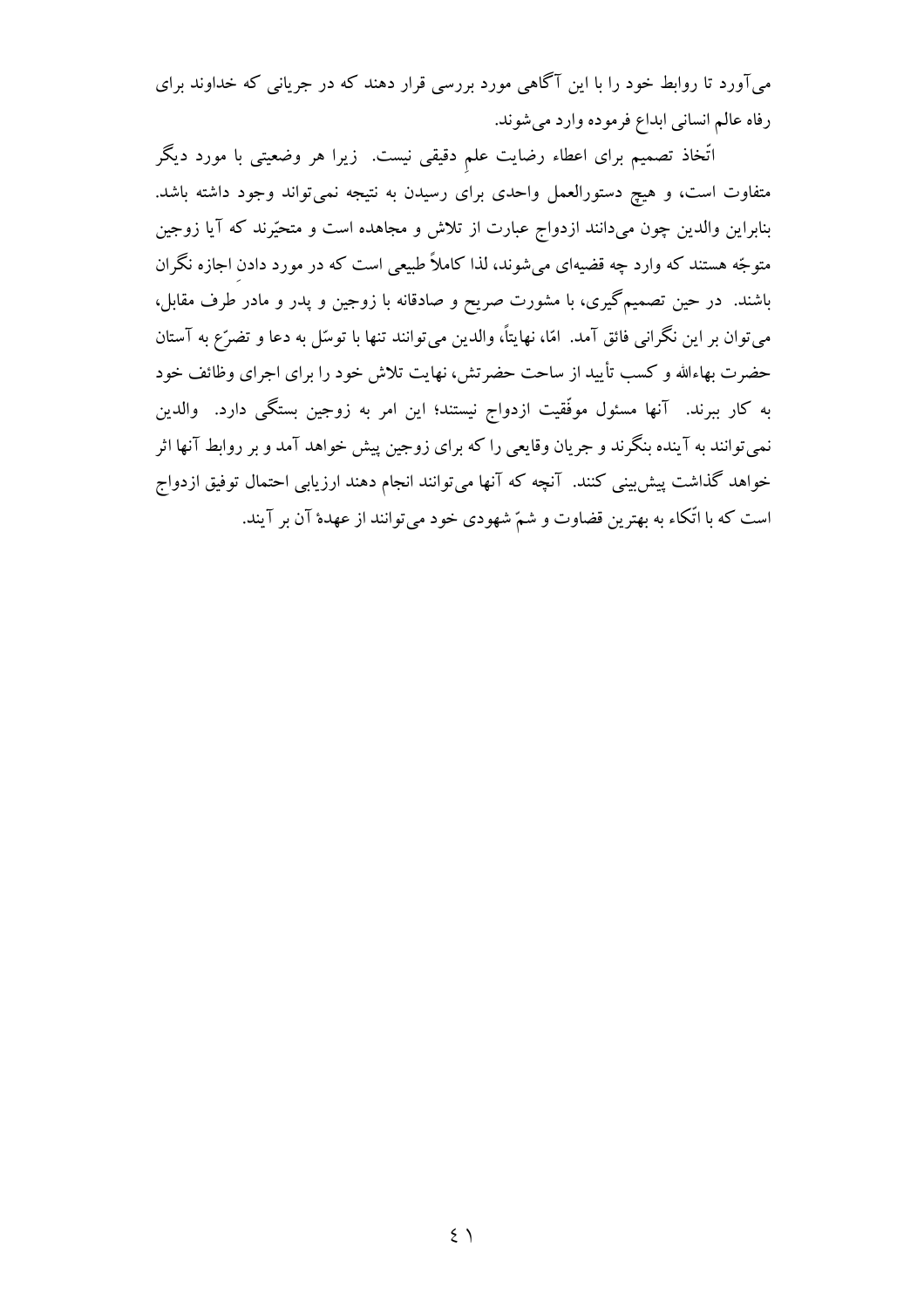بیتالعدل اعظم در پیامی به تاریخ ۶ فوریه ۱۹۷۳ خطاب به کلّیّه محافل روحانی ملّم از احبّاء خواستند در حیات شخصی خود از احکام الهی تبعیت کنند. بخش عمدهٔ این پیام عملاً جوابی به بعضی از سؤالاتی بود که قبلاً یکی از احبّاء از بیتالعدل اعظم پرسیده بود. بخشی از پیام مزبور، که ذیلاً نقل میشود، به توضیح اهمّیّت اطاعت از احکام الهی برای فرد و برای جامعه اختصاص دارد.

دقيقاً همانطور كه قوانيني حاكم بر حيات عنصري ما وجود دارد، كه، اگر بخواهيم از امراض عنصری مصون بمانیم، ما را ملزم میسازد که بعضی اغذیه را برای جسم خود تأمین نماییم، و درجه حرارت آن را در حدّ معيّني نگه داريم و غير ذلك، احكامي نيز حاكم بر حيات روحاني ما است. این احکام در هر عصر و زمان توسّط مظهر ظهور الهی برای نوع بشر نازل میشود، و، در صورتی که هر یک از آحاد نوع بشر، و عالم انسانی به طور اعم، بخواهد به نحوی صحیح و هماهنگ رشد و توسعه پابد، تبعیت از این احکام از اهمّیّت حیاتی برخوردار است. بعلاوه، این وجوه گوناگون به یکدیگر وابستگی متقابل دارند. اگر فردی جهت ترقّی و رشد خود بخواهد احکام روحانی را نقض کند، نه تنها به خودش بلکه به جامعهای که در آن زندگی می کند نیز لطمه خواهد زد. همینطور، وضعیت جامعه تأثیر مستقیم بر افرادی دارد که باید در آن زندگی کنند.

همانطور که اشاره کردهاید، تبعیت از احکام حضرت بهاءالله در جامعهٔ عمومی فعلی که اعمال و روشهای پذیرفته شدهاش با معیارهای امر مبارک بسیار تفاوت دارد، فوقالعاده مشکل است. امّا، بعضی از احکام برای عملکرد سالم جامعهٔ بشری آنقدر بنیادی و اساسی هستند که باید در هر شرایطی از آنها حمایت کرد. حضرت بهاءالله با توجّه به میزان ضعف بشر، مقرّر داشتهاند که سایر احكام فقط تدريجاً به مرحلة اجرا در آيد، امّا اينها نيز، وقتي كه به مرحلة اجرا در آمدند، بايد از آنها اطاعت کرد، والاّ جامعه اصلاح نخواهد شد بلکه در ورطهٔ اوضاعی که همواره رو به وخامت پیشتر میرود، سقوط خواهد کرد. آین وظیفهٔ دشوار بهائیان است که در زندگی خود از احکام الهی تبعیت کنند، و تدریجاً نظر بقیه نوع بشر را به پذیرش آن جلب نمایند.

در ملاحظهٔ تأثیر اطاعت از احکام بر زندگی فردی، باید به خاطر داشت که هدف از این زندگی آماده ساختن نفس ناطقه برای حیات آتی است. در اینجا باید نحوهٔ هدایت و تسلّط یافتن بر غرائز حيواني خود را آموخت، نه آن كه بنده و بردة آن شد. زندگي در اين عالم عبارت از سلسله امتحانات و موفَّقیتها، رشتهای از شکستها و پیشرفتهای جدید روحانی است. گاهی اوقات سیر امور ممکن است بسیار سخت به نظر برسد، امّا می توان مکرّراً مشاهده کرد نفسی که در کمال قوام و استقامت حکم حضرت بهاءالله را، هر قدر که مشکل به نظر برسد، اطاعت نماید، از لحاظ روحانی رشد می کند، در حالی که نفسی که برای سعادت ظاهری خود به مصالحه با احکام مي پردازد مشاهده مي شود كه از وهم و پندار تبعيت مي كند؛ او به سعادتي كه طالب آن است **واصل نمیشود، او ارتقاء روحانی خود را به تعویق میاندازد و غالباً برای خودش سبب ایجاد مسائل** جديدي مي شود.

پیام مزبور به حکم رضایت والدین برای ازدواج و تعالیم بهائی درمورد عفّت و عصمت و تمایلات جنسی می بر دازد، که بیشتر آن در بخش های پیشین نقل شد.